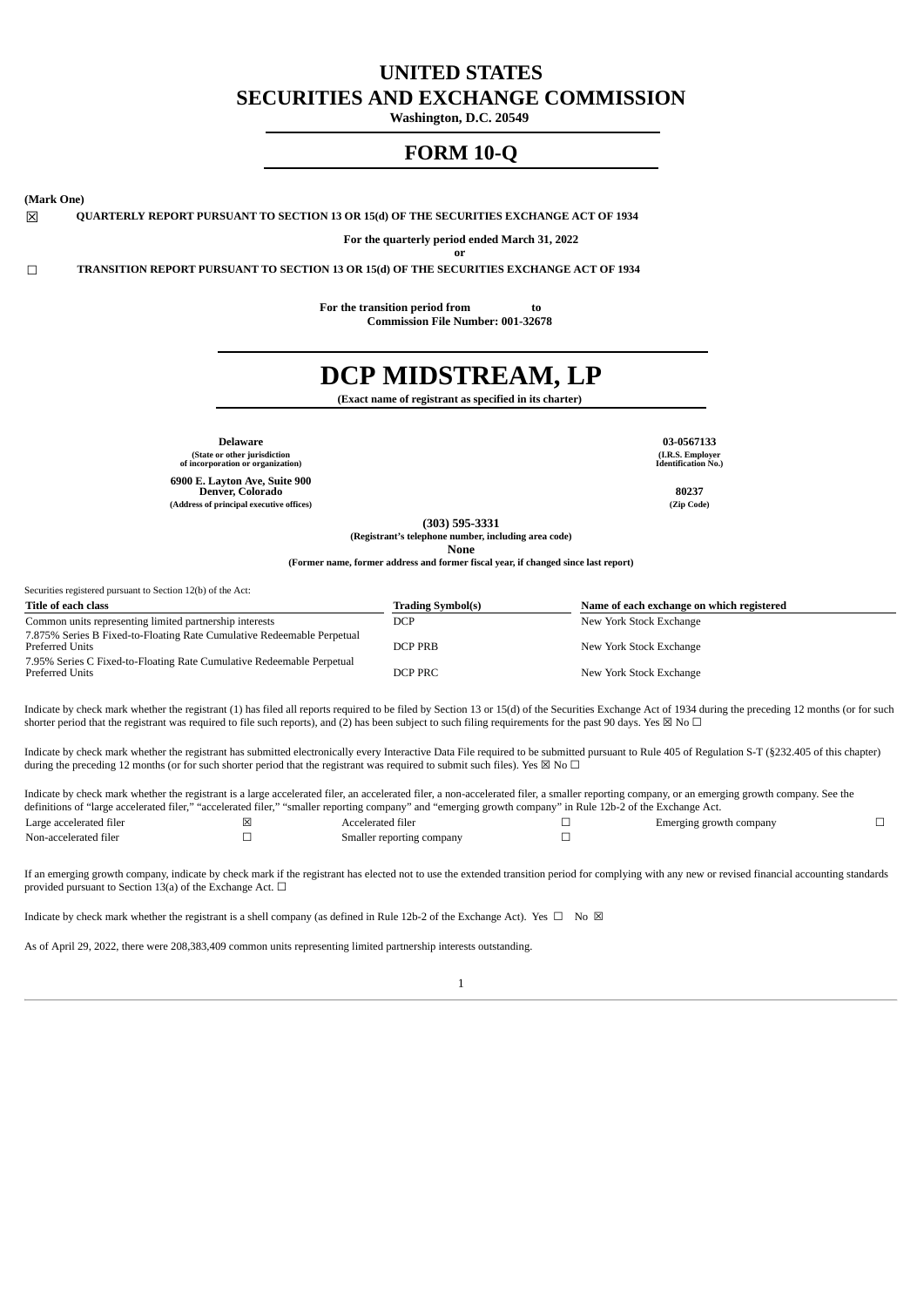# **DCP MIDSTREAM, LP FORM 10-Q FOR THE QUARTER ENDED MARCH 31, 2022**

# **TABLE OF CONTENTS**

 $\overline{\phantom{0}}$ 

| Item                                                                                                         | Page            |
|--------------------------------------------------------------------------------------------------------------|-----------------|
| PART I. FINANCIAL INFORMATION                                                                                |                 |
| 1 Financial Statements (unaudited):                                                                          |                 |
| Condensed Consolidated Balance Sheets as of March 31, 2022 and December 31, 2021                             |                 |
| Condensed Consolidated Statements of Operations for the Three Months Ended March 31, 2022 and 2021           |                 |
| Condensed Consolidated Statements of Comprehensive Income for the Three Months Ended March 31, 2022 and 2021 |                 |
| Condensed Consolidated Statements of Cash Flows for the Three Months Ended March 31, 2022 and 2021           | <u>5</u>        |
| Condensed Consolidated Statement of Changes in Equity for the Three Months Ended March 31, 2022              | 6               |
| Condensed Consolidated Statement of Changes in Equity for the Three Months Ended March 31, 2021              |                 |
| Notes to the Condensed Consolidated Financial Statements                                                     | $\underline{8}$ |
| 2 Management's Discussion and Analysis of Financial Condition and Results of Operations                      | 24              |
| 3 Quantitative and Qualitative Disclosures about Market Risk                                                 | 42              |
| 4 Controls and Procedures                                                                                    | 45              |
| <b>PART II. OTHER INFORMATION</b>                                                                            |                 |
| 1 Legal Proceedings                                                                                          | $\overline{45}$ |
| 1A Risk Factors                                                                                              | 45              |
| 6 Exhibits                                                                                                   | 46              |
| <b>Signatures</b>                                                                                            | 47              |
|                                                                                                              |                 |
|                                                                                                              |                 |

i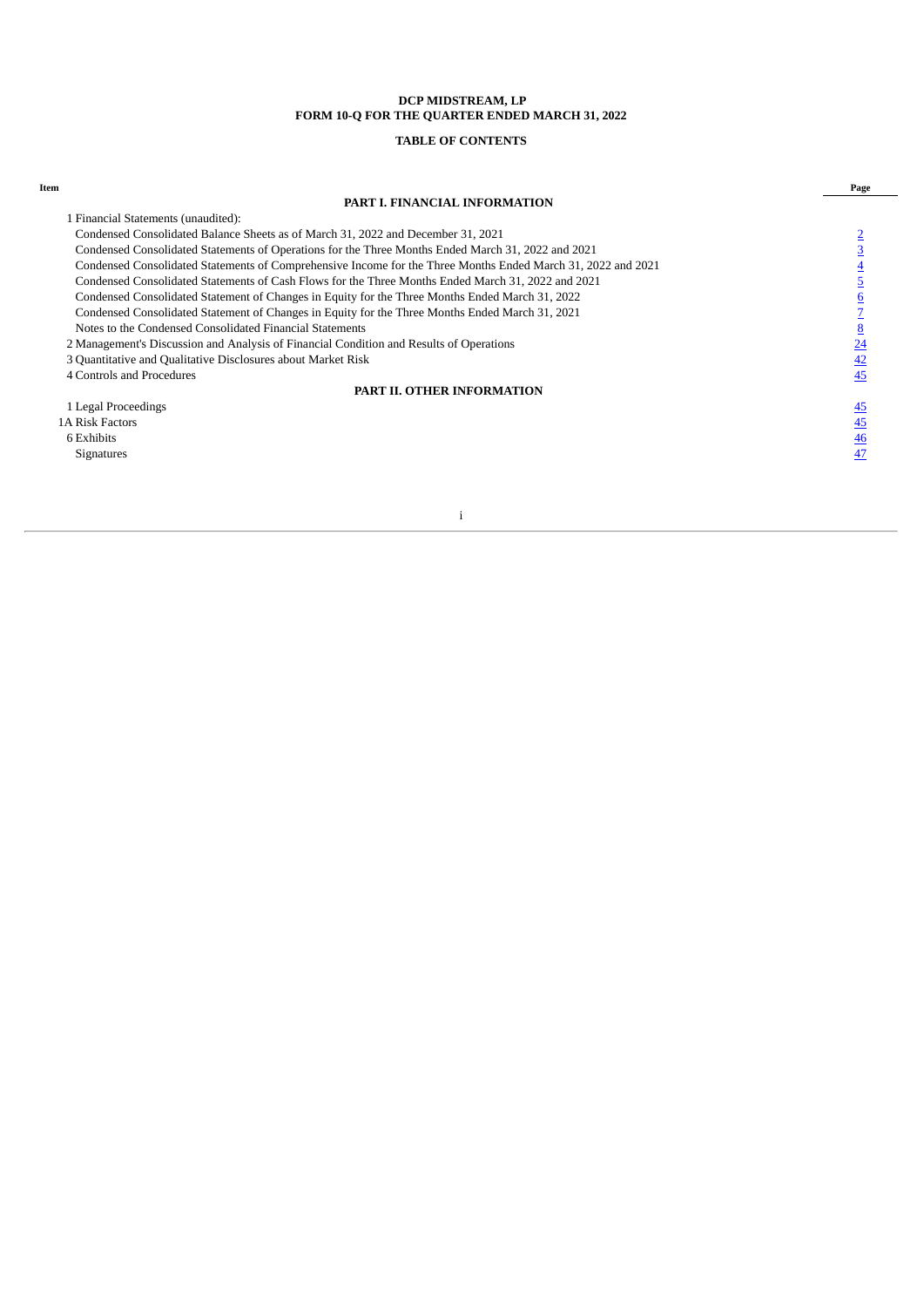# **GLOSSARY OF TERMS**

The following is a list of terms used in the industry and throughout this report:

| <b>ASU</b>              | accounting standards update                                                                                  |
|-------------------------|--------------------------------------------------------------------------------------------------------------|
| <b>Bbl</b>              | barrel                                                                                                       |
| Bbls/d                  | barrels per day                                                                                              |
| <b>B</b> cf             | billion cubic feet                                                                                           |
| Bcf/d                   | billion cubic feet per day                                                                                   |
| Btu                     | British thermal unit, a measurement of energy                                                                |
| Credit Agreement        | Credit Agreement governing our \$1.4 billion unsecured revolving credit facility,<br>maturing March 18, 2027 |
| Fractionation           | the process by which natural gas liquids are separated<br>into individual components                         |
| GAAP                    | generally accepted accounting principles in the United States of America                                     |
| <b>LIBOR</b>            | London Interbank Offered Rate                                                                                |
| <b>MBbls</b>            | thousand barrels                                                                                             |
| MBbls/d                 | thousand barrels per day                                                                                     |
| <b>MMBtu</b>            | million Btus                                                                                                 |
| MMBtu/d                 | million Btus per day                                                                                         |
| <b>MMcf</b>             | million cubic feet                                                                                           |
| MMcf/d                  | million cubic feet per day                                                                                   |
| <b>NGLs</b>             | natural gas liquids                                                                                          |
| <b>OPEC</b>             | Organization of the Petroleum Exporting Countries                                                            |
| OPEC+                   | OPEC members plus ten other oil producing countries                                                          |
| <b>OPIS</b>             | Oil Price Information Service                                                                                |
| <b>SEC</b>              | U.S. Securities and Exchange Commission                                                                      |
| Securitization Facility | \$350 million Accounts Receivable Securitization<br>Facility, maturing August 12, 2024                       |
| <b>SOFR</b>             | Secured Overnight Financing Rate                                                                             |
| TBtu/d                  | trillion Btus per day                                                                                        |
| Throughput              | the volume of product transported or passing through a<br>pipeline or other facility                         |
|                         |                                                                                                              |
|                         |                                                                                                              |

# ii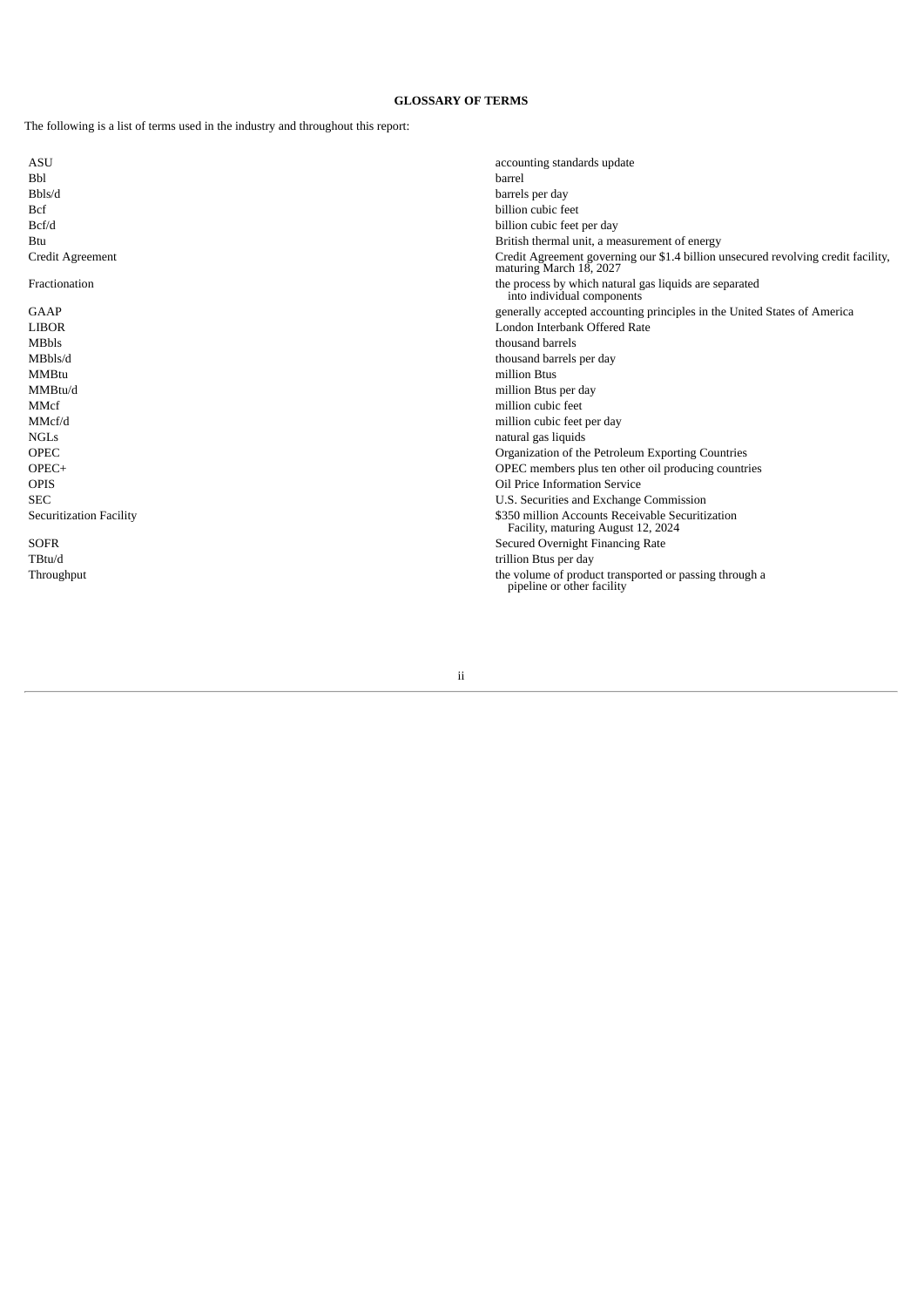# **CAUTIONARY STATEMENT ABOUT FORWARD-LOOKING STATEMENTS**

Our reports, filings and other public announcements may from time to time contain statements that do not directly or exclusively relate to historical facts. Such statements are "forwardlooking statements" within the meaning of the Private Securities Litigation Reform Act of 1995. You can typically identify forward-looking statements by the use of forward-looking words, such as "may," "could," "should," "intend," "assume," "project," "believe," "anticipate," "expect," "estimate," "potential," "plan," "forecast" and other similar words.

All statements that are not statements of historical facts, including, but not limited to, statements regarding our future financial position, business strategy, budgets, projected costs and plans and objectives of management for future operations, are forward-looking statements.

These forward-looking statements reflect our intentions, plans, expectations, assumptions and beliefs about future events and are subject to risks, uncertainties and other factors, many of which are outside our control. Important factors that could cause actual results to differ materially from the expectations expressed or implied in the forward-looking statements include known and unknown risks. Known risks and uncertainties include, but are not limited to, the risks set forth in Item 1A. "Risk Factors" in this Quarterly Report on Form 10-Q for the quarter ended March 31, 2022, and in our Annual Report on Form 10-K for the year ended December 31, 2021, including the following risks and uncertainties:

- the impact resulting from the COVID-19 pandemic and disruption to economies around the world including the oil, gas and NGL industry in which we operate and the resulting adverse impact on our business, liquidity, commodity prices, workforce, third-party and counterparty effects and resulting federal, state and local actions;
- the extent of changes in commodity prices and the demand for our products and services, our ability to effectively limit a portion of the adverse impact of potential changes in commodity prices through derivative financial instruments, and the potential impact of price, and of producers' access to capital on natural gas drilling, demand for our services, and the volume of NGLs and condensate extracted;
- the demand for crude oil, residue gas and NGL products;
- the level and success of drilling and quality of production volumes around our assets and our ability to connect supplies to our gathering and processing systems, as well as our residue gas and NGL infrastructure;
- new, additions to, and changes in, laws and regulations, particularly with regard to taxes, safety, regulatory and protection of the environment, including, but not limited to, climate change legislation, regulation of over-the-counter derivatives markets and entities, and hydraulic fracturing regulations, or the increased regulation of our industry, including additional local control over such activities, and their impact on producers and customers served by our systems;
- volatility in the price of our common units and preferred units;
- general economic, market and business conditions;
- the amount of natural gas we gather, compress, treat, process, transport, store and sell, or the NGLs we produce, fractionate, transport, store and sell, may be reduced if the pipelines, storage and fractionation facilities to which we deliver the natural gas or NGLs are capacity constrained and cannot, or will not, accept the natural gas or NGLs or we may be required to find alternative markets and arrangements for our natural gas and NGLs;
- our ability to continue the safe and reliable operation of our assets;
- our ability to grow through organic growth projects, or acquisitions, and the successful integration and future performance of such assets;
- our ability to access the debt and equity markets and the resulting cost of capital, which will depend on general market conditions, our financial and operating results, inflation rates, interest rates, our ability to comply with the covenants in our Credit Agreement or other credit facilities, and the indentures governing our notes, as well as our ability to maintain our credit ratings;
- the creditworthiness of our customers and the counterparties to our transactions, including the impact of bankruptcies;
- the amount of collateral we may be required to post from time to time in our transactions;
- industry changes, including consolidations, alternative energy sources, technological advances, infrastructure constraints and changes in competition;
- our ability to construct and start up facilities on budget and in a timely fashion, which is partially dependent on obtaining required construction, environmental and other permits issued by federal, state and municipal governments, or agencies thereof, the availability of specialized contractors and laborers, and the price of and demand for materials; • our ability to hire, train, and retain qualified personnel and key management to execute our business strategy;
- weather, weather-related conditions and other natural phenomena, including, but not limited to, their potential impact on demand for the commodities we sell and the operation of company-owned and third party-owned infrastructure;
- security threats such as terrorist attacks, and cybersecurity attacks and breaches, against, or otherwise impacting, our facilities and systems; and
- our ability to obtain insurance on commercially reasonable terms, if at all, as well as the adequacy of insurance to cover our losses.

In light of these risks, uncertainties and assumptions, the events described in the forward-looking statements might not occur or might occur to a different extent or at a different time than we have described. The forward-looking statements in this report speak as of the filing date of this report. We undertake no obligation to publicly update or revise any forward-looking statements, whether as a result of new information, future events or otherwise, except as required by applicable securities laws.

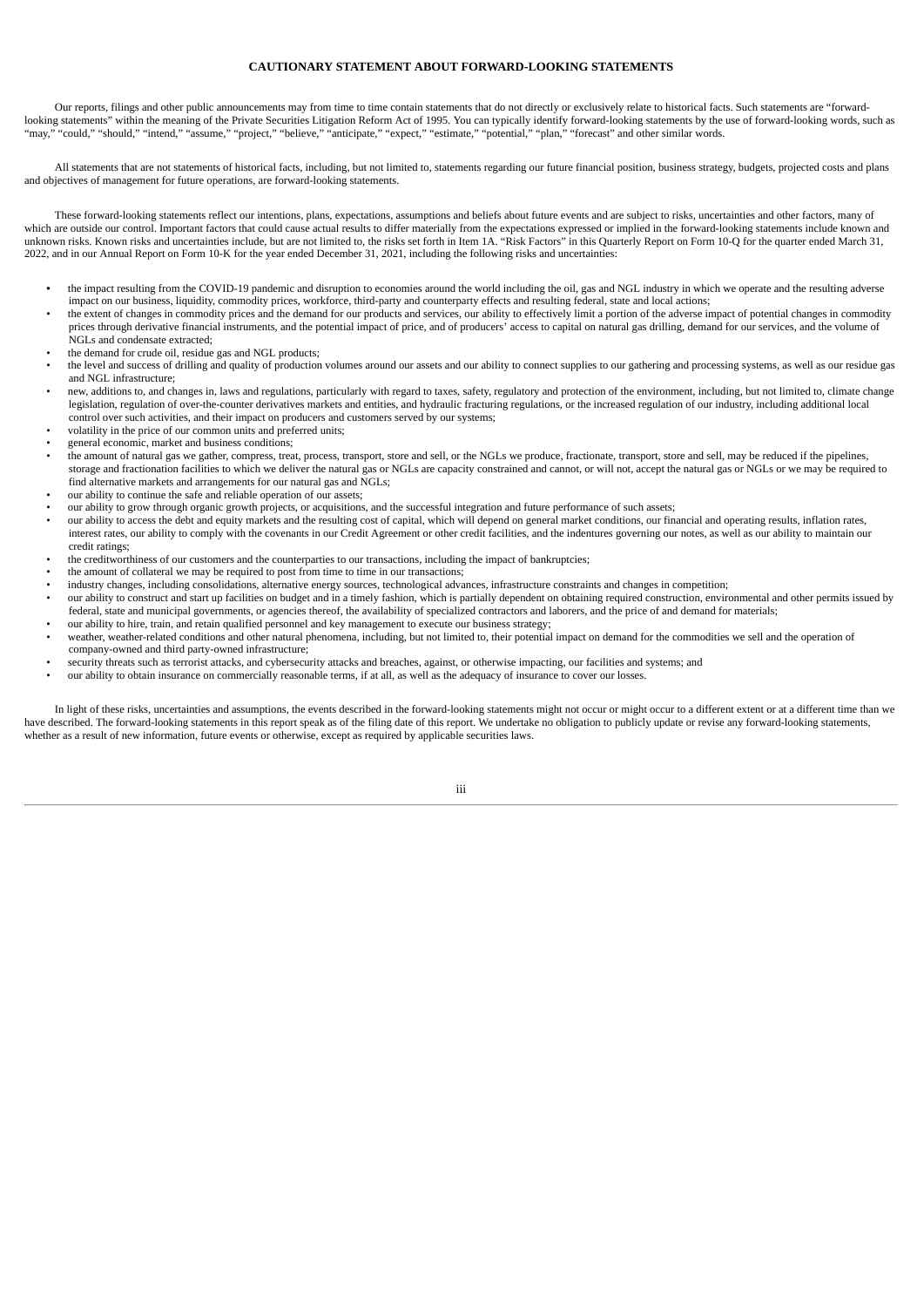<span id="page-4-1"></span><span id="page-4-0"></span>**Item 1.** *Financial Statements*

**PART I**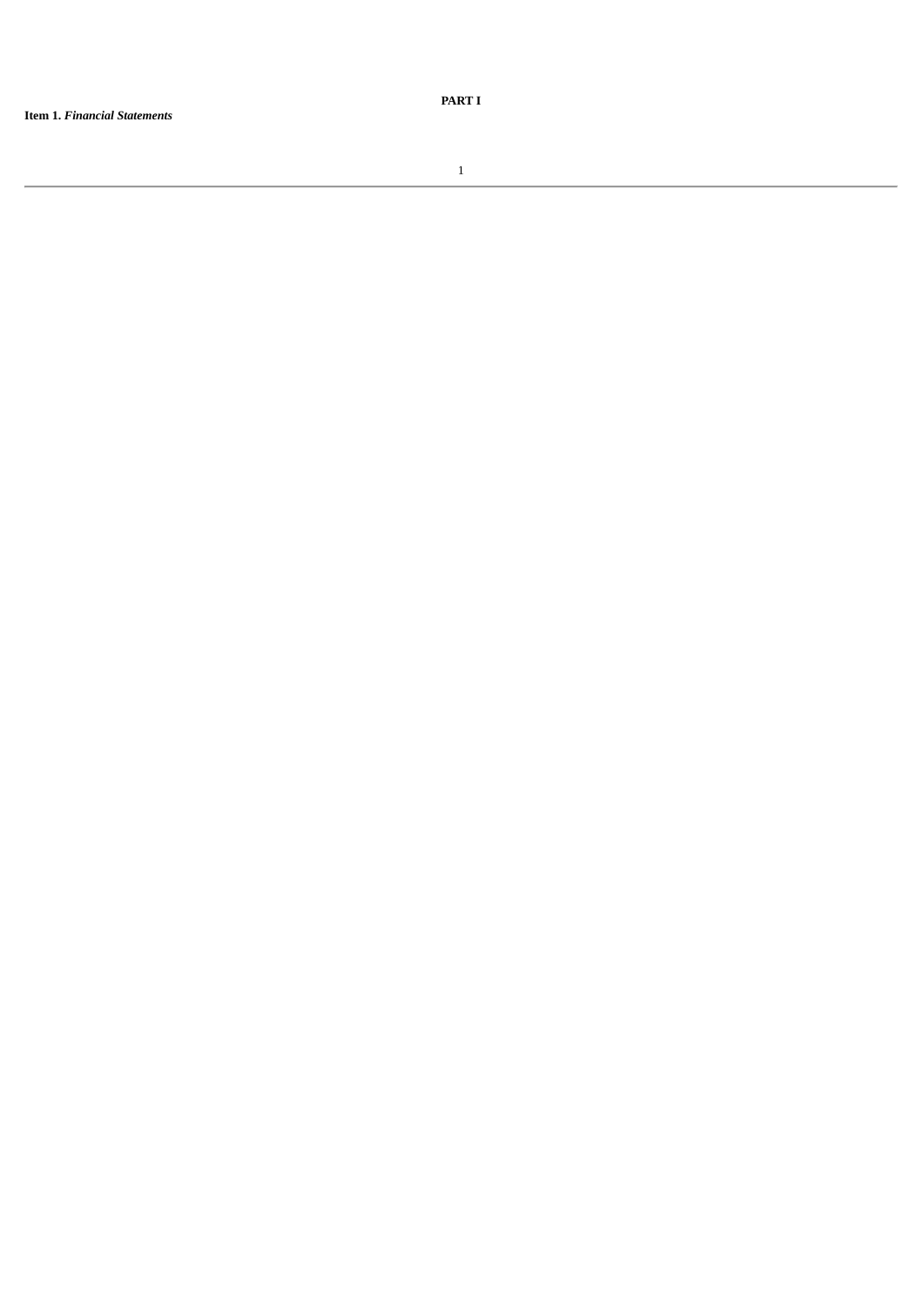# **DCP MIDSTREAM, LP CONDENSED CONSOLIDATED BALANCE SHEETS (unaudited)**

|                                                                                                                                                                                                                               |              | March 31, 2022 | <b>December 31, 2021</b> |              |  |
|-------------------------------------------------------------------------------------------------------------------------------------------------------------------------------------------------------------------------------|--------------|----------------|--------------------------|--------------|--|
| <b>ASSETS</b>                                                                                                                                                                                                                 |              |                | (millions)               |              |  |
| Current assets:                                                                                                                                                                                                               |              |                |                          |              |  |
| Cash and cash equivalents                                                                                                                                                                                                     | $\mathbb{S}$ |                | $1 \quad$ \$             | $\mathbf{1}$ |  |
| Accounts receivable:                                                                                                                                                                                                          |              |                |                          |              |  |
| Trade, net of allowance for credit losses of \$1 and \$2 million, respectively                                                                                                                                                |              | 1,130          |                          | 1,029        |  |
| <b>Affiliates</b>                                                                                                                                                                                                             |              | 619            |                          | 389          |  |
| Other                                                                                                                                                                                                                         |              | 11             |                          | 7            |  |
| <b>Inventories</b>                                                                                                                                                                                                            |              | 46             |                          | 77           |  |
| Unrealized gains on derivative instruments                                                                                                                                                                                    |              | 94             |                          | 86           |  |
| Collateral cash deposits                                                                                                                                                                                                      |              | 261            |                          | 128          |  |
| Other                                                                                                                                                                                                                         |              | 18             |                          | 32           |  |
| Total current assets                                                                                                                                                                                                          |              | 2,180          |                          | 1,749        |  |
|                                                                                                                                                                                                                               |              | 7,632          |                          | 7,701        |  |
| Property, plant and equipment, net                                                                                                                                                                                            |              |                |                          |              |  |
| Intangible assets, net                                                                                                                                                                                                        |              | 37             |                          | 39           |  |
| Investments in unconsolidated affiliates                                                                                                                                                                                      |              | 3,554          |                          | 3,578        |  |
| Unrealized gains on derivative instruments                                                                                                                                                                                    |              | 35             |                          | 10           |  |
| Operating lease assets                                                                                                                                                                                                        |              | 101            |                          | 104          |  |
| Other long-term assets                                                                                                                                                                                                        |              | 212            |                          | 199          |  |
| Total assets                                                                                                                                                                                                                  | \$           | 13,751         | \$                       | 13,380       |  |
| <b>LIABILITIES AND EQUITY</b>                                                                                                                                                                                                 |              |                |                          |              |  |
| Current liabilities:                                                                                                                                                                                                          |              |                |                          |              |  |
| Accounts payable:                                                                                                                                                                                                             |              |                |                          |              |  |
| Trade                                                                                                                                                                                                                         | \$           | 1,237          | \$                       | 977          |  |
| <b>Affiliates</b>                                                                                                                                                                                                             |              | 263            |                          | 205          |  |
| Other                                                                                                                                                                                                                         |              | 25             |                          | 16           |  |
| Current debt                                                                                                                                                                                                                  |              | 505            |                          | 355          |  |
| Unrealized losses on derivative instruments                                                                                                                                                                                   |              | 288            |                          | 145          |  |
| <b>Accrued</b> interest                                                                                                                                                                                                       |              | 68             |                          | 79           |  |
| Accrued taxes                                                                                                                                                                                                                 |              | 65             |                          | 51           |  |
| Accrued wages and benefits                                                                                                                                                                                                    |              | 31             |                          | 60           |  |
| Capital spending accrual                                                                                                                                                                                                      |              | $\overline{2}$ |                          | 7            |  |
| Other                                                                                                                                                                                                                         |              | 96             |                          | 115          |  |
| Total current liabilities                                                                                                                                                                                                     |              | 2,580          |                          | 2,010        |  |
| Long-term debt                                                                                                                                                                                                                |              | 4,838          |                          | 5,078        |  |
| Unrealized losses on derivative instruments                                                                                                                                                                                   |              | 78             |                          | 30           |  |
| Deferred income taxes                                                                                                                                                                                                         |              | 34             |                          | 34           |  |
| Operating lease liabilities                                                                                                                                                                                                   |              | 92             |                          | 93           |  |
| Other long-term liabilities                                                                                                                                                                                                   |              | 258            |                          | 259          |  |
| <b>Total liabilities</b>                                                                                                                                                                                                      |              | 7,880          |                          | 7,504        |  |
|                                                                                                                                                                                                                               |              |                |                          |              |  |
| Commitments and contingent liabilities (see note 12)                                                                                                                                                                          |              |                |                          |              |  |
| Equity:                                                                                                                                                                                                                       |              |                |                          |              |  |
| Series A preferred limited partners (500,000 preferred units authorized, issued and outstanding, respectively)                                                                                                                |              | 498            |                          | 489          |  |
| Series B preferred limited partners (6,450,000 preferred units authorized, issued and outstanding, respectively)                                                                                                              |              | 156            |                          | 156          |  |
| Series C preferred limited partners (4,400,000 preferred units authorized, issued and outstanding, respectively)<br>United pertains (200 202 400 per 200 272 673 common units suthorized issued and outstanding respectively) |              | 106<br>$E$ 002 |                          | 106<br>E 10C |  |

<span id="page-5-0"></span>Limited partners (208,383,409 and 208,373,672 common units authorized, issued and outstanding, respectively) 5,092 5,106 5,106 5,106 5,106 5,106 5,106 5,106 5,106 5,106 5,106 5,106 5,106 5,106 5,106 5,106 5,106 5,106 5,106 Accumulated other comprehensive loss Total partners' equity and the set of the set of the set of the set of the set of the set of the set of the set of the set of the set of the set of the set of the set of the set of the set of the set of the set of the set Noncontrolling interests Total equity 5,876 5,876 5,876 5,876 5,876 5,876 5,876 5,876 5,876 5,876 5,876 5,877 5,876 5,876 5,876 5,876 5,876 5,876 5,876 5,876 5,876 5,876 5,876 5,876 5,876 5,876 5,876 5,876 5,876 5,876 5,876 5,876 5,876 5,876 5,876 Total liabilities and equity  $\overline{\text{S}}$  13,751  $\overline{\text{S}}$  13,380

See accompanying notes to condensed consolidated financial statements.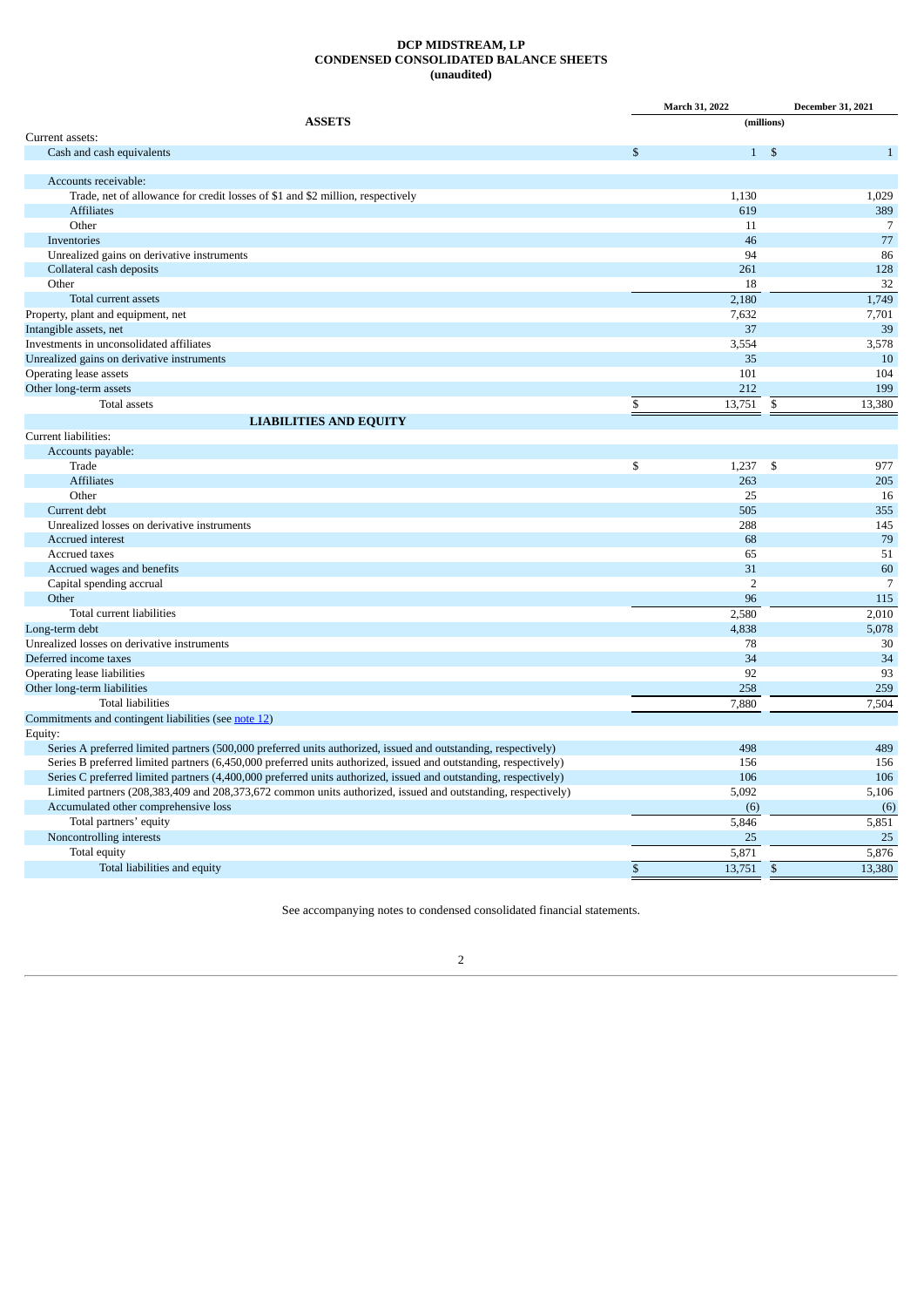## **DCP MIDSTREAM, LP CONDENSED CONSOLIDATED STATEMENTS OF OPERATIONS (unaudited)**

|                                                              | Three Months Ended March 31, |                                     |     |       |  |
|--------------------------------------------------------------|------------------------------|-------------------------------------|-----|-------|--|
|                                                              |                              | 2022                                |     | 2021  |  |
|                                                              |                              | (millions, except per unit amounts) |     |       |  |
| Operating revenues:                                          |                              |                                     |     |       |  |
| Sales of natural gas, NGLs and condensate                    | \$                           | 2,328                               | -\$ | 2,014 |  |
| Sales of natural gas, NGLs and condensate to affiliates      |                              | 1,127                               |     | 555   |  |
| Transportation, processing and other                         |                              | 155                                 |     | 118   |  |
| Trading and marketing losses, net                            |                              | (235)                               |     | (369) |  |
| Total operating revenues                                     |                              | 3,375                               |     | 2,318 |  |
| Operating costs and expenses:                                |                              |                                     |     |       |  |
| Purchases and related costs                                  |                              | 2,719                               |     | 1,763 |  |
| Purchases and related costs from affiliates                  |                              | 99                                  |     | 55    |  |
| Transportation and related costs from affiliates             |                              | 257                                 |     | 219   |  |
| Operating and maintenance expense                            |                              | 152                                 |     | 149   |  |
| Depreciation and amortization expense                        |                              | 90                                  |     | 91    |  |
| General and administrative expense                           |                              | 55                                  |     | 38    |  |
| Gain on sale of assets, net                                  |                              | (7)                                 |     |       |  |
| Total operating costs and expenses                           |                              | 3,365                               |     | 2,315 |  |
| Operating income                                             |                              | 10                                  |     | 3     |  |
| Earnings from unconsolidated affiliates                      |                              | 143                                 |     | 128   |  |
| Interest expense, net                                        |                              | (71)                                |     | (77)  |  |
| Income before income taxes                                   |                              | 82                                  |     | 54    |  |
| Income tax expense                                           |                              | (1)                                 |     |       |  |
| Net income                                                   |                              | 81                                  |     | 54    |  |
| Net income attributable to noncontrolling interests          |                              | (1)                                 |     | (1)   |  |
| Net income attributable to partners                          |                              | 80                                  |     | 53    |  |
| Series A preferred limited partners' interest in net income  |                              | (9)                                 |     | (9)   |  |
| Series B preferred limited partners' interest in net income  |                              | (3)                                 |     | (3)   |  |
| Series C preferred limited partners' interest in net income  |                              | (2)                                 |     | (2)   |  |
| Net income allocable to limited partners                     | \$                           | 66                                  | -\$ | 39    |  |
| Net income per limited partner unit — basic and diluted      |                              | 0.32                                | -\$ | 0.19  |  |
| Weighted-average limited partner units outstanding - basic   |                              | 208.4                               |     | 208.4 |  |
| Weighted-average limited partner units outstanding - diluted |                              | 208.8                               |     | 208.5 |  |

<span id="page-6-0"></span>See accompanying notes to condensed consolidated financial statements.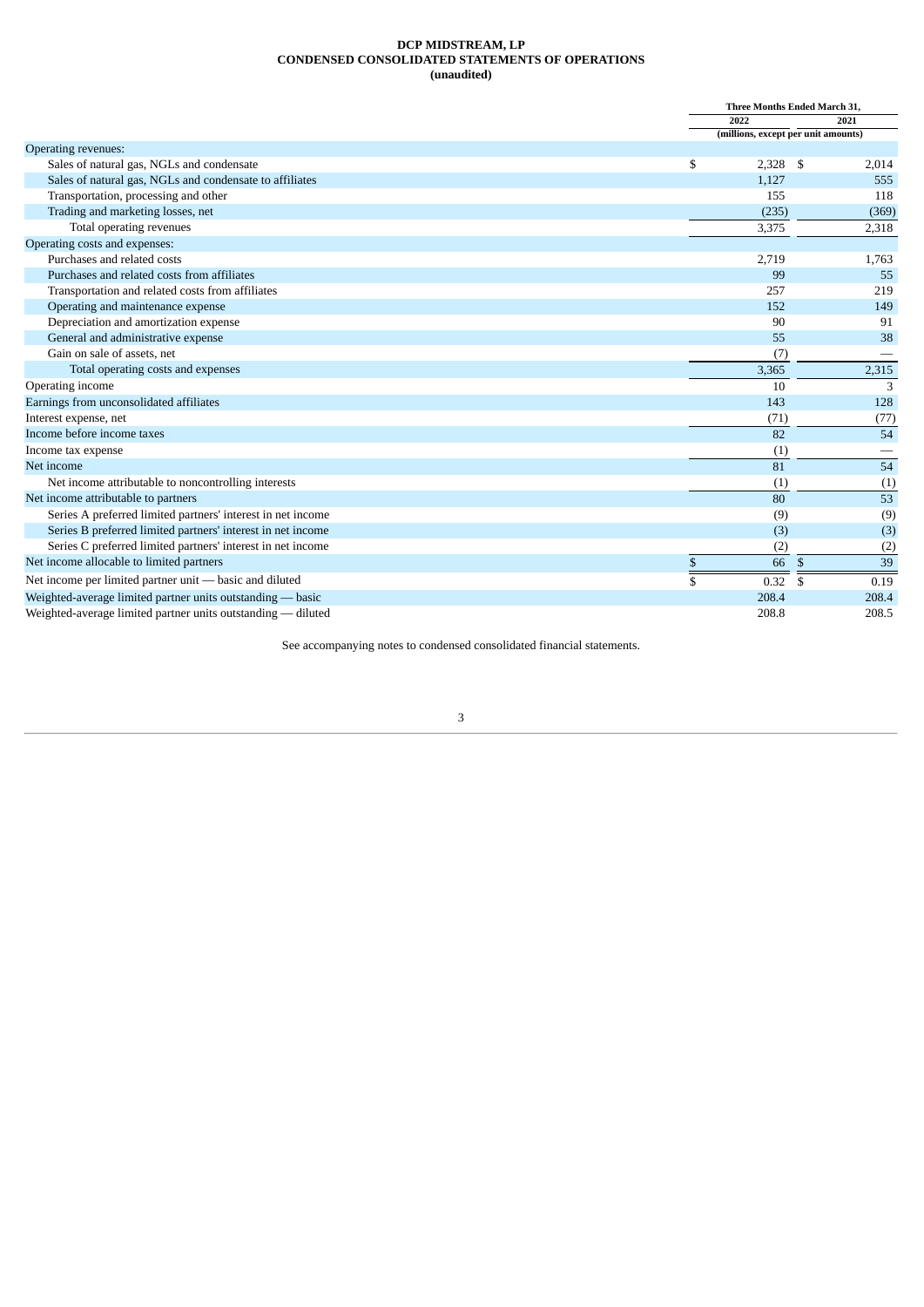# **DCP MIDSTREAM, LP CONDENSED CONSOLIDATED STATEMENTS OF COMPREHENSIVE INCOME (unaudited)**

<span id="page-7-0"></span>

|                                                                     |            | Three Months Ended March 31, |
|---------------------------------------------------------------------|------------|------------------------------|
|                                                                     | 2022       | 2021                         |
|                                                                     | (millions) |                              |
| Net income                                                          | 81 \$      | 54                           |
| Other comprehensive income:                                         |            |                              |
| Total other comprehensive income                                    |            |                              |
| Total comprehensive income                                          | 81         | 54                           |
| Total comprehensive income attributable to noncontrolling interests | (1)        | (1)                          |
| Total comprehensive income attributable to partners                 | 80         | 53                           |
|                                                                     |            |                              |

See accompanying notes to condensed consolidated financial statements.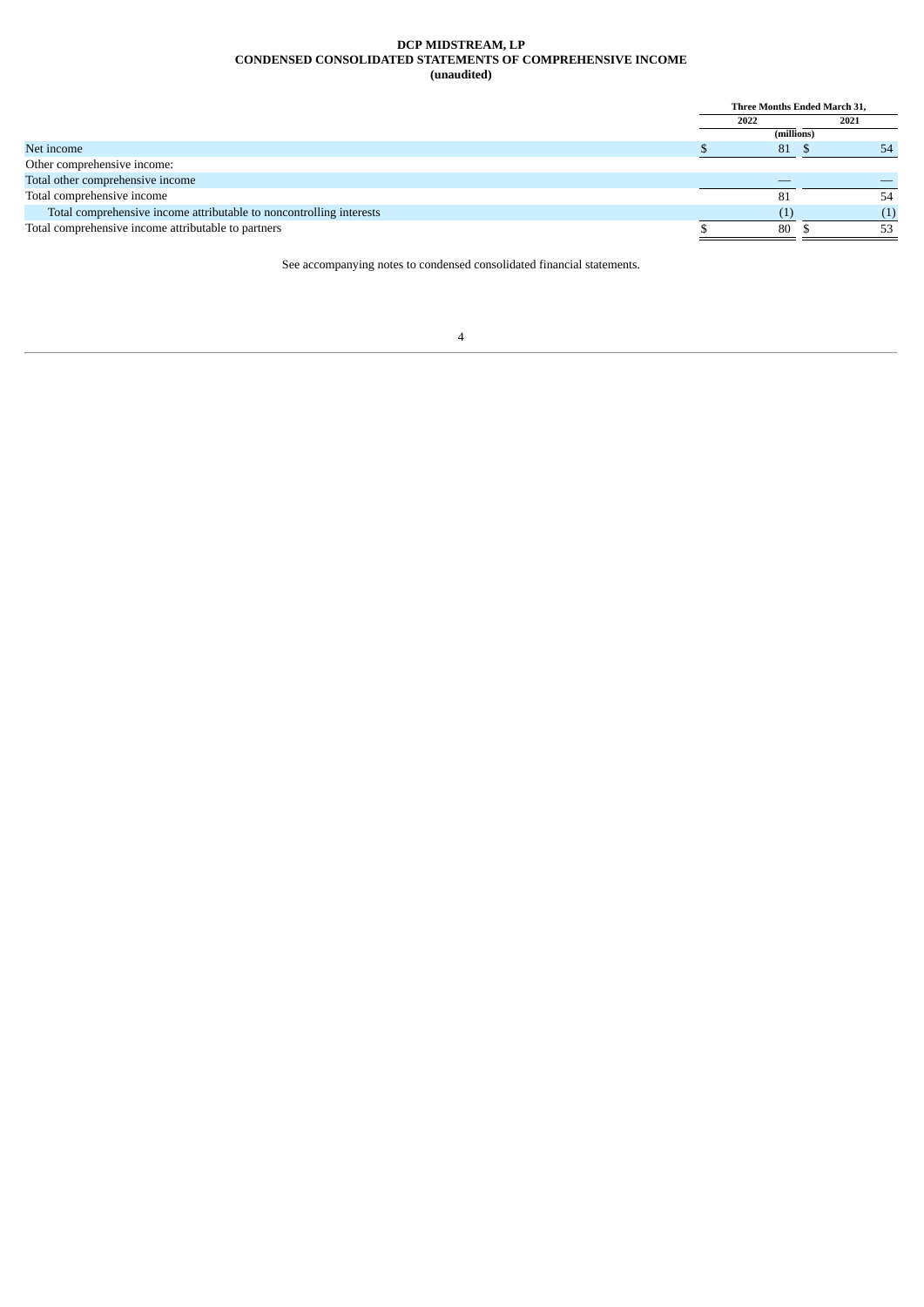#### **DCP MIDSTREAM, LP CONDENSED CONSOLIDATED STATEMENTS OF CASH FLOWS (unaudited)**

|                                                                                   | <b>Three Months Ended March 31,</b> |              |                   |  |  |  |
|-----------------------------------------------------------------------------------|-------------------------------------|--------------|-------------------|--|--|--|
|                                                                                   | 2022                                |              | 2021              |  |  |  |
|                                                                                   |                                     | (millions)   |                   |  |  |  |
| <b>OPERATING ACTIVITIES:</b>                                                      |                                     |              |                   |  |  |  |
| Net income                                                                        | \$<br>81                            | \$           | 54                |  |  |  |
| Adjustments to reconcile net income to net cash provided by operating activities: |                                     |              |                   |  |  |  |
| Depreciation and amortization expense                                             | 90                                  |              | 91                |  |  |  |
| Earnings from unconsolidated affiliates                                           | (143)                               |              | (128)             |  |  |  |
| Distributions from unconsolidated affiliates                                      | 168                                 |              | 129               |  |  |  |
| Net unrealized losses on derivative instruments                                   | 176                                 |              | 53                |  |  |  |
| Gain on sale of assets, net                                                       | (7)                                 |              |                   |  |  |  |
| Other, net                                                                        | $\overline{2}$                      |              | $\overline{2}$    |  |  |  |
| Change in operating assets and liabilities, which (used) provided cash:           |                                     |              |                   |  |  |  |
| Accounts receivable                                                               | (334)                               |              | (245)             |  |  |  |
| Inventories                                                                       | 31                                  |              |                   |  |  |  |
| Accounts payable                                                                  | 327                                 |              | 170               |  |  |  |
| Other assets and liabilities                                                      | (202)                               |              | (138)             |  |  |  |
| Net cash provided by (used in) operating activities                               | 189                                 |              | (4)               |  |  |  |
| <b>INVESTING ACTIVITIES:</b>                                                      |                                     |              |                   |  |  |  |
| Capital expenditures                                                              | (23)                                |              | (14)              |  |  |  |
| Investments in unconsolidated affiliates                                          | (1)                                 |              |                   |  |  |  |
| Proceeds from sale of assets                                                      | 16                                  |              |                   |  |  |  |
| Net cash used in investing activities                                             | (8)                                 |              | (14)              |  |  |  |
| <b>FINANCING ACTIVITIES:</b>                                                      |                                     |              |                   |  |  |  |
| Proceeds from debt                                                                | 1,542                               |              | 1,143             |  |  |  |
| Payments of debt                                                                  | (1,632)                             |              | (1,086)           |  |  |  |
| Distributions to preferred limited partners                                       | (5)                                 |              | (5)               |  |  |  |
| Distributions to limited partners and general partner                             | (81)                                |              | (81)              |  |  |  |
| Distributions to noncontrolling interests                                         | (1)                                 |              | (1)               |  |  |  |
| Debt issuance costs                                                               | (4)                                 |              | $\qquad \qquad -$ |  |  |  |
| Net cash used in financing activities                                             | (181)                               |              | (30)              |  |  |  |
| Net change in cash, cash equivalents and restricted cash                          |                                     |              | (48)              |  |  |  |
| Cash, cash equivalents and restricted cash, beginning of period                   | $\mathbf{1}$                        |              | 56                |  |  |  |
| Cash, cash equivalents and restricted cash, end of period                         | \$<br>$\mathbf{1}$                  | $\mathbb{S}$ | 8                 |  |  |  |
|                                                                                   |                                     |              |                   |  |  |  |
| Reconciliation of cash, cash equivalents, and restricted cash:                    | March 31, 2022                      |              | March 31, 2021    |  |  |  |
| Cash and cash equivalents                                                         | \$<br>$\mathbf{1}$                  | \$           | 5                 |  |  |  |
| Restricted cash included in other current assets                                  |                                     |              | 3                 |  |  |  |
| Total cash, cash equivalents, and restricted cash                                 | \$<br>$\mathbf{1}$                  | \$           | 8                 |  |  |  |

<span id="page-8-0"></span>See accompanying notes to condensed consolidated financial statements.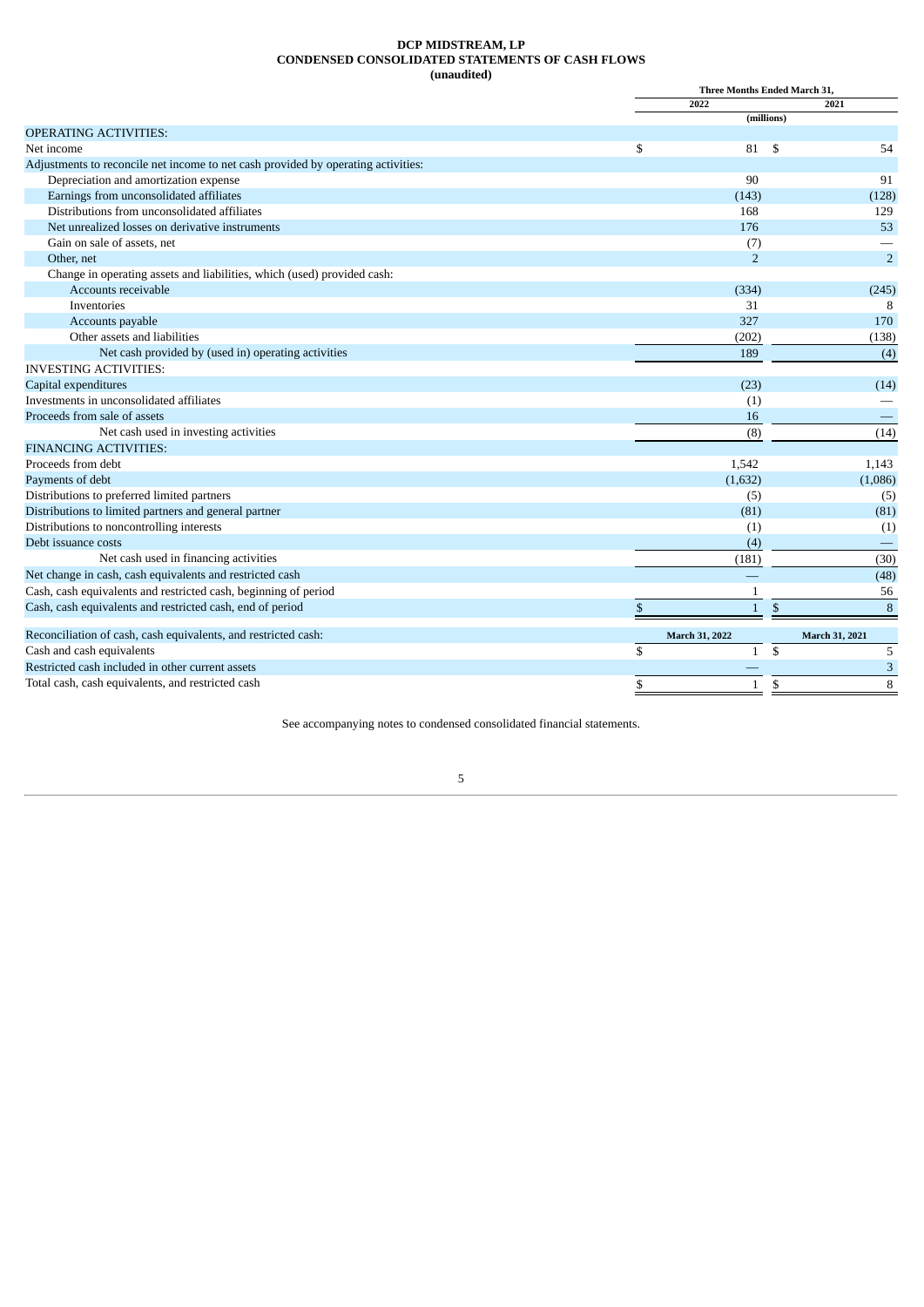# **DCP MIDSTREAM, LP CONDENSED CONSOLIDATED STATEMENT OF CHANGES IN EQUITY (unaudited)**

<span id="page-9-0"></span>

|                                           | <b>Partners' Equity</b> |                                                     |  |                                                     |                                                                     |     |                                               |            |                                    |          |  |                               |    |       |
|-------------------------------------------|-------------------------|-----------------------------------------------------|--|-----------------------------------------------------|---------------------------------------------------------------------|-----|-----------------------------------------------|------------|------------------------------------|----------|--|-------------------------------|----|-------|
|                                           |                         | <b>Series A</b><br>Preferred<br>Limited<br>Partners |  | <b>Series B</b><br>Preferred<br>Limited<br>Partners | Series C<br>Preferred<br>Limited<br>Limited<br>Partners<br>Partners |     | Accumulated<br>Other<br>Comprehensive<br>Loss |            | Noncontrolling<br><b>Interests</b> |          |  | <b>Total</b><br><b>Equity</b> |    |       |
|                                           |                         |                                                     |  |                                                     |                                                                     |     |                                               | (millions) |                                    |          |  |                               |    |       |
| <b>Balance, January 1, 2022</b>           |                         | 489                                                 |  | 156                                                 | -\$                                                                 | 106 |                                               | 5,106      | - \$                               | $(6)$ \$ |  | 25                            | -S | 5,876 |
| Net income                                |                         | q                                                   |  | 3                                                   |                                                                     |     |                                               | 66         |                                    | _        |  |                               |    | 81    |
| Distributions to unitholders              |                         |                                                     |  | (3)                                                 |                                                                     | (2) |                                               | (81)       |                                    |          |  |                               |    | (86)  |
| Distributions to noncontrolling interests |                         |                                                     |  |                                                     |                                                                     |     |                                               |            |                                    |          |  | (1)                           |    | (1)   |
| Equity based compensation                 |                         |                                                     |  |                                                     |                                                                     |     |                                               |            |                                    |          |  |                               |    |       |
| Balance, March 31, 2022                   |                         | 498                                                 |  | 156                                                 |                                                                     | 106 |                                               | 5,092      |                                    | (6)      |  | 25                            |    | 5,871 |

See accompanying notes to condensed consolidated financial statements.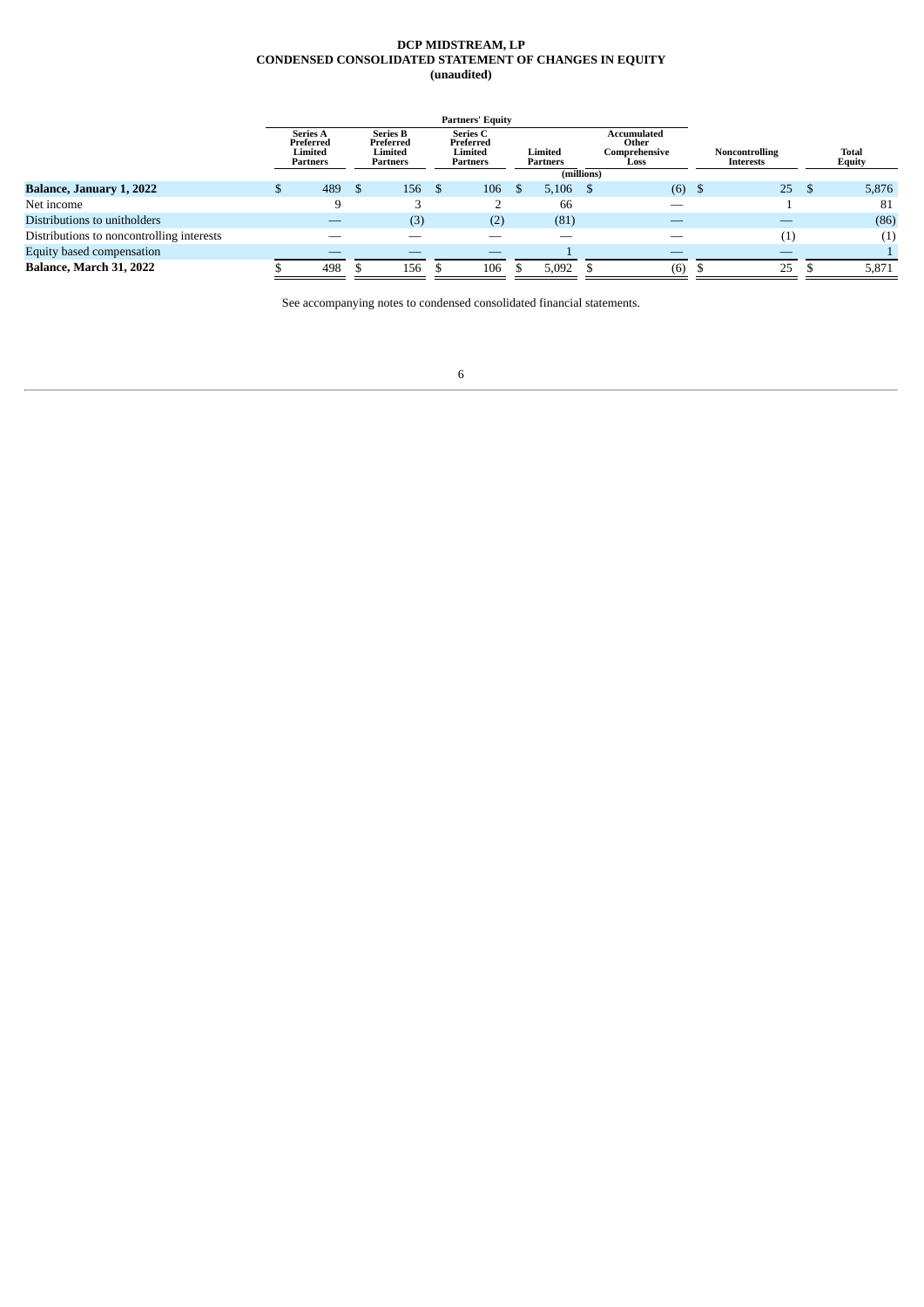## **DCP MIDSTREAM, LP CONDENSED CONSOLIDATED STATEMENT OF CHANGES IN EQUITY (unaudited)**

|                                           |                                                     |   |                                                                                                     |  | <b>Partner's Equity</b> |                                                      |            |     |                                    |                               |     |      |                |
|-------------------------------------------|-----------------------------------------------------|---|-----------------------------------------------------------------------------------------------------|--|-------------------------|------------------------------------------------------|------------|-----|------------------------------------|-------------------------------|-----|------|----------------|
|                                           | <b>Series A</b><br>Preferred<br>Limited<br>Partners |   | Series C<br><b>Series B</b><br>Preferred<br>Preferred<br>Limited<br>Limited<br>Partners<br>Partners |  | Limited<br>Partners     | <b>Accumulated</b><br>Other<br>Comprehensive<br>Loss |            |     | Noncontrolling<br><b>Interests</b> | <b>Total</b><br><b>Equity</b> |     |      |                |
|                                           |                                                     |   |                                                                                                     |  |                         |                                                      | (millions) |     |                                    |                               |     |      |                |
| <b>Balance, January 1, 2021</b>           | 489                                                 | D | 156                                                                                                 |  | 106                     | - \$                                                 | 5,090      | - 5 | $(7)$ \$                           |                               | 27  | - \$ | 5,861          |
| Net income                                | 9                                                   |   | R                                                                                                   |  |                         |                                                      | 39         |     |                                    |                               |     |      | 54             |
| Distributions to unitholders              |                                                     |   | (3)                                                                                                 |  | (2)                     |                                                      | (81)       |     | –                                  |                               | —   |      | (86)           |
| Distributions to noncontrolling interests |                                                     |   |                                                                                                     |  |                         |                                                      |            |     |                                    |                               | (1) |      | (1)            |
| Equity based compensation                 |                                                     |   |                                                                                                     |  |                         |                                                      | 4          |     |                                    |                               |     |      | $\overline{4}$ |
| Balance, March 31, 2021                   | 498                                                 |   | 156                                                                                                 |  | 106                     | .১                                                   | 5.052      |     |                                    |                               | 27  |      | 5,832          |

<span id="page-10-0"></span>See accompanying notes to condensed consolidated financial statements.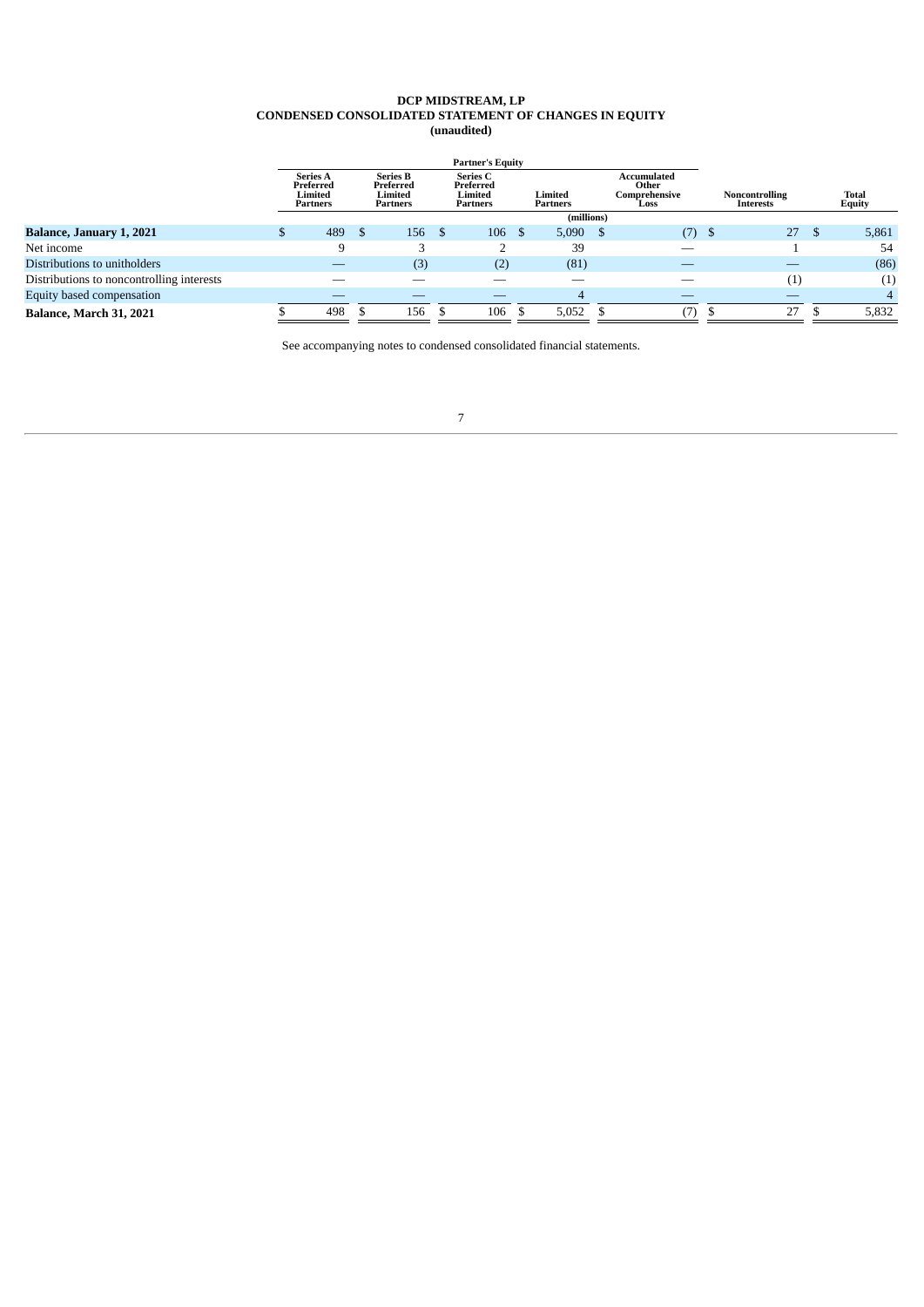#### **1. Description of Business and Basis of Presentation**

DCP Midstream, LP, with its consolidated subsidiaries, or "us," "we," "our" or the "Partnership" is a Delaware limited partnership formed in 2005 by DCP Midstream, LLC to own, operate, acquire and develop a diversified portfolio of complementary midstream energy assets.

Our Partnership includes our Logistics and Marketing and Gathering and Processing segments. For additional information regarding these segments, see Note [13](#page-24-0) - Business Segments.

Our operations and activities are managed by our general partner, DCP Midstream GP, LP, which in turn is managed by its general partner, DCP Midstream GP, LLC, which we refer to as the General Partner, and which is 100% owned by DCP Midstream, LLC. DCP Midstream, LLC and its subsidiaries and affiliates, collectively referred to as DCP Midstream, LLC, is owned 50% by Phillips 66 and 50% by Enbridge Inc. and its affiliates, or Enbridge. DCP Midstream, LLC directs our business operations through its ownership and control of the General Partner. As of March 31, 2022, DCP Midstream, LLC, together with our general partner, owned approximately 57% of us through limited partner interests.

The condensed consolidated financial statements include the accounts of the Partnership and all majority-owned subsidiaries where we have the ability to exercise control. Investments in greater than 20% owned affiliates that are not variable interest entities and where we do not have the ability to exercise control, and investments in less than 20% owned affiliates where we have the ability to exercise significant influence, are accounted for using the equity method.

The condensed consolidated financial statements have been prepared in accordance with GAAP. Conformity with GAAP requires management to make estimates and assumptions that affect the amounts reported in the condensed consolidated financial statements and notes. Although these estimates are based on management's best available knowledge of current and expected future events, actual results could differ from these estimates, which may be significantly impacted by various factors, including those outside of our control, such as the impact of a sustained deterioration in commodity prices and volumes, which would negatively impact our results of operations, financial condition and cash flows. All intercompany balances and transactions have been eliminated in consolidation.

These unaudited condensed consolidated financial statements in this Quarterly Report on Form 10-Q have been prepared pursuant to the rules and regulations of the SEC. Accordingly, these condensed consolidated financial statements reflect all adjustments, consisting of normal recurring adjustments, that are, in the opinion of management, necessary to present fairly the financial position and results of operations for the respective interim periods. Certain information and note disclosures normally included in our annual financial statements prepared in accordance with GAAP have been condensed or omitted from these interim financial statements pursuant to such rules and regulations, although we believe that the disclosures made are adequate to make the information presented not misleading. Results of operations for the three months ended March 31, 2022 are not necessarily indicative of the results that may be expected for the year ending December 31, 2022. These unaudited condensed consolidated financial statements and other information included in this Quarterly Report on Form 10-Q should be read in conjunction with the 2021 audited consolidated financial statements and notes thereto included in our Annual Report on Form 10-K for the year ended December 31, 2021.

# **2. Revenue Recognition**

We disaggregate our revenue from contracts with customers by type of contract for each of our reportable segments, as we believe it best depicts the nature, timing and uncertainty of our revenue and cash flows. The following tables set forth our revenue by those categories:

|                                       | Three Months Ended March 31, 2022 |                                |  |                                 |  |                     |  |                 |  |  |
|---------------------------------------|-----------------------------------|--------------------------------|--|---------------------------------|--|---------------------|--|-----------------|--|--|
|                                       |                                   | <b>Logistics and Marketing</b> |  | <b>Gathering and Processing</b> |  | <b>Eliminations</b> |  | Total           |  |  |
|                                       |                                   | (millions)                     |  |                                 |  |                     |  |                 |  |  |
| Sales of natural gas                  |                                   | 1,063                          |  | 882                             |  | (821)               |  | 1,11            |  |  |
| Sales of NGLs and condensate (a)      |                                   | 2,122                          |  | 1,282                           |  | (1,073)             |  | 2,3             |  |  |
| Transportation, processing and other  |                                   | 19                             |  | 136                             |  |                     |  |                 |  |  |
| Trading and marketing losses, net (b) |                                   | (41)                           |  | (194)                           |  |                     |  | (2 <sup>5</sup> |  |  |
| Total operating revenues              |                                   | 3,163                          |  | 2,106                           |  | (1,894)             |  | 3,3'            |  |  |

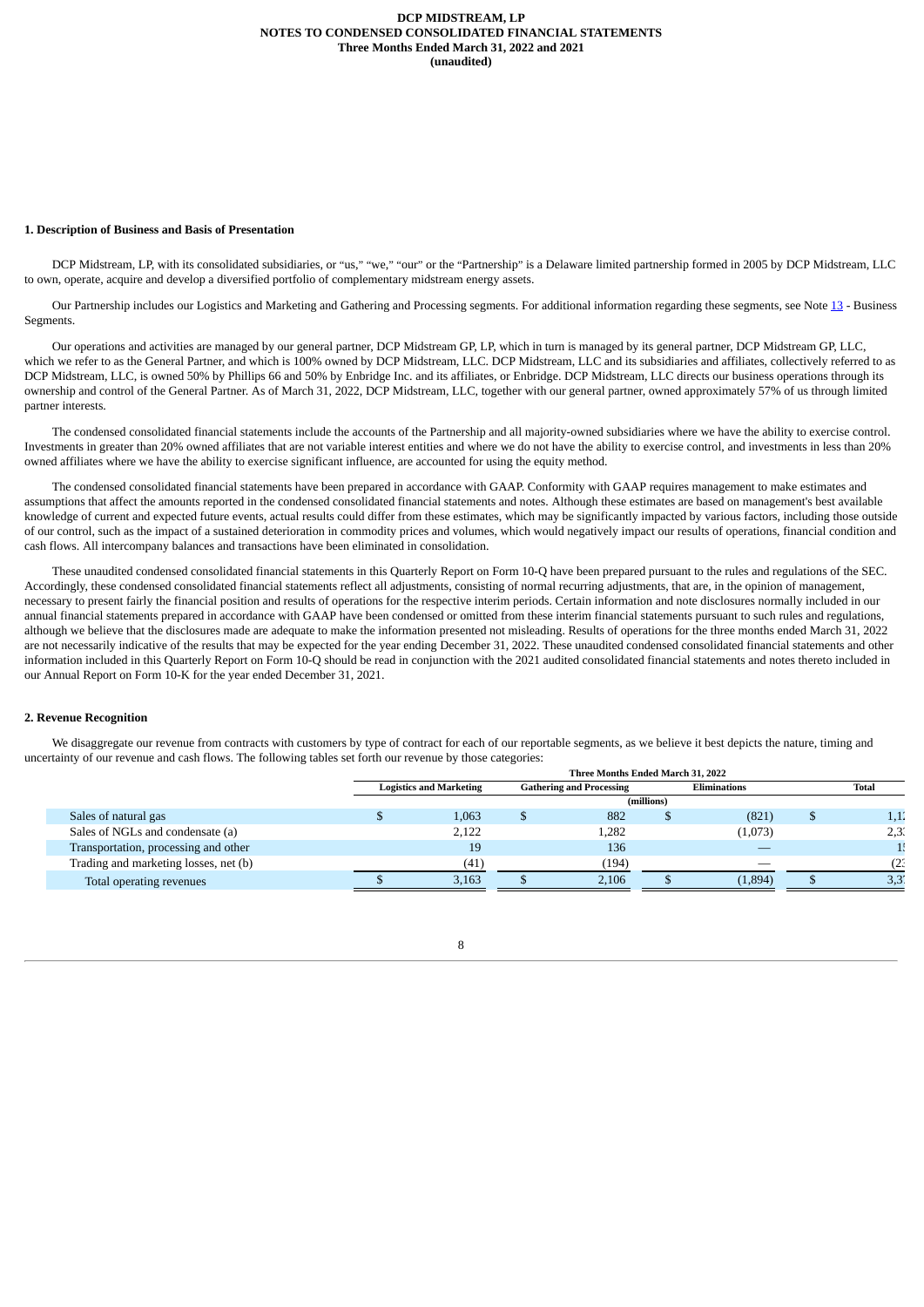- (a) Includes \$676 million of revenues from physical sales contracts and buy-sell exchange transactions in our Logistics and Marketing segment for the three months ended March 31, 2022, which is net of \$756 million of buy-sell purchases related to buy-sell revenues of \$851 million that are not within the scope of FASB ASC 606 "Revenue from Contractors with Customer" ("Topic 606").
- (b) Not within the scope of Topic 606.

|                                       | Three Months Ended March 31, 2021 |                                 |       |            |                     |  |       |  |  |  |
|---------------------------------------|-----------------------------------|---------------------------------|-------|------------|---------------------|--|-------|--|--|--|
|                                       | <b>Logistics and Marketing</b>    | <b>Gathering and Processing</b> |       |            | <b>Eliminations</b> |  | Total |  |  |  |
|                                       |                                   |                                 |       | (millions) |                     |  |       |  |  |  |
| Sales of natural gas                  | 1,120                             |                                 | 628   |            | (508)               |  | 1,240 |  |  |  |
| Sales of NGLs and condensate (a)      | 1,205                             |                                 | 710   |            | (586)               |  | 1,329 |  |  |  |
| Transportation, processing and other  | 14                                |                                 | 104   |            |                     |  | 118   |  |  |  |
| Trading and marketing losses, net (b) | (241)                             |                                 | (128) |            |                     |  | (369) |  |  |  |
| Total operating revenues              | 2,098                             |                                 | 1,314 |            | (1,094)             |  | 2,318 |  |  |  |

- (a) Includes \$414 million of revenues from physical sales contracts and buy-sell exchange transactions in our Logistics and Marketing segment for the three months ended March 31, 2021, which is net of \$390 million of buy-sell purchases related to buy-sell revenues of \$444 million that are not within the scope of Topic 606.
- (b) Not within the scope of Topic 606.

The revenue expected to be recognized in the future related to performance obligations that are not satisfied is approximately \$419 million as of March 31, 2022. Our remaining performance obligations primarily consist of minimum volume commitment fee arrangements and are expected to be recognized through 2031 with a weighted average remaining life of three years as of March 31, 2022. As a practical expedient permitted by Topic 606, this amount excludes variable consideration as well as remaining performance obligations that have original expected durations of one year or less, as applicable. Our remaining performance obligations also exclude estimates of variable rate escalation clauses in our contracts with customers.

# **3. Agreements and Transactions with Affiliates**

# *DCP Midstream, LLC*

The following table summarizes employee related costs that were charged by DCP Midstream, LLC to the Partnership that are included in the condensed consolidated statements of operations:

|                                                      |      | Three Months Ended March 31. |  |    |
|------------------------------------------------------|------|------------------------------|--|----|
|                                                      | 2022 | 2021                         |  |    |
|                                                      |      | (millions)                   |  |    |
| Employee related costs charged by DCP Midstream, LLC |      |                              |  |    |
| Operating and maintenance expense                    |      | 40                           |  | 39 |
| General and administrative expense                   |      |                              |  | 26 |

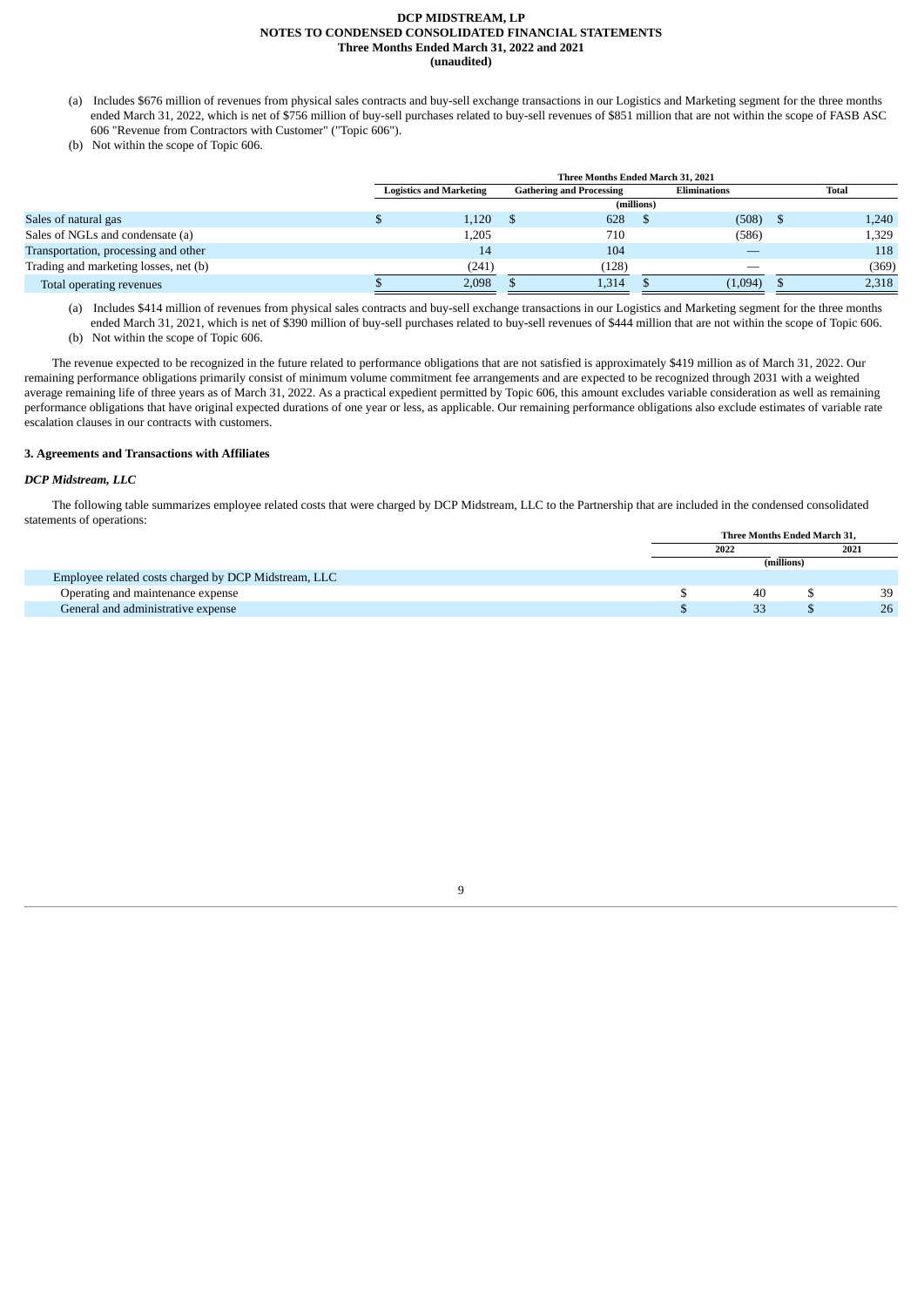# **Summary of Transactions with Affiliates**

The following table summarizes our transactions with affiliates:

|                                                               | <b>Three Months Ended March 31.</b> |            |      |  |  |
|---------------------------------------------------------------|-------------------------------------|------------|------|--|--|
|                                                               | 2022                                |            | 2021 |  |  |
|                                                               |                                     | (millions) |      |  |  |
| Phillips 66 (including its affiliates):                       |                                     |            |      |  |  |
| Sales of natural gas, NGLs and condensate to affiliates       | 1,095                               |            | 527  |  |  |
| Purchases and related costs from affiliates                   | 62                                  |            | 30   |  |  |
| Transportation and related costs from affiliates              | 43                                  |            | 37   |  |  |
| Operating and maintenance and general administrative expenses | 3                                   |            |      |  |  |
| Enbridge (including its affiliates):                          |                                     |            |      |  |  |
| Sales of natural gas, NGLs and condensate to affiliates       |                                     |            |      |  |  |
| Purchases and related costs from affiliates                   | 13                                  |            |      |  |  |
| Unconsolidated affiliates:                                    |                                     |            |      |  |  |
| Sales of natural gas, NGLs and condensate to affiliates       | 32                                  |            | 24   |  |  |
| Transportation, processing, and other to affiliates           |                                     |            |      |  |  |
| Purchases and related costs from affiliates                   | 24                                  |            | 18   |  |  |
| Transportation and related costs from affiliates              | 214                                 |            | 182  |  |  |
|                                                               |                                     |            |      |  |  |

We had balances with affiliates as follows:

|                                         |  | <b>March 31, 2022</b>    |   | <b>December 31, 2021</b> |  |
|-----------------------------------------|--|--------------------------|---|--------------------------|--|
|                                         |  |                          |   |                          |  |
| Phillips 66 (including its affiliates): |  |                          |   |                          |  |
| Accounts receivable                     |  | 585                      | æ | 361                      |  |
| Accounts payable                        |  | 165                      |   | 114                      |  |
| Other assets                            |  | $\overline{\phantom{m}}$ |   |                          |  |
| Enbridge (including its affiliates):    |  |                          |   |                          |  |
| Accounts payable                        |  |                          |   |                          |  |
| Unconsolidated affiliates:              |  |                          |   |                          |  |
| Accounts receivable                     |  | 34                       |   | 28                       |  |
| Accounts payable                        |  | 93                       |   | 87                       |  |

# **4. Inventories**

Inventories were as follows:

|                   | <b>March 31, 2022</b> |            |  | <b>December 31, 2021</b> |  |  |
|-------------------|-----------------------|------------|--|--------------------------|--|--|
|                   |                       | (millions) |  |                          |  |  |
| Natural gas       |                       | 26         |  | 43                       |  |  |
| <b>NGLs</b>       |                       | 20<br>∸    |  | 34                       |  |  |
| Total inventories |                       | 46         |  | $\overline{a}$           |  |  |

We recognize lower of cost or net realizable value adjustments when the carrying value of our inventories exceeds their net realizable value. These non-cash charges are a component of purchases and related costs in the condensed consolidated statements of operations. We recognized no lower of cost or net realizable value adjustments for the three months ended March 31, 2022 and 2021.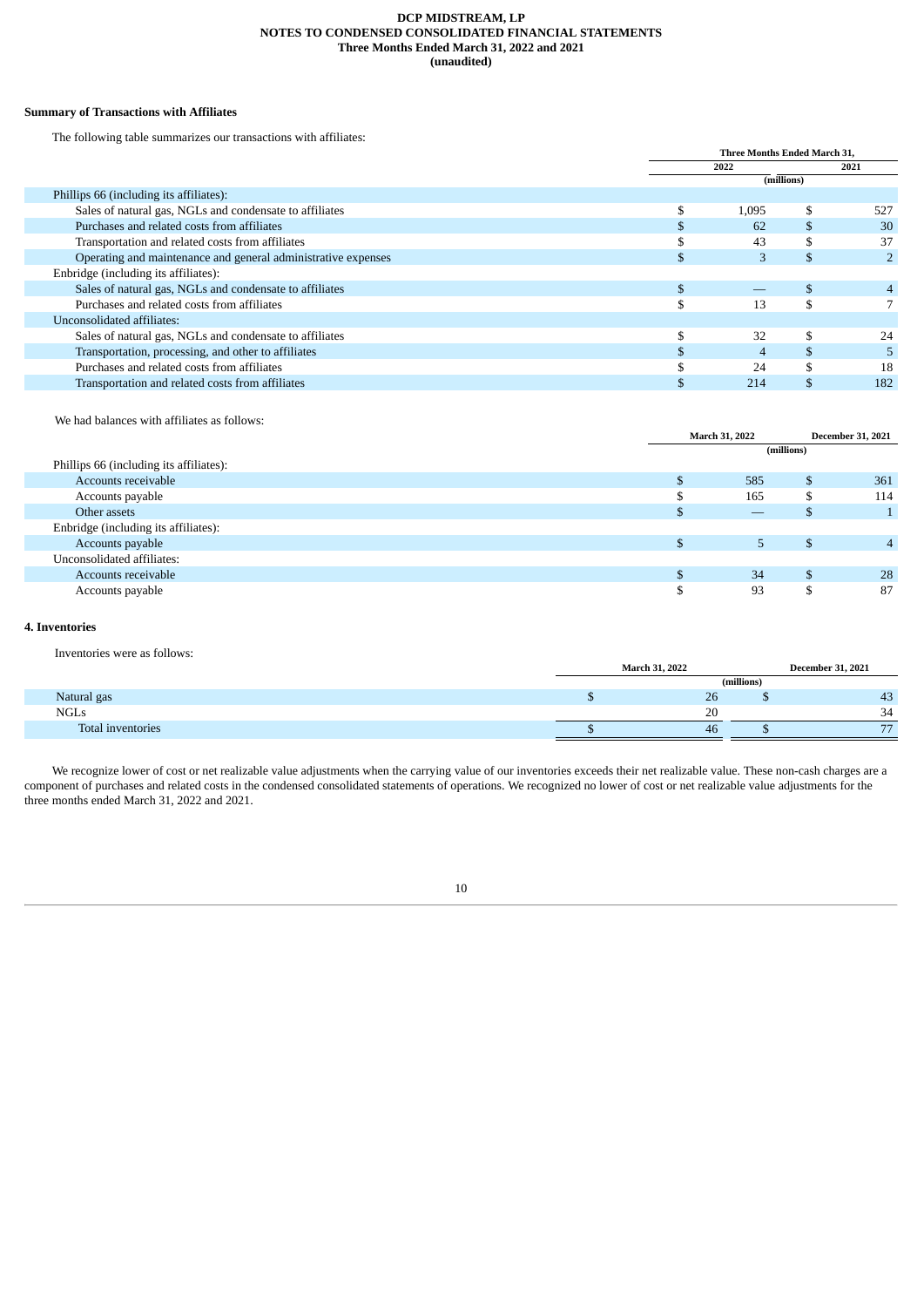# **5. Property, Plant and Equipment**

A summary of property, plant and equipment by classification is as follows:

| 7,645   |
|---------|
| 5,057   |
| 585     |
| 28      |
| 103     |
| 13,418  |
| (5,717) |
| 7.701   |
|         |

There were no construction projects with capitalized interest during the three months ended March 31, 2022 and 2021.

Depreciation expense was \$89 million and \$90 million for the three months ended March 31, 2022 and 2021, respectively.

# **6. Investments in Unconsolidated Affiliates**

The following table summarizes our investments in unconsolidated affiliates:

|                                                |                         | Carrying value as or |                   |            |                          |  |  |
|------------------------------------------------|-------------------------|----------------------|-------------------|------------|--------------------------|--|--|
|                                                | Percentage<br>Ownership |                      | March 31.<br>2022 |            | <b>December 31, 2021</b> |  |  |
|                                                |                         |                      |                   | (millions) |                          |  |  |
| DCP Sand Hills Pipeline, LLC                   | 66.67%                  | \$                   | 1,692             | \$         | 1,703                    |  |  |
| DCP Southern Hills Pipeline, LLC               | 66.67%                  |                      | 724               |            | 728                      |  |  |
| <b>Gulf Coast Express LLC</b>                  | 25.00%                  |                      | 418               |            | 422                      |  |  |
| Front Range Pipeline LLC                       | 33.33%                  |                      | 194               |            | 195                      |  |  |
| Texas Express Pipeline LLC                     | 10.00%                  |                      | 93                |            | 94                       |  |  |
| Mont Belvieu 1 Fractionator                    | 20.00%                  |                      | $\overline{ }$    |            | 6                        |  |  |
| Discovery Producer Services LLC                | 40.00%                  |                      | 229               |            | 231                      |  |  |
| Cheyenne Connector, LLC                        | 50.00%                  |                      | 146               |            | 148                      |  |  |
| Mont Belvieu Enterprise Fractionator           | 12.50%                  |                      | 28                |            | 28                       |  |  |
| Other                                          | Various                 |                      | 23                |            | 23                       |  |  |
| Total investments in unconsolidated affiliates |                         |                      | 3,554             |            | 3,578                    |  |  |

**Carrying Value as of**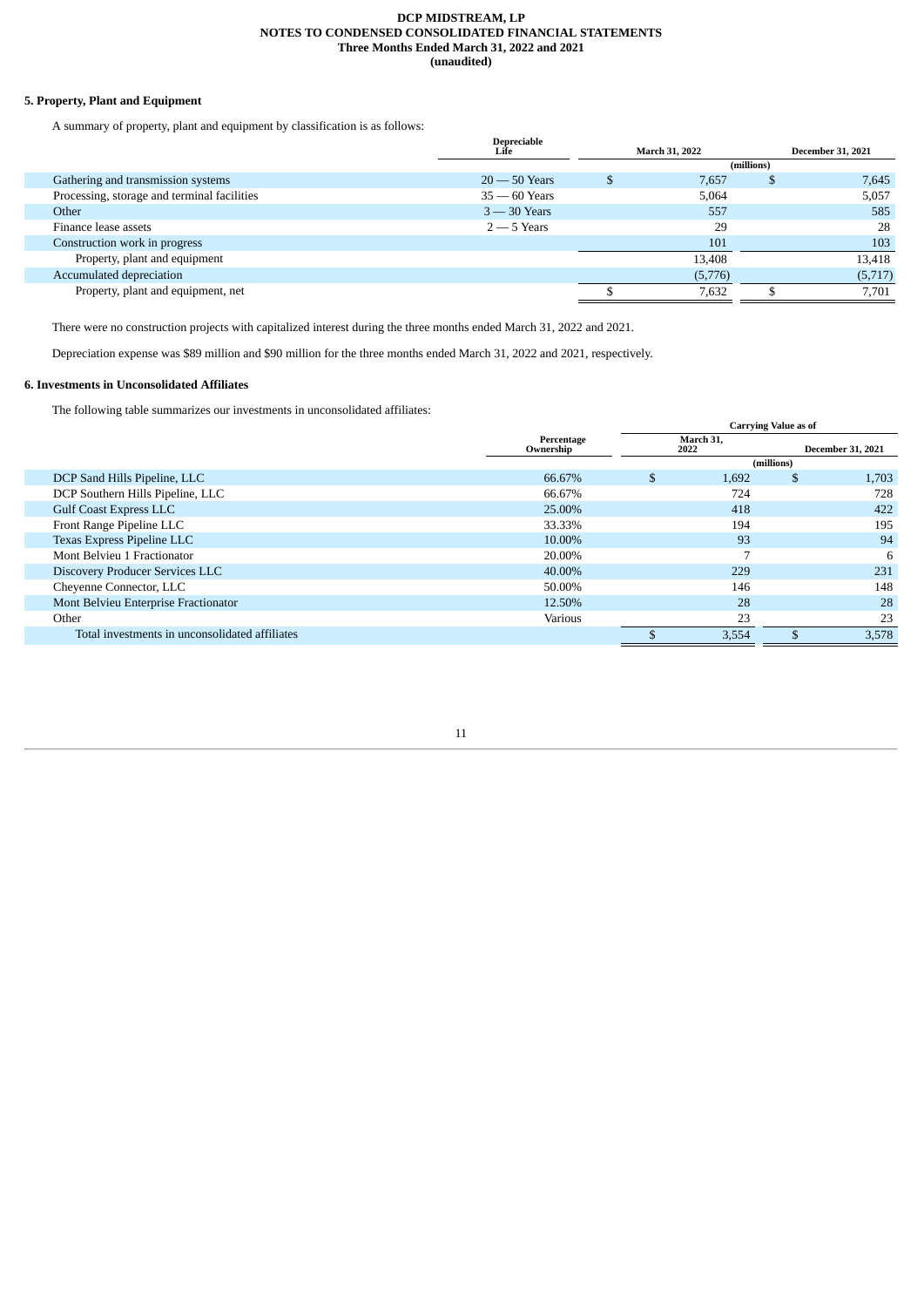Earnings from investments in unconsolidated affiliates were as follows:

| Three Months Ended March 31, |      |      |            |  |  |
|------------------------------|------|------|------------|--|--|
|                              | 2021 |      |            |  |  |
|                              |      |      |            |  |  |
|                              | 71   |      | 62         |  |  |
|                              | 24   |      | 24         |  |  |
|                              | 16   |      | 15         |  |  |
|                              | 10   |      | q          |  |  |
|                              |      |      |            |  |  |
|                              |      |      |            |  |  |
|                              |      |      |            |  |  |
|                              |      |      |            |  |  |
|                              |      |      |            |  |  |
|                              |      |      |            |  |  |
|                              | 143  |      | 128        |  |  |
|                              |      | 2022 | (millions) |  |  |

The following tables summarize the combined financial information of our investments in unconsolidated affiliates:

|                           | Three Months Ended March 31, |            |      |  |  |  |  |
|---------------------------|------------------------------|------------|------|--|--|--|--|
|                           | 2022                         |            | 2021 |  |  |  |  |
|                           |                              | (millions) |      |  |  |  |  |
| Statements of operations: |                              |            |      |  |  |  |  |
| Operating revenue         | 563                          |            | 489  |  |  |  |  |
| <b>Operating expenses</b> | 217                          |            | 190  |  |  |  |  |
| Net income                | 344                          |            | 298  |  |  |  |  |
|                           |                              |            |      |  |  |  |  |

#### **7. Fair Value Measurement**

#### *Valuation Hierarchy*

Our fair value measurements are grouped into a three-level valuation hierarchy and are categorized in their entirety in the same level of the fair value hierarchy as the lowest level input that is significant to the entire measurement. The valuation hierarchy is based upon the transparency of inputs to the valuation of an asset or liability as of the measurement date. The three levels are defined as follows.

- Level 1 inputs are unadjusted quoted prices for identical assets or liabilities in active markets.
- Level 2 inputs include quoted prices for similar assets and liabilities in active markets, and inputs that are observable for the asset or liability, either directly or indirectly, for substantially the full term of the financial instrument.
- Level 3 inputs are unobservable and considered significant to the fair value measurement.

A financial instrument's categorization within the hierarchy is based upon the level of judgment involved in the most significant input in the determination of the instrument's fair value. Following is a description of the valuation methodologies used as well as the general classification of such instruments pursuant to the hierarchy.

## *Commodity Derivative Assets and Liabilities*

We enter into a variety of derivative financial instruments, which may include exchange traded instruments (such as New York Mercantile Exchange, or NYMEX, crude oil or natural gas futures) or over-the-counter, or OTC, instruments (such as natural gas contracts, crude oil or NGL swaps). The exchange traded instruments are generally executed with a highly rated broker dealer serving as the clearinghouse for individual transactions.

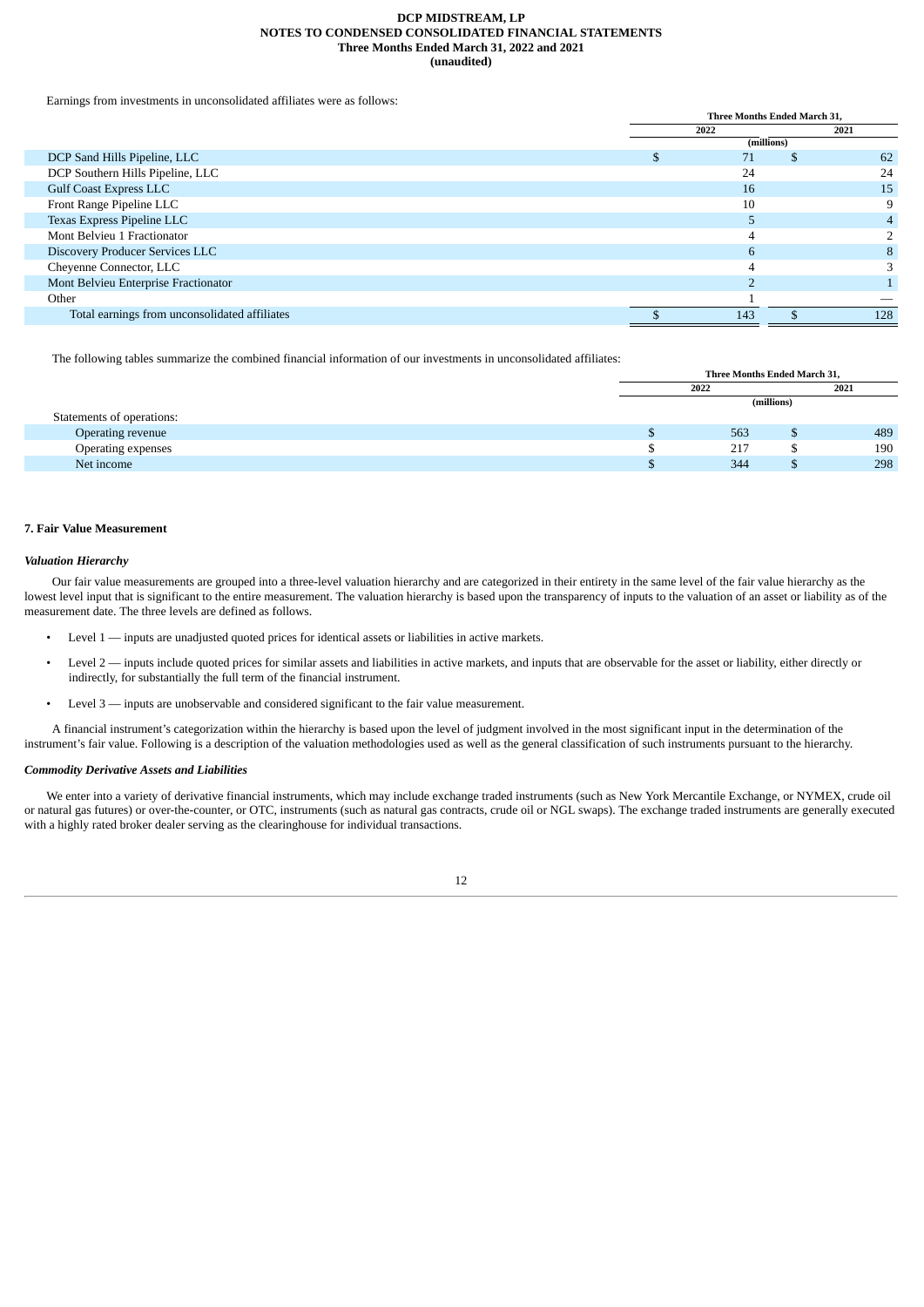Our activities expose us to varying degrees of commodity price risk. To mitigate a portion of this risk and to manage commodity price risk related primarily to owned natural gas storage and pipeline assets, we engage in natural gas asset based trading and marketing, and we may enter into natural gas and crude oil derivatives to lock in a specific margin when market conditions are favorable. A portion of this may be accomplished through the use of exchange traded derivative contracts. Such instruments are generally classified as Level 1 since the value is equal to the quoted market price of the exchange traded instrument as of our balance sheet date, and no adjustments are required. Depending upon market conditions and our strategy we may enter into exchange traded derivative positions with a significant time horizon to maturity. Although such instruments are exchange traded, market prices may only be readily observable for a portion of the duration of the instrument. In order to calculate the fair value of these instruments, readily observable market information is utilized to the extent it is available; however, in the event that readily observable market data is not available, we may interpolate or extrapolate based upon observable data. In instances where we utilize an interpolated or extrapolated value, and it is considered significant to the valuation of the contract as a whole, we would classify the instrument within Level 3.

We also engage in the business of trading energy related products and services, which exposes us to market variables and commodity price risk. We may enter into physical contracts or financial instruments with the objective of realizing a positive margin from the purchase and sale of these commodity-based instruments. We may enter into derivative instruments for NGLs or other energy related products, primarily using the OTC derivative instrument markets, which are not as active and liquid as exchange traded instruments. Market quotes for such contracts may only be available for short dated positions (up to six months), and an active market itself may not exist beyond such time horizon. Contracts entered into with a relatively short time horizon for which prices are readily observable in the OTC market are generally classified within Level 2. Contracts with a longer time horizon, for which we internally generate a forward curve to value such instruments, are generally classified within Level 3. The internally generated curve may utilize a variety of assumptions including, but not limited to, data obtained from third-party pricing services, historical and future expected relationship of NGL prices to crude oil prices, the knowledge of expected supply sources coming online, expected weather trends within certain regions of the United States, and the future expected demand for NGLs.

Each instrument is assigned to a level within the hierarchy at the end of each financial quarter depending upon the extent to which the valuation inputs are observable. Generally, an instrument will move toward a level within the hierarchy that requires a lower degree of judgment as the time to maturity approaches, and as the markets in which the asset trades will likely become more liquid and prices more readily available in the market, thus reducing the need to rely upon our internally developed assumptions. However, the level of a given instrument may change, in either direction, depending upon market conditions and the availability of market observable data.

The following table presents the financial instruments carried at fair value on a recurring basis as of March 31, 2022 and December 31, 2021, by condensed consolidated balance sheet caption and by valuation hierarchy, as described above:

|                                                |              |         |              |         | March 31, 2022 |                |                   |              |              |         |              | December 31, 2021 |              |                |                   |              |
|------------------------------------------------|--------------|---------|--------------|---------|----------------|----------------|-------------------|--------------|--------------|---------|--------------|-------------------|--------------|----------------|-------------------|--------------|
|                                                |              | Level 1 |              | Level 2 |                | Level 3        | Carrying<br>Vaľue | <b>Total</b> |              | Level 1 |              | Level 2           |              | Level 3        | Carrying<br>Value | <b>Total</b> |
| Current assets:                                |              |         |              |         |                |                |                   |              | (millions)   |         |              |                   |              |                |                   |              |
| Commodity<br>derivatives                       | $\mathbb{S}$ | 47      | \$           | 45      | $\mathbb{S}$   | $\overline{2}$ | $\mathfrak{S}$    | 94           | $\mathbb{S}$ | 24      | $\mathbb{S}$ | 62                | \$           |                | $\mathbb{S}$      |              |
| Short-term<br>investments (a)                  | \$           | 4       | \$           |         | \$             |                | \$                | 4            | \$           | 4       | \$           | $\mathbf{1}$      | \$           |                |                   |              |
| Long-term assets:                              |              |         |              |         |                |                |                   |              |              |         |              |                   |              |                |                   |              |
| Commodity<br>derivatives                       | \$           |         | \$           | 31      | \$             | $\overline{4}$ | \$                | 35           | \$           |         |              | 8                 | \$           | $\overline{2}$ | \$                |              |
| Investments<br>in marketable<br>securities (a) | \$           | 35      | $\mathbb{S}$ |         | $\mathbb{S}$   |                | $\mathfrak{S}$    | 35           | $\mathbb{S}$ | 28      | $\mathbb{S}$ |                   |              |                | $\mathbb{S}$      |              |
| Current liabilities:                           |              |         |              |         |                |                |                   |              |              |         |              |                   |              |                |                   |              |
| Commodity<br>derivatives                       | \$           | (78)    | $\mathbb{S}$ | (200)   | $\mathbb{S}$   | (10)           | $\mathbb{S}$      | (288)        | $\mathbb{S}$ | (42)    | $\mathbb{S}$ | (100)             | $\mathbb{S}$ | (3)            | $\mathbb{S}$      | (1)          |
| Long-term<br>liabilities:                      |              |         |              |         |                |                |                   |              |              |         |              |                   |              |                |                   |              |
| Commodity<br>derivatives                       | \$           |         | \$           | (73)    | \$             | (5)            | $\mathfrak{S}$    | (78)         | \$           | (1)     | \$           | (25)              | \$           | (4)            | \$                |              |
|                                                |              |         |              |         |                |                |                   |              |              |         |              |                   |              |                |                   |              |

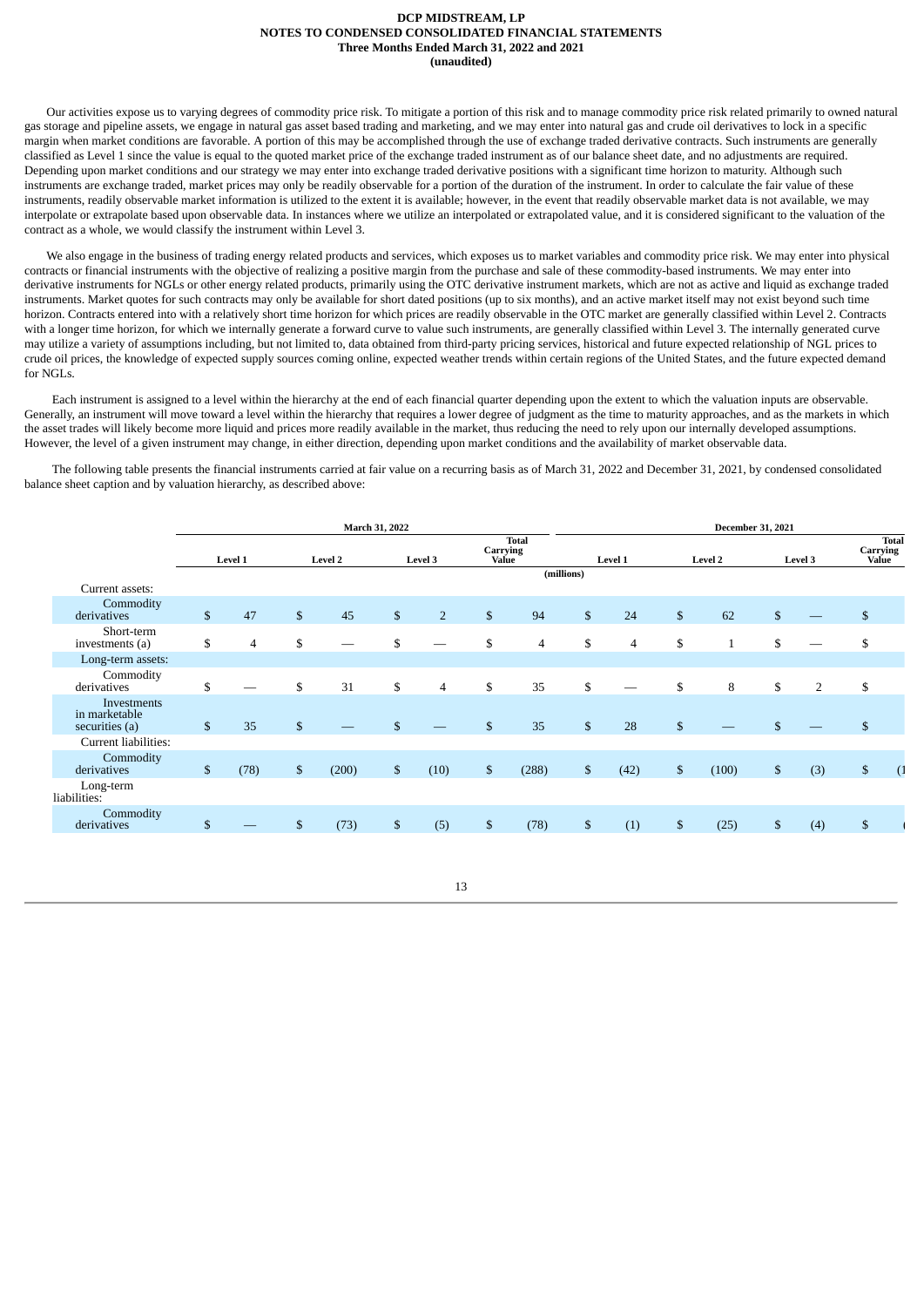(a) \$4 million and \$5 million recorded within "other" current assets and \$35 million and \$28 million recorded within "Other long-term assets" as of March 31, 2022 and December 31, 2021, respectively.

# *Changes in Level 3 Fair Value Measurements*

The table below illustrates a rollforward of the amounts included in our consolidated balance sheets for derivative financial instruments that we have classified within Level 3.

We manage our overall risk at the portfolio level and in the execution of our strategy, we may use a combination of financial instruments, which may be classified within any level. Since Level 1 and Level 2 risk management instruments are not included in the rollforward below, the gains or losses in the table do not reflect the effect of our total risk management activities.

|                                                                              |                          |                                                                                                 | <b>Commodity Derivative Instruments</b> |     |      |    |     |
|------------------------------------------------------------------------------|--------------------------|-------------------------------------------------------------------------------------------------|-----------------------------------------|-----|------|----|-----|
|                                                                              | Current<br><b>Assets</b> | <b>Long-Term<br/>Liabilities</b><br><b>Long-Term</b><br>Current<br><b>Liabilities</b><br>Assets |                                         |     |      |    |     |
|                                                                              |                          |                                                                                                 | (millions)                              |     |      |    |     |
| Three months ended March 31, 2022 (a):                                       |                          |                                                                                                 |                                         |     |      |    |     |
| Beginning balance                                                            |                          |                                                                                                 | $\overline{2}$                          | -\$ | (3)  | \$ | (4) |
| Net unrealized gains (losses) included in earnings                           |                          |                                                                                                 |                                         |     | (12) |    | (6) |
| Transfers out of Level 3                                                     |                          |                                                                                                 | (1)                                     |     |      |    |     |
| Settlements                                                                  |                          |                                                                                                 |                                         |     |      |    |     |
| Ending balance                                                               |                          |                                                                                                 |                                         |     | (10) |    | (5  |
| Net unrealized gains (losses) on derivatives still held included in earnings |                          |                                                                                                 |                                         |     | (8)  |    | (3) |
| Three months ended March 31, 2021 (a):                                       |                          |                                                                                                 |                                         |     |      |    |     |
| Beginning balance                                                            |                          |                                                                                                 | $2^{\circ}$                             | -\$ | (3)  | -S | (1) |
| Net unrealized losses included in earnings                                   |                          |                                                                                                 |                                         |     | (5)  |    |     |
| Settlements                                                                  |                          |                                                                                                 |                                         |     |      |    |     |
| Ending balance                                                               |                          |                                                                                                 |                                         |     | (4)  |    | (1) |
| Net unrealized losses on derivatives still held included in earnings         |                          |                                                                                                 |                                         |     | (3)  |    |     |
|                                                                              |                          |                                                                                                 |                                         |     |      |    |     |

(a) There were no purchases, issuances or sales of derivatives or transfers into Level 3 for the three months ended March 31, 2022 and 2021.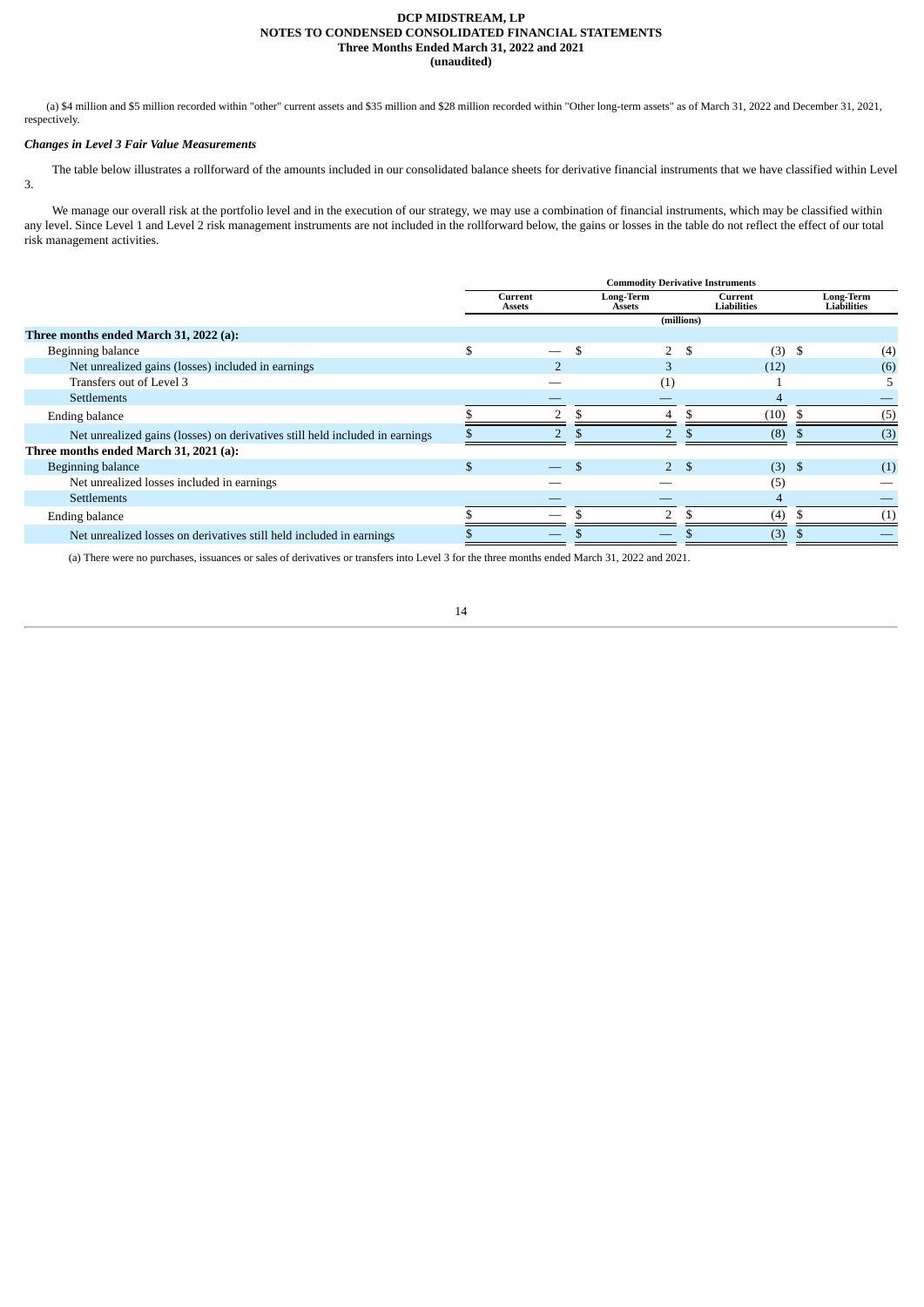# *Quantitative Information and Fair Value Sensitivities Related to Level 3 Unobservable Inputs*

We utilize the market approach to measure the fair value of our commodity contracts. The significant unobservable inputs used in this approach to fair value are longer dated price quotes. Our sensitivity to these longer dated forward curve prices are presented in the table below. Significant changes in any of those inputs in isolation would result in significantly different fair value measurements, depending on our short or long position in contracts. **March 31, 2022**

| <b>Product Group</b> | <b>Fair Value</b> |                | <b>Valuation Techniques</b> | <b>Unobservable Input</b>            | Forward<br><b>Curve Range</b> | <b>Weighted Average</b><br>(a) |            |
|----------------------|-------------------|----------------|-----------------------------|--------------------------------------|-------------------------------|--------------------------------|------------|
|                      |                   | (millions)     |                             |                                      |                               |                                |            |
| <b>Assets</b>        |                   |                |                             |                                      |                               |                                |            |
| <b>NGLs</b>          | ЭD.               | $\overline{2}$ | Market approach             | Longer dated forward<br>curve prices | $$0.31 - $1.59$               | \$0.84                         | Per gallon |
| Natural gas          |                   | 4              | Market approach             | Longer dated forward<br>curve prices | \$3.15-\$4.11                 | \$3.55                         | Per MMBtu  |
| <b>Liabilities</b>   |                   |                |                             |                                      |                               |                                |            |
| <b>NGLs</b>          |                   | (11)           | Market approach             | Longer dated forward<br>curve prices | $$0.42 - $2.25$               | \$1.54                         | Per gallon |
| Natural gas          | \$                | (4)            | Market approach             | Longer dated forward<br>curve prices | \$2.58-\$4.23                 | \$3.09                         | Per MMBtu  |

(a) Unobservable inputs were weighted by the instrument's notional amounts.

# *Estimated Fair Value of Financial Instruments*

The fair value of accounts receivable and accounts payable are not materially different from their carrying amounts because of the short-term nature of these instruments or the stated rates approximating market rates. Derivative instruments are carried at fair value.

We determine the fair value of our fixed-rate senior notes and junior subordinated notes based on quotes obtained from bond dealers. The carrying value of borrowings under the Credit Agreement and the Securitization Facility approximate fair value as their interest rates are based on prevailing market interest rates. We classify the fair values of our outstanding debt balances within Level 2 of the valuation hierarchy. As of March 31, 2022 and December 31, 2021, the carrying value and fair value of our total debt, including current maturities, were as follows:

|            |                              | March 31, 2022    |            |                       | <b>December 31, 2021</b> |       |  |  |
|------------|------------------------------|-------------------|------------|-----------------------|--------------------------|-------|--|--|
|            | <b>Carrying Value</b><br>(a) | <b>Fair Value</b> |            | Carrying Value<br>(a) | <b>Fair Value</b>        |       |  |  |
|            |                              |                   | (millions) |                       |                          |       |  |  |
| Total debt | 5,356                        | 5,569             |            | 5,445                 |                          | 6,107 |  |  |
|            |                              |                   |            |                       |                          |       |  |  |

(a) Excludes unamortized issuance costs and finance lease liabilities.

# <span id="page-18-0"></span>**8. Debt**

# *Senior Notes Redemption*

On January 3, 2022, we repaid, at par, prior to maturity all \$350 million of aggregate principal amount outstanding of our 4.950% Senior Notes due April 1, 2022 using borrowings under our Credit Facility and Securitization Facility.

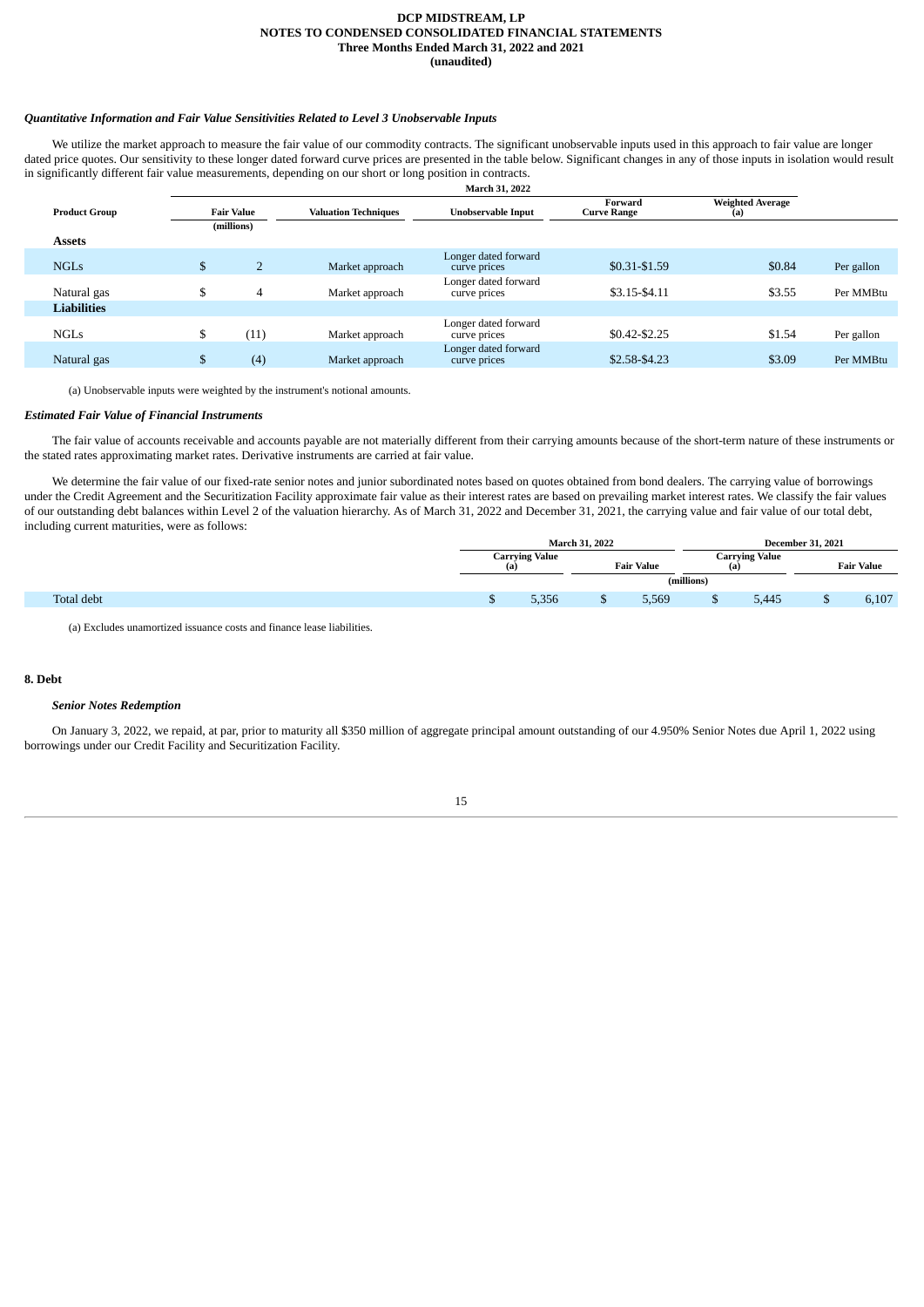# *Credit Agreement*

On March 18, 2022, we amended the Credit Agreement. The amendment extended the term of the Credit Agreement from December 9, 2024 to March 18, 2027. The amendment also includes sustainability linked key performance indicators that increase or decrease the applicable margin and facility fee payable thereunder based on our safety performance relative to our peers and year-over-year change in our greenhouse gas emissions intensity rate. The Credit Agreement provides up to \$1.4 billion of borrowing capacity and bears interest at either the term SOFR rate or the base rate plus, in each case, an applicable margin based on our credit rating. At March 31, 2022 the interest rate was 1.760%.

The Credit Agreement also grants us the option to increase the revolving loan commitment by an aggregate principal amount of up to \$500 million, subject to requisite lender approval. The Credit Agreement may be extended for up to two additional one-year periods subject to requisite lender approval. Loans under the Credit Agreement may be used for working capital and other general partnership purposes including acquisitions.

Our cost of borrowing under the Credit Agreement is determined by a ratings-based pricing grid. Indebtedness under the Credit Agreement bears interest at either: (1) SOFR, plus an applicable margin of 1.35% based on our current credit rating, plus an adjustment of 0.10%; or (2) (a) the base rate which shall be the higher of the prime rate, the Federal Funds rate plus 0.50% or the SOFR Market Index rate plus 1.00%, plus (b) an applicable margin of 0.35% based on our current credit rating. The Credit Agreement incurs an annual facility fee of 0.275% based on our current credit rating. This fee is paid on drawn and undrawn portions of the \$1.4 billion revolving credit facility.

As of March 31, 2022, we had unused borrowing capacity of \$1,211 million, net of \$172 million of outstanding borrowings and \$17 million of letters of credit, under the Credit Agreement, of which \$1,211 million would have been available to borrow for working capital and other general partnership purposes based on the financial covenants set forth in the Credit Agreement. Except in the case of a default, amounts borrowed under our Credit Agreement will not become due prior to the March 18, 2027 maturity date.

#### *Accounts Receivable Securitization Facility*

The Securitization Facility provides for up to \$350 million of borrowing capacity through August 2024 at LIBOR market index rates plus a margin. At March 31, 2022 the interest rate was 1.400%. Under this Securitization Facility, certain of the Partnership's wholly owned subsidiaries sell or contribute receivables to another of the Partnership's consolidated subsidiaries, DCP Receivables LLC ("DCP Receivables"), a bankruptcy-remote special purpose entity created for the sole purpose of the Securitization Facility.

As of March 31, 2022, DCP Receivables had approximately \$1,116 million of our accounts receivable securing borrowings of \$350 million under the Securitization Facility.

The maturities of our debt as of March 31, 2022 are as follows:

|            | Debt<br><b>Maturities</b> |
|------------|---------------------------|
|            | (millions)                |
| 2022       | _                         |
| 2023       | 500                       |
| 2024       | 350                       |
| 2025       | 825                       |
| 2026       |                           |
| Thereafter | 3,672                     |
| Total debt | 5,347                     |

#### **9. Risk Management and Hedging Activities**

Our operations expose us to a variety of risks including but not limited to changes in the prices of commodities that we buy or sell, changes in interest rates, and the creditworthiness of each of our counterparties. We manage certain of these exposures with either physical or financial transactions. We have established a comprehensive risk management policy and a risk management committee (the "Risk Management Committee"), to monitor and manage market risks associated with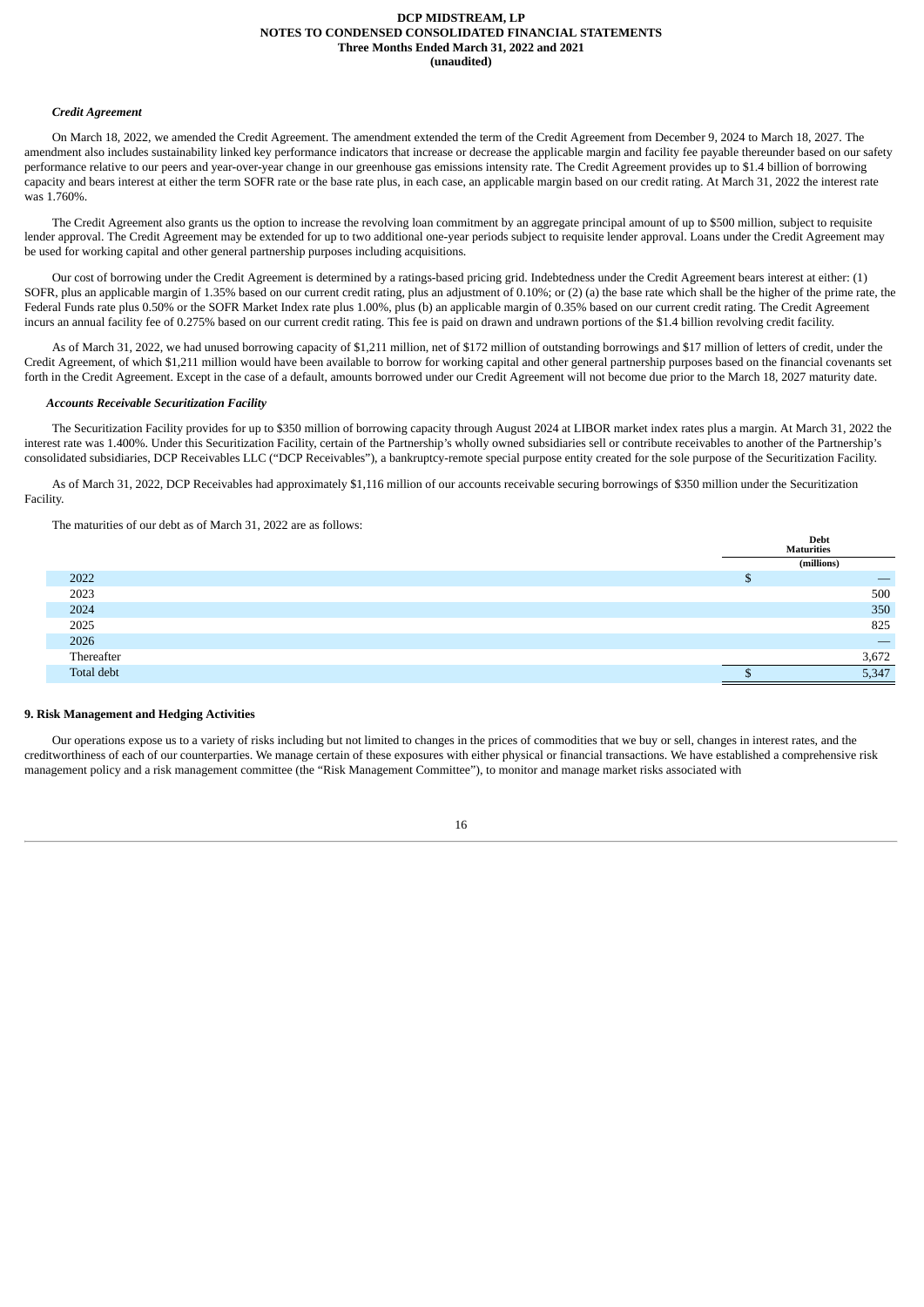commodity prices and counterparty credit. The Risk Management Committee is composed of senior executives who receive regular briefings on positions and exposures, credit exposures and overall risk management in the context of market activities. The Risk Management Committee is responsible for the overall management of credit risk and commodity price risk, including monitoring exposure limits.

# **Collateral**

As of March 31, 2022, we had cash deposits of \$261 million, included in collateral cash deposits in our condensed consolidated balance sheets. Additionally, as of March 31, 2022, we held letters of credit of \$113 million from counterparties to secure their future performance under financial or physical contracts. Collateral amounts held or posted may be fixed or may vary, depending on the value of the underlying contracts, and could cover normal purchases and sales, services, trading and hedging contracts. In many cases, we and our counterparties have publicly disclosed credit ratings, which may impact the amounts of collateral requirements.

# **Offsetting**

Certain of our financial derivative instruments are subject to a master netting or similar arrangement, whereby we may elect to settle multiple positions with an individual counterparty through a single net payment. Each of our individual derivative instruments are presented on a gross basis on the condensed consolidated balance sheets, regardless of our ability to net settle our positions. Instruments that are governed by agreements that include net settle provisions allow final settlement, when presented with a termination event, of outstanding amounts by extinguishing the mutual debts owed between the parties in exchange for a net amount due. We have trade receivables and payables associated with derivative instruments, subject to master netting or similar agreements, which are not included in the table below. The following summarizes the gross and net amounts of our derivative instruments:

|                       |                                                                                                    | March 31, 2022                                                                                   |      |               |            |                                                                                                    | <b>December 31, 2021</b>                                                                         |   |                      |
|-----------------------|----------------------------------------------------------------------------------------------------|--------------------------------------------------------------------------------------------------|------|---------------|------------|----------------------------------------------------------------------------------------------------|--------------------------------------------------------------------------------------------------|---|----------------------|
|                       | <b>Gross Amounts</b><br>of Assets and<br>(Liabilities)<br>Presented in the<br><b>Balance Sheet</b> | <b>Amounts Not</b><br>Offset in the<br><b>Balance Sheet -</b><br>Financial<br><b>Instruments</b> |      | Net<br>Amount |            | <b>Gross Amounts</b><br>of Assets and<br>(Liabilities)<br>Presented in the<br><b>Balance Sheet</b> | <b>Amounts Not</b><br>Offset in the<br><b>Balance Sheet -</b><br>Financial<br><b>Instruments</b> |   | <b>Net</b><br>Amount |
|                       |                                                                                                    |                                                                                                  |      |               | (millions) |                                                                                                    |                                                                                                  |   |                      |
| Assets:               |                                                                                                    |                                                                                                  |      |               |            |                                                                                                    |                                                                                                  |   |                      |
| Commodity derivatives | 129                                                                                                | (1)                                                                                              | - \$ | 128           | - 55       | 96                                                                                                 | $\overline{\phantom{m}}$                                                                         | D | 96                   |
| <b>Liabilities:</b>   |                                                                                                    |                                                                                                  |      |               |            |                                                                                                    |                                                                                                  |   |                      |
| Commodity derivatives | (366)                                                                                              |                                                                                                  | Ъ    | (365)         | - 56       | (175)                                                                                              | $\overline{\phantom{m}}$                                                                         |   | (175)                |

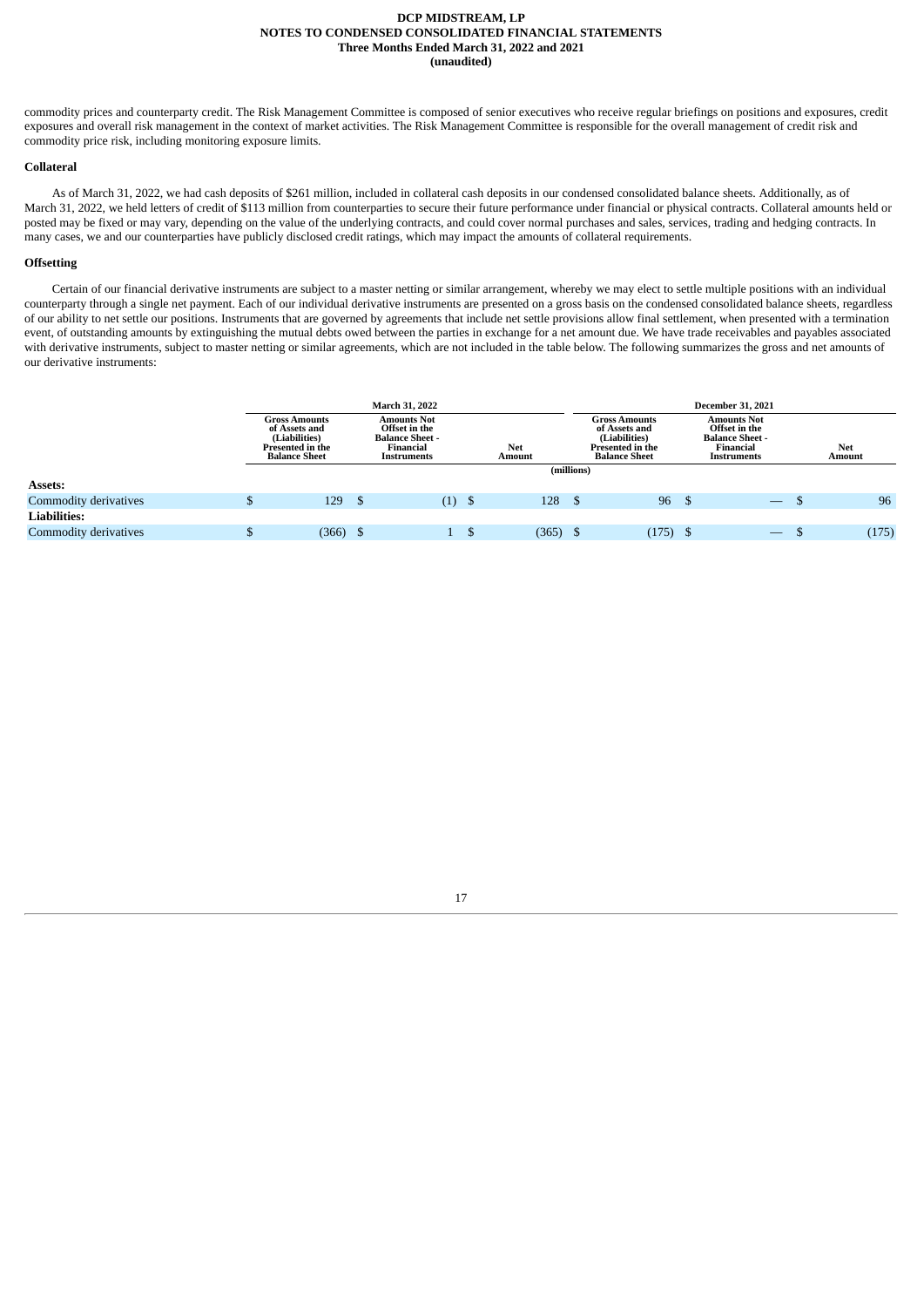# **Summarized Derivative Information**

The fair value of our derivative instruments that are marked-to-market each period, as well as the location of each within our condensed consolidated balance sheets, by major category, is summarized below. We have no derivative instruments that are designated as hedging instruments for accounting purposes as of March 31, 2022 and December 31, 2021.

| <b>Balance Sheet Line Item</b>                                                                                                          | March 31.<br>2022 | December 31,<br>2021 | <b>Balance Sheet Line Item</b>                                  | March 31.<br>2022 | December 31,<br>2021 |  |  |
|-----------------------------------------------------------------------------------------------------------------------------------------|-------------------|----------------------|-----------------------------------------------------------------|-------------------|----------------------|--|--|
|                                                                                                                                         |                   | (millions)           |                                                                 | (millions)        |                      |  |  |
| <b>Derivative Liabilities Not Designated as Hedging Instruments:</b><br><b>Derivative Assets Not Designated as Hedging Instruments:</b> |                   |                      |                                                                 |                   |                      |  |  |
| <b>Commodity derivatives:</b>                                                                                                           |                   |                      | <b>Commodity derivatives:</b>                                   |                   |                      |  |  |
| Unrealized gains on derivative instruments<br>— current                                                                                 | 94                | 86<br>- \$           | Unrealized losses on derivative<br>$instruments$ — current      | $(288)$ \$        | (145)                |  |  |
| Unrealized gains on derivative instruments<br>— long-term                                                                               | 35                | 10                   | Unrealized losses on derivative<br>$in$ struments — $long-term$ | (78)              | (30)                 |  |  |
| Total                                                                                                                                   | 129               | 96                   | <b>Total</b>                                                    | $(366)$ \$        | (175)                |  |  |

For the three months ended March 31, 2022 and 2021, no derivative losses attributable to the ineffective portion or to amounts excluded from effectiveness testing were recognized in trading and marketing gains or losses, net or interest expense in our consolidated statements of operations.

Changes in the value of derivative instruments, for which the hedge method of accounting has not been elected from one period to the next, are recorded in the condensed consolidated statements of operations. The following summarizes these amounts and the location within the condensed consolidated statements of operations that such amounts are reflected:

| <b>Commodity Derivatives: Statements of Operations Line Item</b> | <b>Three Months Ended March 31.</b> |       |            |      |
|------------------------------------------------------------------|-------------------------------------|-------|------------|------|
|                                                                  |                                     | 2022  |            | 2021 |
|                                                                  |                                     |       | (millions) |      |
| Realized losses                                                  |                                     | (59)  |            | (31) |
| Unrealized losses                                                |                                     | (176) |            | Œ    |
| Trading and marketing losses, net                                |                                     | (235) |            | (36) |

We do not have any derivative financial instruments that are designated as a hedge of a net investment.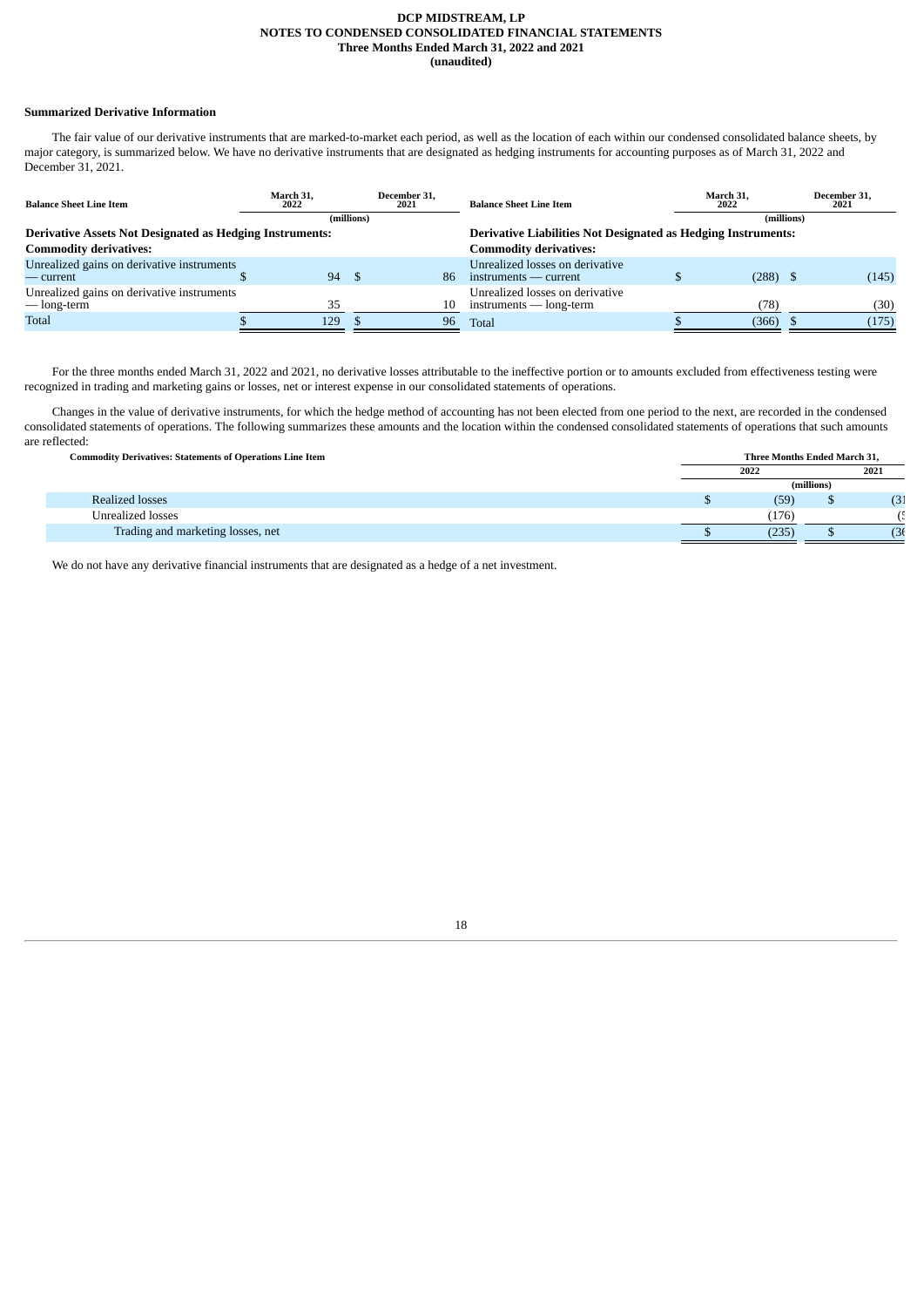The following tables represent, by commodity type, our net long or short positions that are expected to partially or entirely settle in each respective year. To the extent that we have long dated derivative positions that span multiple calendar years, the contract will appear in more than one line item in the tables below.

|                           | .                                             |                                      |                                               |                                          |
|---------------------------|-----------------------------------------------|--------------------------------------|-----------------------------------------------|------------------------------------------|
|                           |                                               |                                      | <b>March 31, 2022</b>                         |                                          |
|                           | <b>Crude Oil</b>                              | <b>Natural Gas</b>                   | <b>Natural Gas</b><br>Liquids                 | <b>Natural Gas</b><br><b>Basis Swaps</b> |
| <b>Year of Expiration</b> | <b>Net Short</b><br><b>Position</b><br>(Bbls) | <b>Net Short Position</b><br>(MMBtu) | <b>Net Short</b><br><b>Position</b><br>(Bbls) | Net (Short) Long<br>Position<br>(MMBtu)  |
| 2022                      | (1,047,000)                                   | (56, 954, 500)                       | (5,419,927)                                   | (5,217,500)                              |
| 2023                      | (1,526,000)                                   | (1,825,000)                          | (1,393,000)                                   | (830,000)                                |
| 2024                      | (360,000)                                     | (2,745,000)                          | (1,335,000)                                   | (2,280,000)                              |
| 2025                      | _                                             | _                                    | (1,440,000)                                   | 4,967,500                                |
| 2026                      |                                               |                                      | (1,440,000)                                   | 535,000                                  |
| 2027                      |                                               |                                      | (360,000)                                     |                                          |

|                           |                                               | March 31, 2021                          |                                               |                                                |  |  |  |  |  |  |
|---------------------------|-----------------------------------------------|-----------------------------------------|-----------------------------------------------|------------------------------------------------|--|--|--|--|--|--|
|                           | <b>Crude Oil</b>                              | <b>Natural Gas</b>                      | <b>Natural Gas</b><br>Liquids                 | <b>Natural Gas</b><br><b>Basis Swaps</b>       |  |  |  |  |  |  |
| <b>Year of Expiration</b> | <b>Net Short</b><br><b>Position</b><br>(Bbls) | Net (Short) Long<br>Position<br>(MMBtu) | <b>Net Short</b><br><b>Position</b><br>(Bbls) | Net (Short) Long<br><b>Position</b><br>(MMBtu) |  |  |  |  |  |  |
| 2021                      | (1,579,000)                                   | (52, 409, 500)                          | (9,599,728)                                   | (11,595,000)                                   |  |  |  |  |  |  |
| 2022                      | (579,000)                                     | (32,850,000)                            | (2,350,342)                                   | --                                             |  |  |  |  |  |  |
| 2023                      | (43,000)                                      | 7,300,000                               | (1,320,000)                                   | 4,720,000                                      |  |  |  |  |  |  |
| 2024                      | __                                            |                                         | (1,440,000)                                   | 4,885,000                                      |  |  |  |  |  |  |
| 2025                      |                                               |                                         | (1,440,000)                                   | 1,825,000                                      |  |  |  |  |  |  |
| 2026                      |                                               |                                         | (240,000)                                     |                                                |  |  |  |  |  |  |

# <span id="page-22-0"></span>**10. Partnership Equity and Distributions**

*Common Units* — During the three months ended March 31, 2022 and 2021, we issued no common units pursuant to our at-the-market program. As of March 31, 2022, \$750 million of common units remained available for sale pursuant to our at-the-market program.

Our general partner and DCP Midstream LLC are entitled to a percentage of all quarterly distributions equal to their limited partner interest of approximately 57% as of March 31, 2022.

*Distributions* — The following table presents our cash distributions paid in 2022:

| <b>Payment Date</b>                                    | <b>Per Unit</b><br><b>Distribution</b> | <b>Total Cash</b><br><b>Distribution</b> |            |  |
|--------------------------------------------------------|----------------------------------------|------------------------------------------|------------|--|
|                                                        |                                        |                                          | (millions) |  |
| <b>Distributions to common unitholders</b>             |                                        |                                          |            |  |
| February 14, 2022                                      | 0.39                                   | -S                                       | 81         |  |
|                                                        |                                        |                                          |            |  |
| <b>Distributions to Series B Preferred unitholders</b> |                                        |                                          |            |  |
| March 15, 2022                                         | 0.4922                                 | \$.                                      |            |  |
|                                                        |                                        |                                          |            |  |
| <b>Distributions to Series C Preferred unitholders</b> |                                        |                                          |            |  |
| January 18, 2022                                       | 0.4969                                 | ٨l                                       | C.         |  |

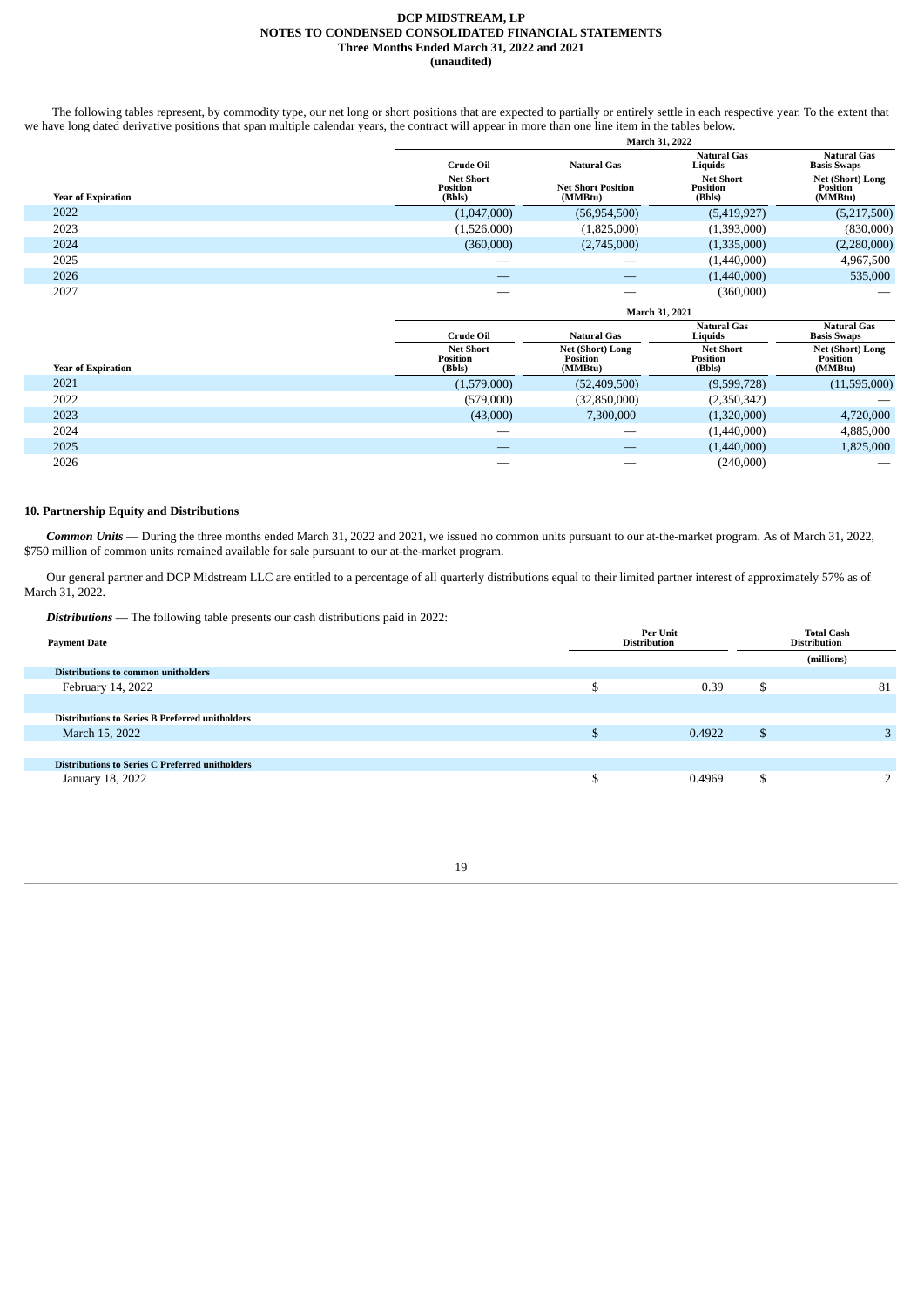#### **11. Net Income or Loss per Limited Partner Unit**

We have the ability to elect to settle restricted phantom units at our discretion in either cash or common units. For restricted phantom units granted since 2020, we have the ability and intent to settle vested units through the issuance of common units.

Basic and diluted net income per limited partner unit was calculated as follows for the years indicated:

|                                                             | Three Months Ended March 31. |                                     |  |             |  |
|-------------------------------------------------------------|------------------------------|-------------------------------------|--|-------------|--|
|                                                             |                              | 2022<br>2021                        |  |             |  |
|                                                             |                              | (millions, except per unit amounts) |  |             |  |
|                                                             |                              |                                     |  |             |  |
| Net income attributable to limited partners                 |                              | 66                                  |  | 39          |  |
| Weighted average limited partner units outstanding, basic   |                              | 208,378,947                         |  | 208,359,725 |  |
| Dilutive effects of nonvested restricted phantom units      |                              | 422,705                             |  | 101,801     |  |
| Weighted average limited partner units outstanding, diluted |                              | 208,801,652                         |  | 208,461,526 |  |
| Net income per limited partner unit, basic and diluted      |                              | 0.32                                |  | 0.19        |  |

#### <span id="page-23-0"></span>**12. Commitments and Contingent Liabilities**

Litigation — We are not a party to any material legal proceedings, but are a party to various administrative and regulatory proceedings and commercial disputes that have arisen in the ordinary course of our business. Management currently believes that the ultimate resolution of the foregoing matters, taken as a whole, and after consideration of amounts accrued, insurance coverage or other indemnification arrangements, will not have a material adverse effect on our results of operations, financial position, or cash flow.

*Insurance* — Our insurance coverage is carried with third-party insurers and with an affiliate of Phillips 66. Our insurance coverage includes: (i) general liability insurance covering third-party exposures; (ii) statutory workers' compensation insurance; (iii) automobile liability insurance for all owned, non-owned and hired vehicles; (iv) excess liability insurance above the established primary limits for general liability and automobile liability insurance; (y) property insurance, which covers the replacement value of real and personal property and includes business interruption; and (vi) insurance covering our directors and officers for acts related to our business activities. All coverage is subject to certain limits and deductibles, the terms and conditions of which are common for companies with similar types of operations.

*Environment, Health and Safety —* The operation of pipelines, plants and other facilities for gathering, transporting, processing, treating, fractionating, or storing natural gas, NGLs and other products is subject to stringent and complex laws and regulations pertaining to the environment, health and safety. As an owner or operator of these facilities, we must comply with laws and regulations at the federal, state and, in some cases, local levels that relate to worker health and safety, public health and safety, pipeline safety, air and water quality, solid and hazardous waste management and disposal, and other environmental matters. The cost of planning, designing, constructing and operating pipelines, plants, and other facilities incorporates compliance with environmental laws and regulations, health and safety standards applicable to workers and the public, and safety standards applicable to our various facilities. In addition, there is increasing focus from (i) regulatory bodies and communities, and through litigation, on hydraulic fracturing and the real or perceived environmental or public health impacts of this technique, which indirectly presents some risk to our available supply of natural gas and the resulting supply of NGLs; (ii) regulatory bodies regarding pipeline system safety which could impose additional regulatory burdens and increase the cost of our operations; (iii) state and federal regulatory officials regarding the emission of greenhouse gases and other air emissions associated with our operations or the materials managed as part of our business, which could impose regulatory burdens and increase the cost of our operations; and (iv) regulatory bodies and communities that could prevent or delay the development of fossil fuel energy infrastructure such as pipelines, plants, and other facilities used in our business. Failure to comply with these various health, safety and environmental laws and regulations may trigger a variety of administrative, civil and potentially criminal enforcement measures, including citizen suits, which can include the assessment of monetary penalties, the imposition of remedial requirements, and the issuance of injunctions or restrictions on operation. Management believes that, based on currently known information, compliance with these existing laws and regulations will not have a material adverse effect on our results of operations, financial position or cash flows.

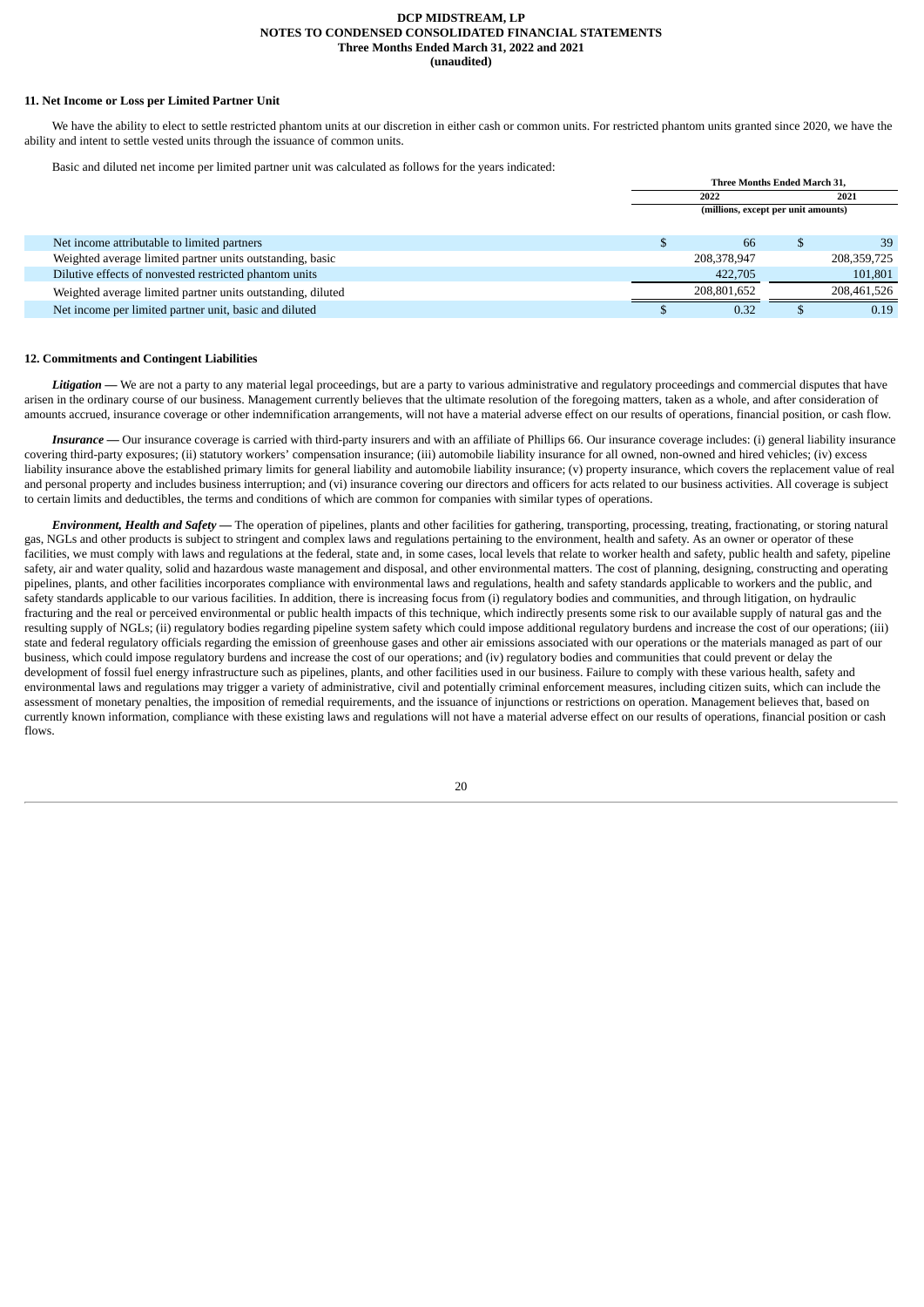The following pending proceedings involve governmental authorities as a party under federal, state, and local laws regulating the discharge of materials into the environment. We have elected to disclose matters where we reasonably believe such proceeding would result in monetary sanctions, exclusive of interest and costs, of \$1 million or more. It is not possible for us to predict the final outcome of these pending proceedings; however, we do not expect the outcome of one or more of these proceedings to have a material adverse effect on our results of operations, financial position, or cash flows:

- In March 2019, Region 8 of the U.S. Environmental Protection Agency ("EPA") issued a Notice of Violation alleging various non-compliance with federal Leak Detection and Repair regulations, known as Subparts KKK and OOOO that exist to mitigate emissions of volatile organic compounds from certain equipment at natural gas plants, at various times over the course of late 2011 through 2017 at five of our Colorado natural gas processing plants. DCP does not agree with many of the allegations of non-compliance. DCP has been and is engaging in information exchanges and discussions with EPA about the propriety of the allegations, including the facts and regulatory underpinnings of the various allegations. DCP's recent discussions with EPA include the possibility of resolving the allegations, including potential civil penalties and other elements, although this matter may end up in formal proceedings. EPA may require a civil penalty or equivalent that is larger than the disclosure threshold amount described above, although we do not believe that the result of this matter would have a material adverse effect on our results of operations, financial position, or cash flows.
- In 2018, the Colorado Department of Public Health and Environment ("CDPHE") issued a Compliance Advisory in relation to an improperly permitted facility flare and related air emissions from flare operations at one of our gas processing plants, which we had self-disclosed to CDPHE in December 2017. Following information exchanges and discussions with CDPHE, a resolution was proposed pursuant to which the plant's air permit would be revised to include the flare and emissions limits for such flare in addition to us paying an administrative penalty as well as an economic benefit payment generally covering the period when the flare was required to be included in the facility air permit. A revised air permit was issued in May 2019, but the parties had not yet entered into a final settlement agreement to complete the matter. Subsequently, in July 2020 CDPHE issued a Notice of Violation in relation to amine treater emissions at this gas processing plant, which we had self-disclosed to CDPHE in April 2020. We are still exchanging information and holding discussions with CDPHE as to this and the foregoing flare-related enforcement matter, including possible settlement terms, although these matters, which have since been combined, may end up in formal legal proceedings. It is possible that resolution of this matter may include an administrative penalty and economic benefit payment, further revising the facility air permit, or installation of emissions management equipment, or a combination of these, that could, in the aggregate, exceed the disclosure threshold amount described above, although we do not believe that resolution of this matter would have a material adverse effect on our results of operations, financial position, or cash flows.

#### <span id="page-24-0"></span>**13. Business Segments**

Our operations are organized into two reportable segments: (i) Logistics and Marketing and (ii) Gathering and Processing. These segments are monitored separately by management for performance against our internal forecast and are consistent with internal financial reporting. These segments have been identified based on the differing products and services, regulatory environment and the expertise required for these operations. Our Gathering and Processing reportable segment includes operating segments that have been aggregated based on the nature of the products and services provided. Adjusted gross margin is a performance measure utilized by management to monitor the operations of each segment. The accounting policies of the reportable segments are the same as those described in the summary of significant accounting policies included in Note 2 of the Notes to the Consolidated Financial Statements in "Financial Statements and Supplementary Data" included as Item 8 in our Annual Report on Form 10-K for the year ended December 31, 2021.

Our Logistics and Marketing segment includes transporting, trading, marketing, storing natural gas and NGLs, and fractionating NGLs. Our Gathering and Processing segment consists of gathering, compressing, treating, processing natural gas, producing and fractionating NGLs, and recovering condensate. The remainder of our business operations is presented as "Other," and consists of unallocated corporate costs. Elimination of inter-segment transactions are reflected in the Eliminations column.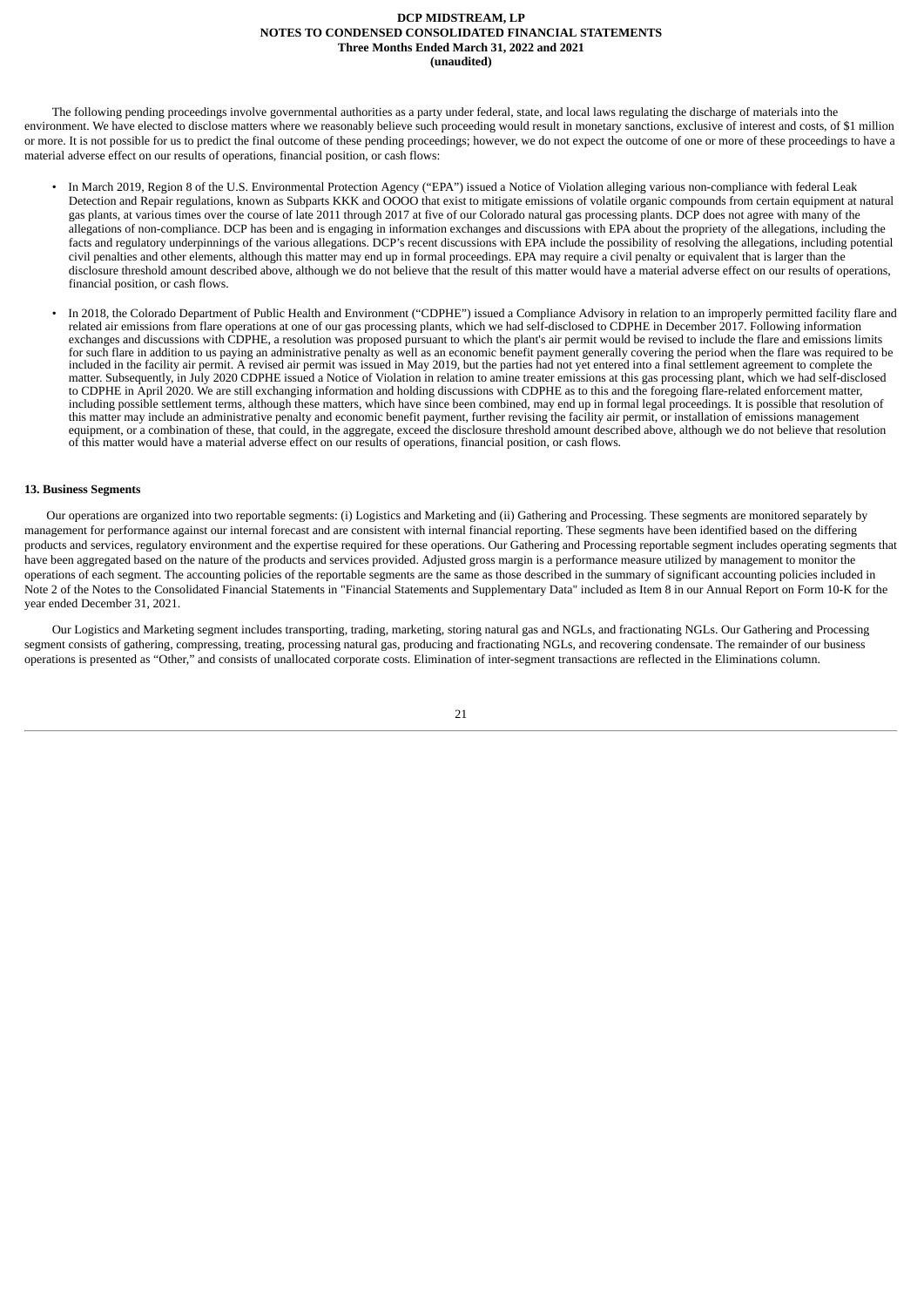The following tables set forth our segment information:

**Three Months Ended March 31, 2022:**

| Three months Ended march 91, 2022.                  |                                                                         |     |                   |                     |            |              |         |    |       |
|-----------------------------------------------------|-------------------------------------------------------------------------|-----|-------------------|---------------------|------------|--------------|---------|----|-------|
|                                                     | <b>Logistics and</b><br><b>Gathering and</b><br>Marketing<br>Processing |     | Other             | <b>Eliminations</b> |            | <b>Total</b> |         |    |       |
|                                                     |                                                                         |     |                   |                     | (millions) |              |         |    |       |
| Total operating revenue                             | 3,163                                                                   | \$. | 2,106             |                     |            |              | (1,894) | -8 | 3,375 |
| Adjusted gross margin (a)                           | 16                                                                      | \$. | 284               |                     |            |              | -       |    | 300   |
| Operating and maintenance expense                   | (8)                                                                     |     | (140)             |                     | (4)        |              |         |    | (152) |
| General and administrative expense                  | (1)                                                                     |     | (4)               |                     | (50)       |              |         |    | (55)  |
| Depreciation and amortization expense               | (3)                                                                     |     | (81)              |                     | (6)        |              |         |    | (90)  |
| Gain on sale of assets, net                         |                                                                         |     |                   |                     |            |              |         |    |       |
| Earnings from unconsolidated affiliates             | 137                                                                     |     | 6                 |                     |            |              |         |    | 143   |
| Interest expense                                    |                                                                         |     |                   |                     | (71)       |              |         |    | (71)  |
| Income tax expense                                  |                                                                         |     |                   |                     | (1)        |              |         |    | (1)   |
| Net income (loss)                                   | 141                                                                     | \$  | 72                |                     | (132)      |              |         |    | 81    |
| Net income attributable to noncontrolling interests |                                                                         |     | $\left( 1\right)$ |                     |            |              |         |    | (1)   |
| Net income (loss) attributable to partners          | 141                                                                     |     | 71                |                     | (132)      |              |         |    | 80    |
| Non-cash derivative mark-to-market                  | (45)                                                                    |     | (131)             |                     |            |              |         |    | (176) |
| Capital expenditures                                |                                                                         |     | 20                |                     |            |              |         |    | 23    |
| Investments in unconsolidated affiliates, net       |                                                                         |     |                   |                     |            |              |         |    |       |
|                                                     |                                                                         |     |                   |                     |            |              |         |    |       |

**Three Months Ended March 31, 2021:**

|                                                        | <b>Marketing</b> | <b>Logistics and</b> | Processing | <b>Gathering and</b> |              | Other      |    | <b>Eliminations</b> | <b>Total</b> |
|--------------------------------------------------------|------------------|----------------------|------------|----------------------|--------------|------------|----|---------------------|--------------|
|                                                        |                  |                      |            |                      |              | (millions) |    |                     |              |
| Total operating revenue                                |                  | 2,098                |            | 1,314                |              |            | \$ | (1,094)             | \$<br>2,318  |
| Adjusted gross margin (a)                              | \$               | 36                   | \$         | 245                  | \$           |            | ъ  |                     | \$<br>281    |
| Operating and<br>maintenance expense                   |                  | (6)                  |            | (140)                |              | (3)        |    |                     | (149)        |
| General and administrative<br>expense                  |                  | (1)                  |            | (4)                  |              | (33)       |    |                     | (38)         |
| Depreciation and<br>amortization expense               |                  | (3)                  |            | (81)                 |              | (7)        |    |                     | (91)         |
| Earnings from<br>unconsolidated affiliates             |                  | 120                  |            | 8                    |              |            |    |                     | 128          |
| Interest expense                                       |                  |                      |            |                      |              | (77)       |    |                     | (77)         |
| Net income (loss)                                      | \$               | 146                  | \$         | 28                   | \$           | (120)      | \$ |                     | \$<br>54     |
| Net income attributable to<br>noncontrolling interests |                  |                      |            | (1)                  |              |            |    |                     | (1)          |
| Net income (loss)<br>attributable to partners          | \$               | 146                  | \$         | 27                   | \$           | (120)      | \$ |                     | \$<br>53     |
| Non-cash derivative mark-<br>to-market                 |                  | (5)                  | Эh         | (48)                 | $\mathbf{f}$ |            |    |                     | (53)         |
| Capital expenditures                                   |                  |                      |            | 13                   |              |            |    |                     | 14           |

|                                | March 31,<br>2022 |            | December 31,<br>2021 |
|--------------------------------|-------------------|------------|----------------------|
|                                |                   | (millions) |                      |
| Segment long-term assets:      |                   |            |                      |
| Gathering and Processing       | \$<br>$7,469$ \$  |            | 7,515                |
| <b>Logistics and Marketing</b> | 3,874             |            | 3,887                |
| Other (b)                      | 228               |            | 229                  |
| Total long-term assets         | 11,571            |            | 11,631               |
| Current assets                 | 2,180             |            | 1,749                |
| Total assets                   | 13,751            |            | 13,380               |
|                                |                   |            |                      |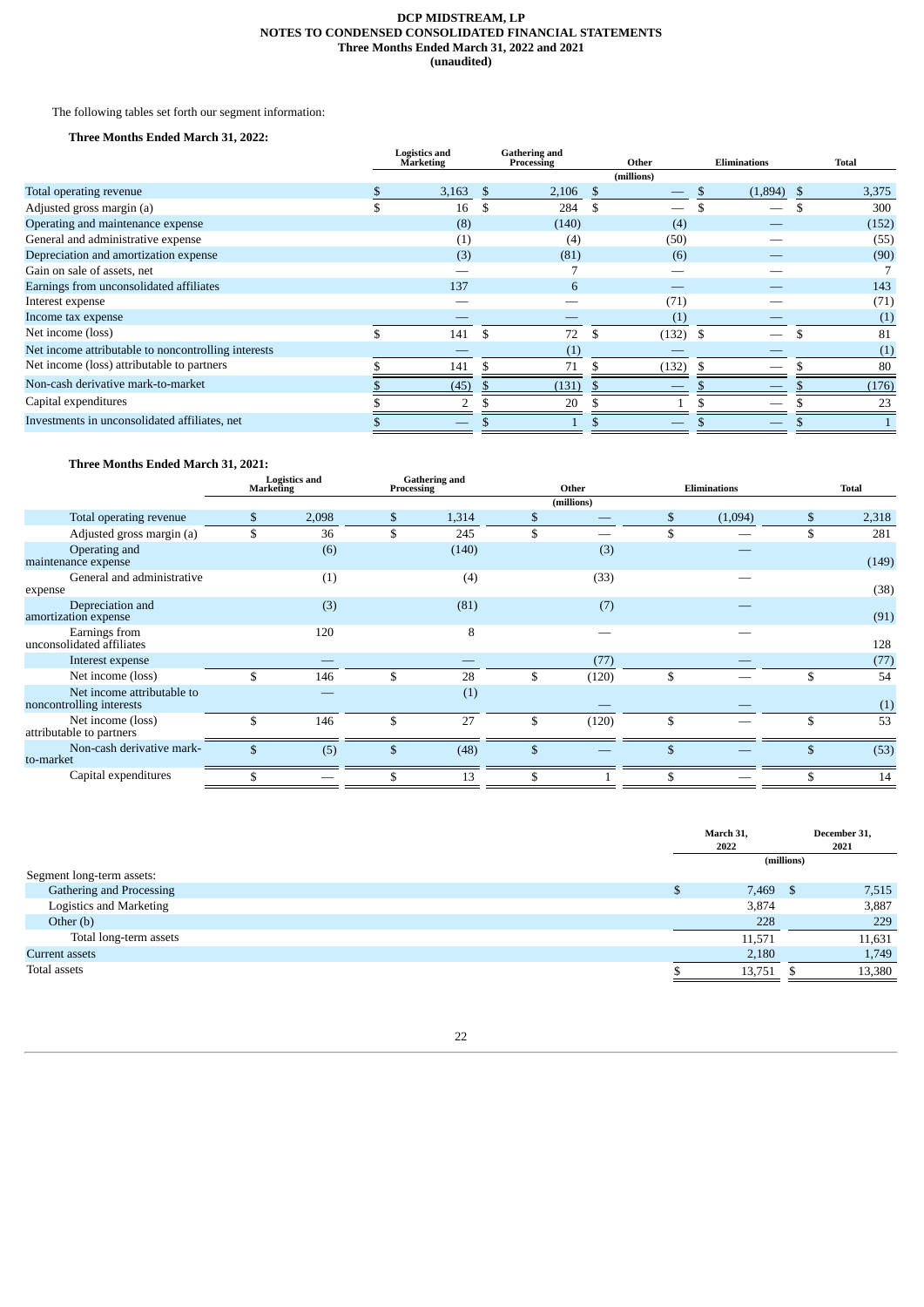- (a) Adjusted gross margin consists of total operating revenues, including commodity derivative activity, less purchases and related costs. Adjusted gross margin is viewed as a non-GAAP financial measure under the rules of the SEC, but is included as a supplemental disclosure because it is a primary performance measure used by management as it represents the results of product sales versus product purchases. As an indicator of our operating performance, adjusted gross margin should not be considered an alternative to, or more meaningful than, net income, net cash provided by operating activities or gross margin as determined in accordance with GAAP. Our adjusted gross margin may not be comparable to a similarly titled measure of another company because other entities may not calculate adjusted gross margin in the same manner.
- (b) Other long-term assets not allocable to segments consist of corporate leasehold improvements and other long-term assets

# **14. Supplemental Cash Flow Information**

|                                                                                      | Three Months Ended March 31. |            |      |
|--------------------------------------------------------------------------------------|------------------------------|------------|------|
|                                                                                      | 2022                         |            | 2021 |
|                                                                                      |                              | (millions) |      |
| Cash paid for interest:                                                              |                              |            |      |
| Cash paid for interest, net of amounts capitalized                                   |                              | 84<br>- 55 | 89   |
| Cash paid for income taxes, net of income tax refunds                                |                              | (1)        |      |
| Non-cash investing and financing activities:                                         |                              |            |      |
| Property, plant and equipment acquired with accounts payable and accrued liabilities |                              |            |      |
| Other non-cash changes in property, plant and equipment                              |                              |            | (2)  |
| Other non-cash activities:                                                           |                              |            |      |
| Right-of-use assets obtained in exchange for operating and finance lease liabilities |                              |            |      |

#### **15. Subsequent Events**

On April 19, 2022, we announced that the board of directors of the General Partner declared a quarterly distribution on our common units of \$0.39 per common unit. The distribution will be paid on May 13, 2022 to unitholders of record on April 29, 2022.

On the same date, we announced that the board of directors of the General Partner declared a semi-annual distribution on our Series A Preferred Units of \$36.875 per unit. The distribution will be paid on June 15, 2022 to unitholders of record on June 1, 2022.

On the same date, the board of directors of the General Partner declared a quarterly distribution on our Series B and Series C Preferred Units of \$0.4922 and \$0.4969 per unit, respectively. The Series B distributions will be paid on June 15, 2022 to unitholders of record on June 1, 2022. The Series C distribution will be paid on July 15, 2022 to unitholders of record on July 1, 2022.

<span id="page-26-0"></span>In the second quarter of 2022, our unconsolidated affiliate, DCP Sand Hills Pipeline, LLC, entered into a contract amendment with a third party customer that modified performance obligations and conditions and as a result we will receive an increase in our second quarter distributions from unconsolidated affiliates of \$25 million.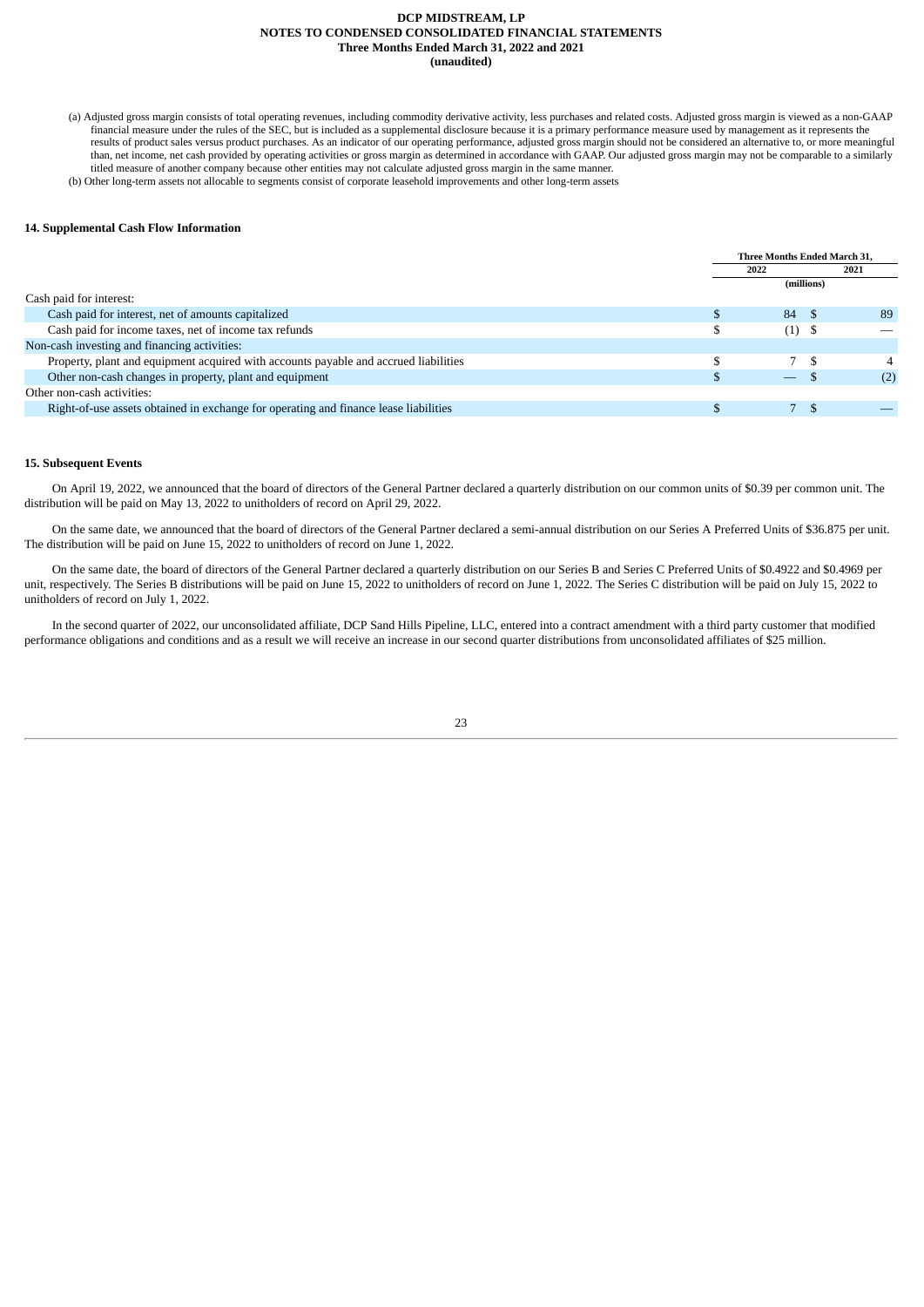## **Item 2.** *Management's Discussion and Analysis of Financial Condition and Results of Operations*

The following discussion analyzes our financial condition and results of operations. You should read the following discussion of our financial condition and results of operations in conjunction with our condensed consolidated financial statements and notes included elsewhere in this Quarterly Report on Form 10-Q and the consolidated financial statements and notes thereto included in our Annual Report on Form 10-K for the year ended December 31, 2021.

# **Overview**

We are a Delaware limited partnership formed by DCP Midstream, LLC to own, operate, acquire and develop a diversified portfolio of complementary midstream energy assets. Our operations are organized into two reportable segments: (i) Logistics and Marketing and (ii) Gathering and Processing. Our Logistics and Marketing segment includes transporting, trading, marketing and storing natural gas and NGLs, and fractionating NGLs. Our Gathering and Processing segment consists of gathering, compressing, treating, and processing natural gas, producing and fractionating NGLs, and recovering condensate.

# **General Trends and Outlook**

We anticipate our business will continue to be affected by the following key trends. Our expectations are based on assumptions made by us and information currently available to us. To the extent our underlying assumptions about, or interpretations of, available information prove to be incorrect, our actual results may vary materially from our expected results.

Our business is impacted by commodity prices and volumes. We mitigate a significant portion of commodity price risk on an overall Partnership basis through our fee-based assets and by executing on our hedging program. Various factors impact both commodity prices and volumes, and as indicated in Item [3.](#page-45-0) "Quantitative and Qualitative Disclosures about Market Risk," we have sensitivities to certain cash and non-cash changes in commodity prices. Commodity prices have been volatile during 2022 and are subject to global energy supply and demand fundamentals as well as geopolitical disruptions. Drilling activity levels vary by geographic area; we will continue to target our strategy in geographic areas where we expect producer drilling activity. However, domestic exploration, development and production remain limited, and are growing slower than demand and our natural gas throughput and NGL volumes continue to be impacted as a result.

Our long-term view is that commodity prices will be at levels that we believe will support sustained or increasing levels of domestic production. Our business is predominantly fee-based and we have a diversified portfolio to balance the upside of our earnings potential while reducing our commodity exposure. In addition, we use our strategic hedging program to further mitigate commodity price exposure. We expect future commodity prices will be influenced by tariffs and other global economic conditions, the level of North American production and drilling activity by exploration and production companies, the balance of trade between imports and exports of liquid natural gas, NGLs and crude oil, and the severity of winter and summer weather.

We intend to be a proactive participant in the transition to a lower carbon energy future. In August 2021, we announced two goals for companywide greenhouse gas (GHG) emission reductions. By 2030, our goal is to reduce our total Scope 1 and Scope 2 greenhouse gas emissions by 30% from our 2018 baseline. Additionally, by 2050, our goal is to achieve net zero greenhouse gas emissions. We plan to achieve these targets through increased efficiency and modernization of existing operations and reducing greenhouse gas emissions within the base business. We also plan to leverage our existing infrastructure to establish adjacent lines of business that capture growing market opportunities and capitalize on green energy growth. We are continuously working to improve operational and energy efficiency through resource and energy conservation throughout our business. To measure and report progress against these targets, we utilize an emission calculation protocol intended to align with the Energy Infrastructure Council (EIC) Midstream ESG Reporting Template, which is based upon the principles noted in the World Resources Institute (WRI) Corporate Accounting and Reporting Standard & Scope 2 Protocols. While we believe these goals align with our long-term growth strategy, financial and operational priorities, they are aspirational and may change, and there is no guarantee that they will be met.

Our business is primarily driven by the level of production of natural gas by producers and of NGLs from processing plants connected to our pipelines and fractionators. These volumes can be impacted negatively by, among other things, reduced drilling activity, depressed commodity prices, severe weather disruptions, operational outages and ethane rejection. Upstream producers reduced capital expenditures during 2021 and their response to changes in commodity prices and demand remain uncertain.

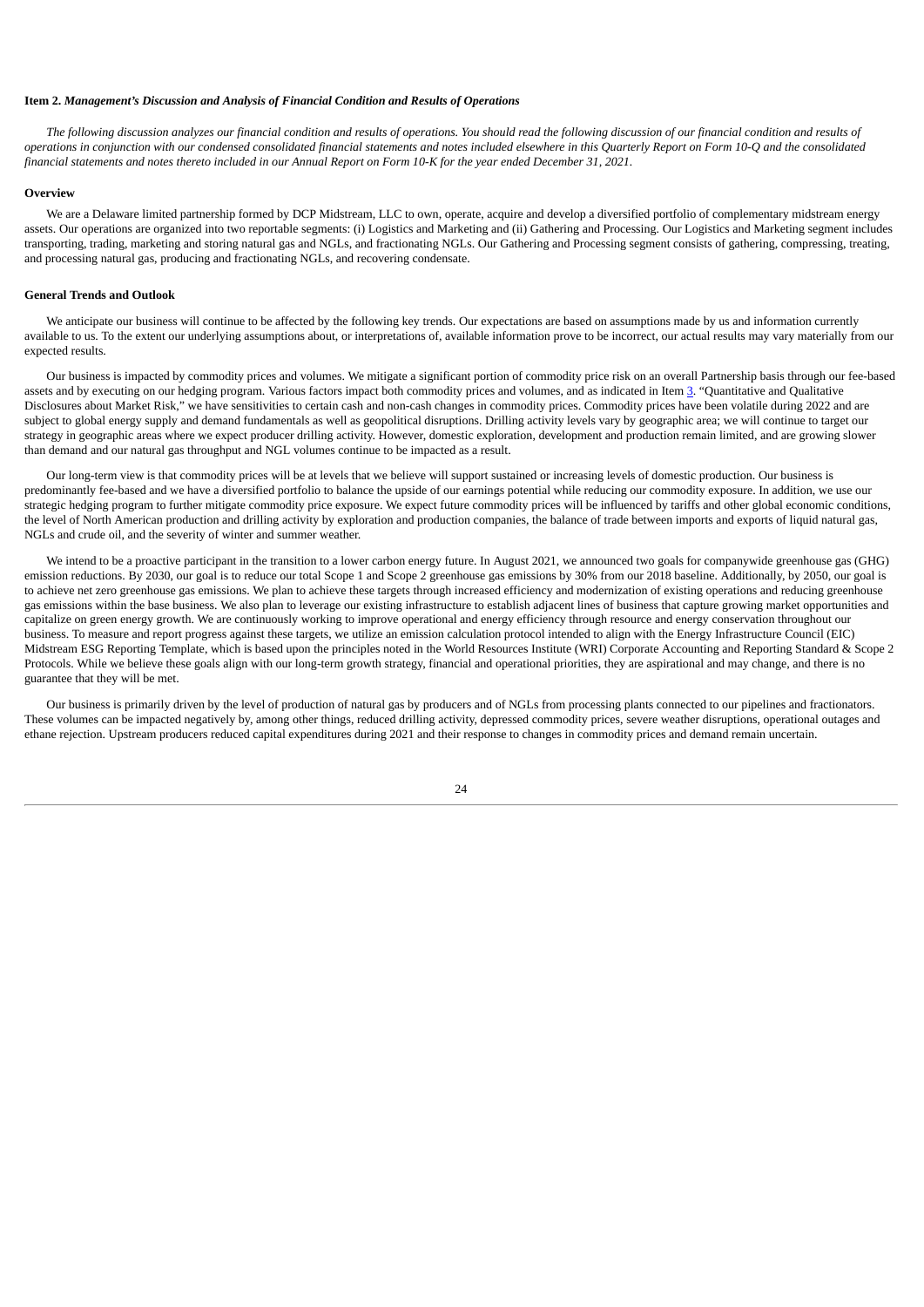We hedge commodity prices associated with a portion of our expected natural gas, NGL and condensate equity volumes in our Gathering and Processing segment. Drilling activity levels vary by geographic area, and we will continue to target our strategy in geographic areas where we expect producer drilling activity.

We believe our contract structure with our producers provides us with significant protection from credit risk since we generally hold the product, sell it and withhold our fees prior to remittance of payments to the producer. Currently, our top 20 producers account for a majority of the total natural gas that we gather and process and of these top 20 producers, 5 have investment grade credit ratings. During February 2021, Winter Storm Uri resulted in lower volumes and abnormally high gas prices in certain regions. Certain counterparty billings during this time remain under dispute and are taking longer to collect than normal.

The global economic outlook continues to be a cause for concern for U.S. financial markets and businesses and investors alike. This uncertainty may contribute to volatility in financial and commodity markets.

We believe we are positioned to withstand future commodity price volatility as a result of the following:

- Our fee-based business represents a significant portion of our margins.
- We have positive operating cash flow from our well-positioned and diversified assets.
- We have a well-defined and targeted multi-year hedging program.
- We manage our disciplined capital growth program with a significant focus on fee-based agreements and projects with long-term volume outlooks.
- We believe we have a solid capital structure and balance sheet.
- We believe we have access to sufficient capital to fund our growth including excess distribution coverage and divestitures.

During 2022, our strategic objectives are to generate Excess Free Cash Flows (a non-GAAP measure defined in "Reconciliation of Non-GAAP Measures - Excess Free Cash Flows") and reduce leverage. We believe the key elements to generating Excess Free Cash Flows are the diversity of our asset portfolio, our fee-based business which represents a significant portion of our estimated margins, plus our hedged commodity position, the objective of which is to protect against downside risk in our Excess Free Cash Flows. We will continue to pursue incremental revenue, cost efficiencies and operating improvements of our assets through process and technology improvements.

We incur capital expenditures for our consolidated entities and our unconsolidated affiliates. Our 2022 plan includes sustaining capital expenditures of between \$100 million and \$140 million and expansion capital expenditures of between \$100 million and \$150 million.

#### **Recent Events**

#### *Amendment to Credit Facility*

On March 18, 2022, we amended the Credit Agreement. The amendment extended the term of the Credit Agreement from December 9, 2024 to March 18, 2027. The amendment also includes sustainability linked key performance indicators that increase or decrease the applicable margin and facility fee payable thereunder based on our safety performance relative to our peers, and year-over-year change in our greenhouse gas emissions intensity rate. The Credit Agreement provides up to \$1.4 billion of borrowing capacity and bears interest at either the term SOFR rate or the base rate plus, in each case, an applicable margin based on our credit rating.

#### *Common and Preferred Distributions*

On April 19, 2022, we announced that the board of directors of the General Partner declared a quarterly distribution on our common units of \$0.39 per common unit. The distribution will be paid on May 13, 2022 to unitholders of record on April 29, 2022.

On the same date, we announced that the board of directors of the General Partner declared a semi-annual distribution on our Series A Preferred Units of \$36.875 per unit. The distribution will be paid on June 15, 2022 to unitholders of record on June 1, 2022.

On the same date, the board of directors of the General Partner declared a quarterly distribution on our Series B and Series C Preferred Units of \$0.4922 and \$0.4969 per unit, respectively. The Series B distributions will be paid on June 15, 2022 to unitholders of record on June 1, 2022. The Series C distribution will be paid on July 15, 2022 to unitholders of record on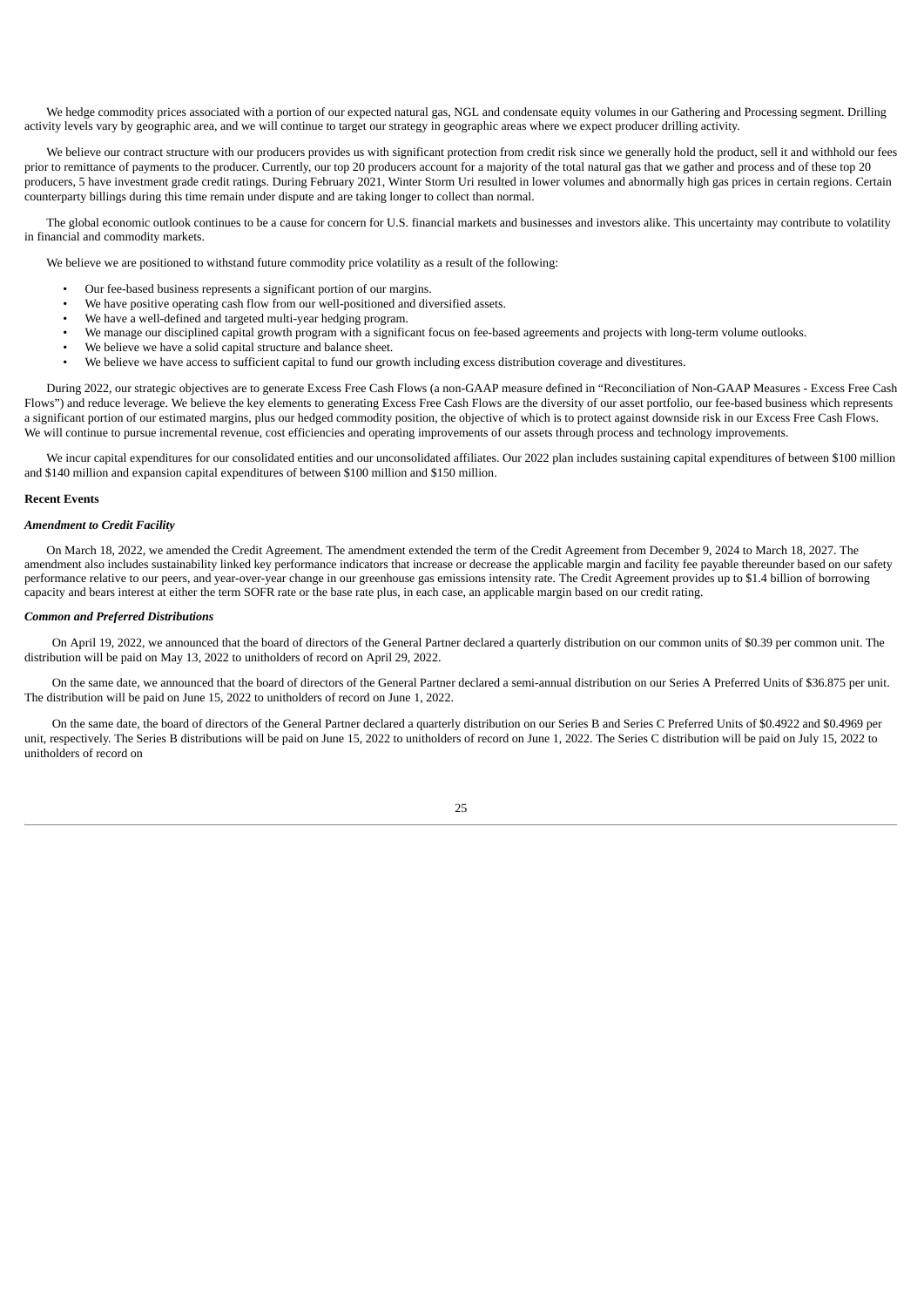July 1, 2022.

# *Sand Hills Distribution*

In the second quarter of 2022, our unconsolidated affiliate, DCP Sand Hills Pipeline, LLC, entered into a contract amendment with a third party customer that modified performance obligations and conditions and as a result we will receive an increase in our second quarter distributions from unconsolidated affiliates of \$25 million.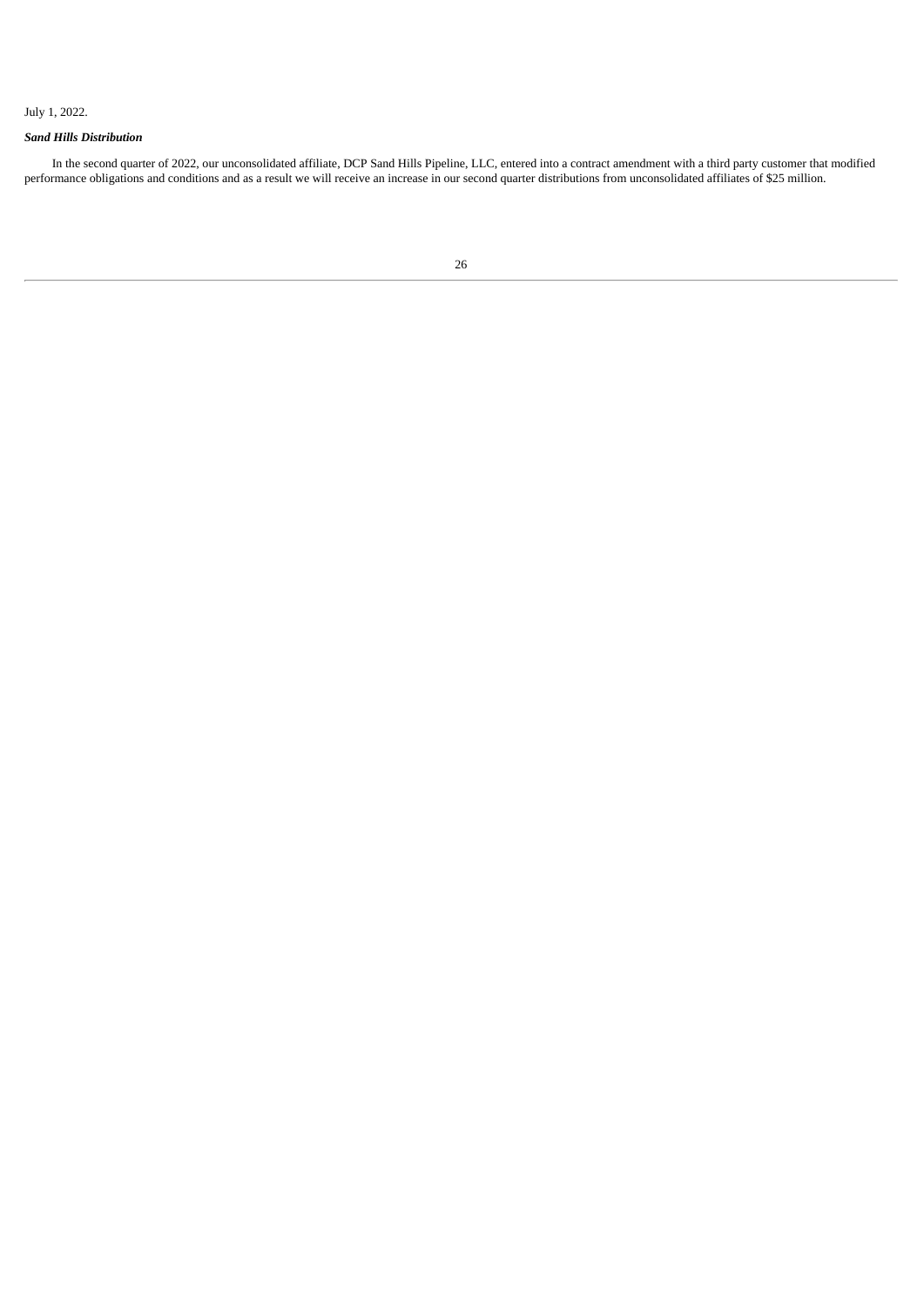# **Results of Operations**

#### *Consolidated Overview*

The following table and discussion provides a summary of our consolidated results of operations for the three months ended March 31, 2022 and 2021. The results of operations by segment are discussed in further detail following this consolidated overview discussion. **Variance**

|                                                     |     | Three Months Ended March 31, |              |                                   | variance<br>2022 vs. 2021     |                |                          |        |  |
|-----------------------------------------------------|-----|------------------------------|--------------|-----------------------------------|-------------------------------|----------------|--------------------------|--------|--|
|                                                     |     | 2022<br>2021                 |              |                                   | <b>Increase</b><br>(Decrease) |                | Percent                  |        |  |
|                                                     |     |                              |              | (millions, except operating data) |                               |                |                          |        |  |
| Operating revenues (a):                             |     |                              |              |                                   |                               |                |                          |        |  |
| <b>Logistics and Marketing</b>                      | \$  | 3,163                        | \$           | 2,098                             | \$                            | 1,065          | 51                       | $\%$   |  |
| Gathering and Processing                            |     | 2,106                        |              | 1,314                             |                               | 792            | 60                       | $\%$   |  |
| Inter-segment eliminations                          |     | (1,894)                      |              | (1,094)                           |                               | 800            | 73                       | $\%$   |  |
| Total operating revenues                            |     | 3,375                        |              | 2,318                             |                               | 1,057          | 46                       | $\%$   |  |
| Purchases and related costs                         |     |                              |              |                                   |                               |                |                          |        |  |
| <b>Logistics and Marketing</b>                      |     | (3, 147)                     |              | (2,062)                           |                               | 1,085          | 53                       | $\%$   |  |
| Gathering and Processing                            |     | (1,822)                      |              | (1,069)                           |                               | 753            | 70                       | $\%$   |  |
| Inter-segment eliminations                          |     | 1,894                        |              | 1,094                             |                               | 800            | 73                       | $\%$   |  |
| Total purchases                                     |     | (3,075)                      |              | (2,037)                           |                               | 1,038          | 51                       | $\%$   |  |
| Operating and maintenance expense                   |     | (152)                        |              | (149)                             |                               | 3              | 2                        | $\%$   |  |
| Depreciation and amortization expense               |     | (90)                         |              | (91)                              |                               | (1)            | (1)                      | $%$ )  |  |
| General and administrative expense                  |     | (55)                         |              | (38)                              |                               | 17             | 45                       | $\%$   |  |
| Gain on sale of assets, net                         |     | 7                            |              | $\overline{\phantom{0}}$          |                               | $\overline{7}$ |                          | $\ast$ |  |
| Earnings from unconsolidated affiliates (b)         |     | 143                          |              | 128                               |                               | 15             | 12                       | $\%$   |  |
| Interest expense                                    |     | (71)                         |              | (77)                              |                               | (6)            | (8)                      | $%$ )  |  |
| Income tax expense                                  |     | (1)                          |              |                                   |                               | $\mathbf{1}$   |                          | $\ast$ |  |
| Net income attributable to noncontrolling interests |     | (1)                          |              | (1)                               |                               |                |                          | $\%$   |  |
| Net income attributable to partners                 | \$  | 80                           | $\mathbb{S}$ | 53                                | $\mathbb{S}$                  | 27             | 51                       | $\%$   |  |
| Other data:                                         |     |                              |              |                                   |                               |                |                          |        |  |
| Adjusted gross margin (c):                          |     |                              |              |                                   |                               |                |                          |        |  |
| <b>Logistics and Marketing</b>                      | \$  | 16                           | \$           | 36                                | \$                            | (20)           | (56)                     | $%$ )  |  |
| Gathering and Processing                            |     | 284                          |              | 245                               |                               | 39             | 16                       | $\%$   |  |
| Total adjusted gross margin                         | \$. | 300                          | \$           | 281                               | \$                            | 19             | $\overline{7}$           | $\%$   |  |
|                                                     |     |                              |              |                                   |                               |                |                          |        |  |
| Non-cash commodity derivative mark-to-market        | \$  | (176)                        | \$           | (53)                              | \$                            | (123)          |                          |        |  |
| NGL pipelines throughput (MBbls/d) (d)              |     | 682                          |              | 578                               |                               | 104            | 18                       | $\%$   |  |
| Gas pipelines throughput (TBtu/d) (d)               |     | 1.0                          |              | 1.0                               |                               |                | $\overline{\phantom{0}}$ | $\%$   |  |
| Natural gas wellhead (MMcf/d) (d)                   |     | 4,110                        |              | 4,077                             |                               | 33             | $\mathbf{1}$             | $\%$   |  |
| NGL gross production (MBbls/d) (d)                  |     | 402                          |              | 361                               |                               | 41             | 11                       | $\%$   |  |

\* Percentage change is not meaningful.

(a) Operating revenues include the impact of trading and marketing gains (losses), net.

(b) Earnings for certain unconsolidated affiliates include the amortization of the net difference between the carrying amount of the investments and the underlying equity of the entities. (c) Adjusted gross margin consists of total operating revenues less purchases and related costs. Segment adjusted gross margin for each segment consists of total operating revenues for that segment, less purchases and related costs for that segment. Please read "Reconciliation of Non-GAAP Measures".

(d) For entities not wholly-owned by us, includes our share, based on our ownership percentage, of the wellhead and throughput volumes and NGL production.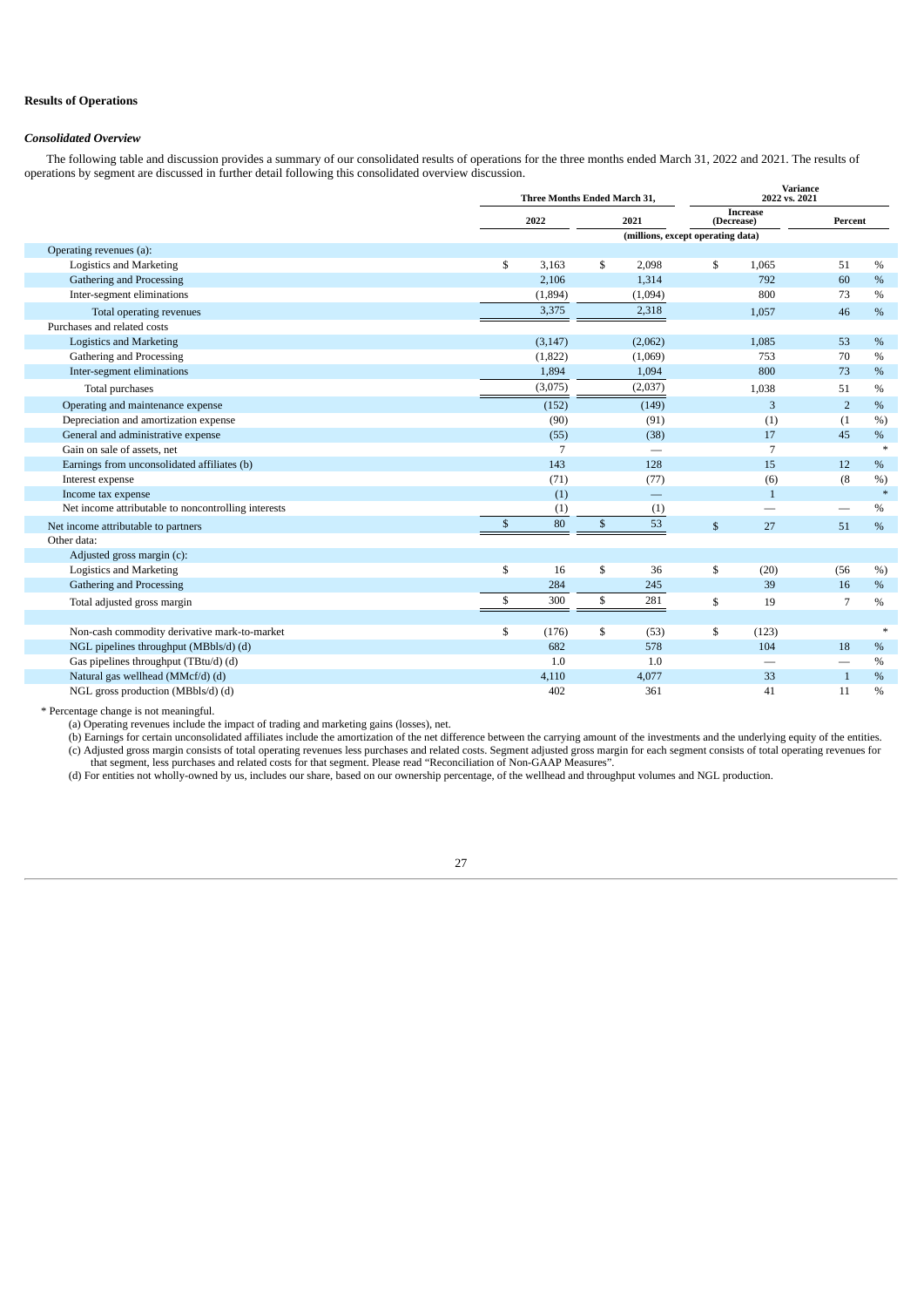#### *Three Months Ended March 31, 2022 vs. Three Months Ended March 31, 2021*

*Total Operating Revenues* — Total operating revenues increased \$1,057 million in 2022 compared to 2021, primarily as a result of the following:

- \$1,065 million increase for our Logistics and Marketing segment, primarily due to higher commodity prices, higher gas and NGL volumes, favorable commodity derivative activity, and an increase in transportation, processing and other; and
- \$792 million increase for our Gathering and Processing segment, primarily due to higher commodity prices, higher volumes in the DJ Basin, Permian, and Midcontinent regions, and an increase in transportation, processing and other, partially offset by unfavorable commodity derivative activity, and lower volumes in the South.

These increases were partially offset by:

• \$800 million change in inter-segment eliminations, which relate to sales of gas and NGL volumes from our Gathering and Processing segment to our Logistics and Marketing segment, primarily due to higher commodity prices.

*Total Purchases* — Total purchases increased \$1,038 million in 2022 compared to 2021, primarily as a result of the following:

- \$1,085 million increase for our Logistics and Marketing segment for the commodity price and volume changes discussed above; and
- \$753 million increase for our Gathering and Processing segment for the commodity price and volume changes discussed above.

These increases were partially offset by:

• \$800 million change in inter-segment eliminations, for the reasons discussed above.

*General and Administrative Expense* — General and administrative expense increased in 2022 compared to 2021, primarily due to timing of employee benefits and higher contract services.

*Gain on Sale of Assets, net* — The net gain on sale of assets in 2022 represents the sale of a gathering system in the Permian region.

*Earnings from Unconsolidated Affiliates* — Earnings from unconsolidated affiliates increased in 2022 compared to 2021 due to increased earnings at Sand Hills primarily as a result of higher throughput volumes.

*Net Income Attributable to Partners* — Net income attributable to partners increased in 2022 compared to 2021 for all of the reasons discussed above.

*Adjusted Gross Margin* — Adjusted gross margin increased \$19 million in 2022 compared to 2021, primarily as a result of the following:

\$39 million increase for our Gathering and Processing segment, primarily as a result of higher commodity prices, the negative impact of Winter Storm Uri resulting in producer shut-ins in the first quarter of 2021, higher gathering and processing margins, and higher volumes in the DJ Basin and Permian, partially offset by unfavorable commodity derivative activity attributable to our corporate equity hedge program, and lower volumes in the South region.

This increase was partially offset by:

• \$20 million decrease for our Logistics and Marketing segment, primarily as a result of a decrease in gas pipeline and storage marketing margins due to less favorable commodity spreads and a decrease due to unfavorable NGL marketing and storage activity, partially offset by favorable commodity derivative activity, the negative impact of Winter Storm Uri in the first quarter of 2021, and an increase in NGL pipeline margins.

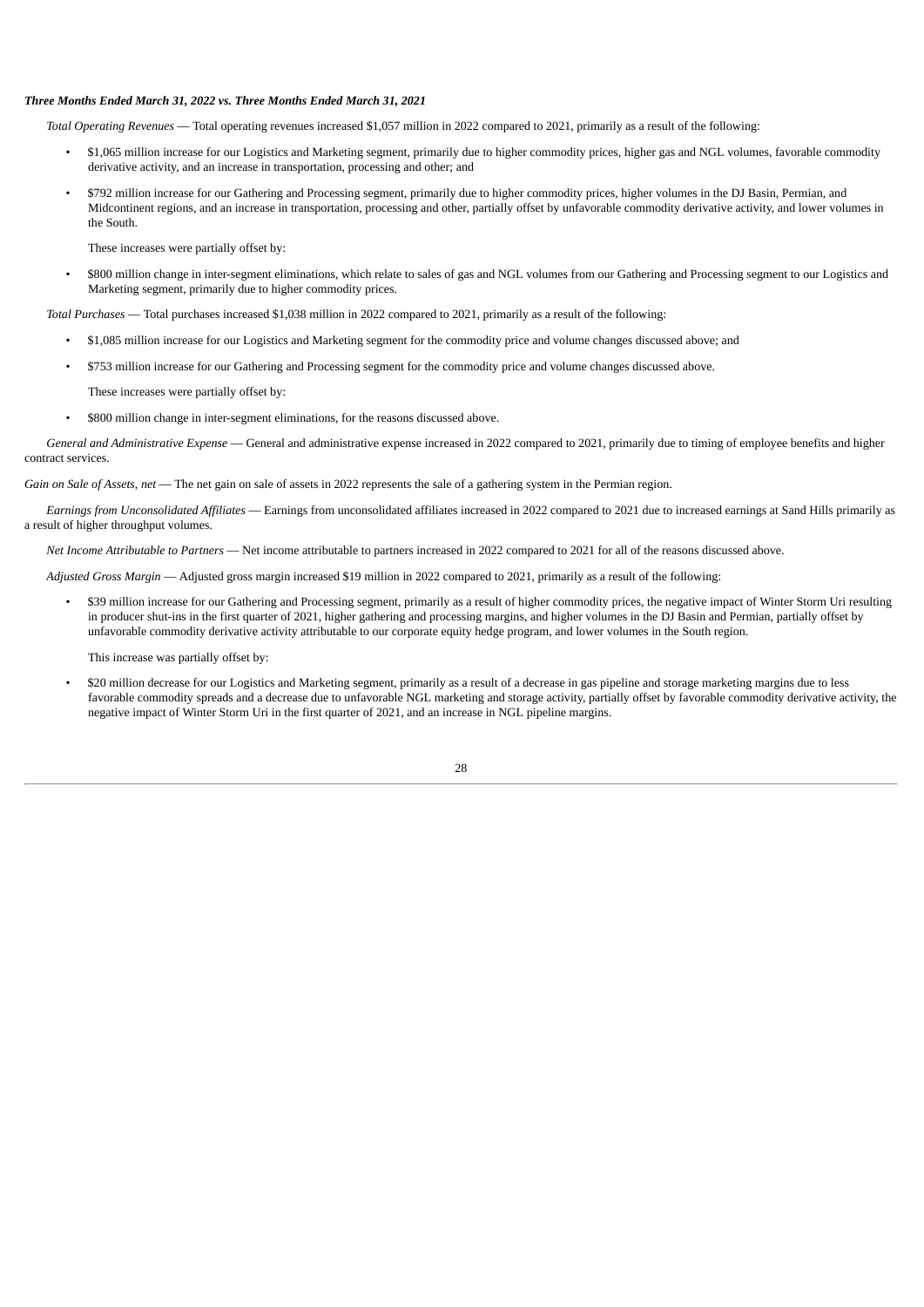*NGL Pipelines Throughput* — NGL pipelines throughput increased in 2022 compared to 2021 due to increased volumes on the Sand Hills, Front Range, and Southern Hills pipelines.

*NGL Gross Production* — NGL gross production increased in 2022 compared to 2021 due to increased volumes in the DJ Basin and Permian region.

# **Supplemental Information on Unconsolidated Affiliates**

The following tables present financial information related to unconsolidated affiliates during the three months ended March 31, 2022 and 2021, respectively:

Earnings from investments in unconsolidated affiliates were as follows:

| Lamingo moin in councino in anconoonaated animates were as romows. |                              |            |  |      |  |
|--------------------------------------------------------------------|------------------------------|------------|--|------|--|
|                                                                    | Three Months Ended March 31. |            |  |      |  |
|                                                                    | 2022                         |            |  | 2021 |  |
|                                                                    |                              | (millions) |  |      |  |
| DCP Sand Hills Pipeline, LLC                                       |                              | 71         |  | 62   |  |
| DCP Southern Hills Pipeline, LLC                                   |                              | 24         |  | 24   |  |
| <b>Gulf Coast Express LLC</b>                                      |                              | 16         |  | 15   |  |
| Front Range Pipeline LLC                                           |                              | 10         |  | 9    |  |
| Texas Express Pipeline LLC                                         |                              |            |  | 4    |  |
| Mont Belvieu 1 Fractionator                                        |                              |            |  |      |  |
| Discovery Producer Services LLC                                    |                              |            |  | 8    |  |
| Cheyenne Connector, LLC                                            |                              |            |  |      |  |
| Mont Belvieu Enterprise Fractionator                               |                              |            |  |      |  |
| Other                                                              |                              |            |  |      |  |
| Total earnings from unconsolidated affiliates                      |                              | 143        |  | 128  |  |

Distributions received from unconsolidated affiliates were as follows:

|                                                    | Three Months Ended March 31, |               |            |      |
|----------------------------------------------------|------------------------------|---------------|------------|------|
|                                                    | 2022                         |               |            | 2021 |
|                                                    |                              |               | (millions) |      |
| DCP Sand Hills Pipeline, LLC                       | S.                           | 83            |            | 52   |
| DCP Southern Hills Pipeline, LLC                   |                              | 28            |            | 25   |
| <b>Gulf Coast Express LLC</b>                      |                              | 20            |            | 19   |
| Front Range Pipeline LLC                           |                              | 12            |            | 12   |
| Texas Express Pipeline LLC                         |                              | $\mathfrak b$ |            |      |
| Mont Belvieu 1 Fractionator                        |                              |               |            |      |
| Discovery Producer Services LLC                    |                              | 8             |            | 8    |
| Cheyenne Connector, LLC                            |                              |               |            |      |
| Mont Belvieu Enterprise Fractionator               |                              |               |            |      |
| Other                                              |                              |               |            |      |
| Total distributions from unconsolidated affiliates |                              | 168           |            | 129  |
|                                                    |                              |               |            |      |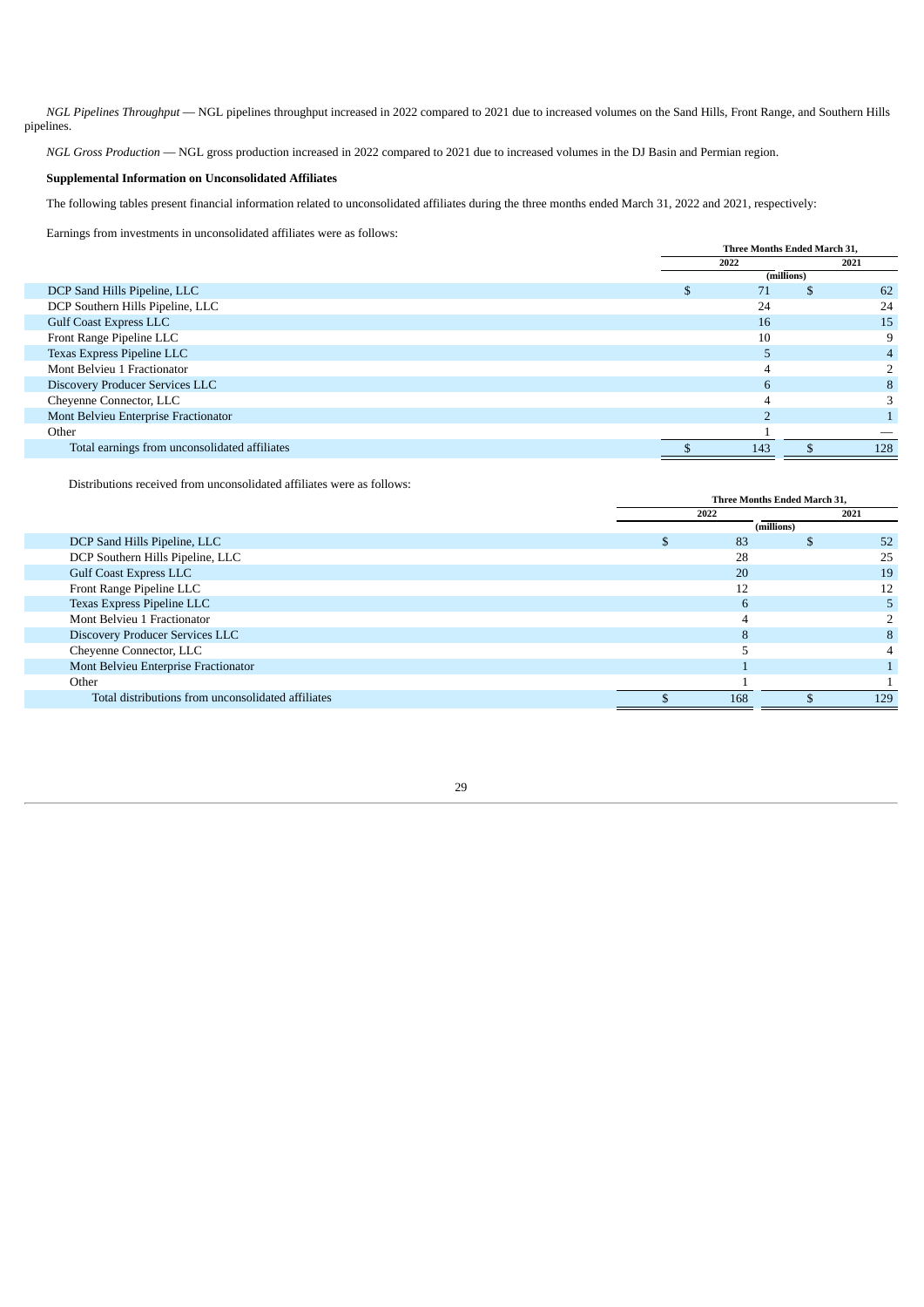# *Results of Operations — Logistics and Marketing Segment*

|                             |                                                |                      | <b>Operating Data</b>                                             |                                                                         |                                                 |                                               |                                                             |
|-----------------------------|------------------------------------------------|----------------------|-------------------------------------------------------------------|-------------------------------------------------------------------------|-------------------------------------------------|-----------------------------------------------|-------------------------------------------------------------|
|                             |                                                |                      |                                                                   |                                                                         |                                                 | Three months ended March 31, 2022             |                                                             |
| System                      | Approximate<br><b>System Length</b><br>(Miles) | <b>Fractionators</b> | Approximate<br>Throughput<br><b>Capacity</b><br>$(MBbls/d)$ $(a)$ | <b>Approximate Gas</b><br>Throughput<br><b>Capacity</b><br>(TBtus/d)(a) | <b>Pipeline Throughput</b><br>$(MBbls/d)$ $(a)$ | <b>Pipeline Throughput</b><br>$(TBtus/d)$ (a) | <b>Fractionator</b><br><b>Throughput</b><br>$(MBbls/d)$ (a) |
| Sand Hills pipeline         | 1,400                                          |                      | 333                                                               |                                                                         | 288                                             |                                               |                                                             |
| Southern Hills pipeline     | 970                                            |                      | 128                                                               |                                                                         | 118                                             |                                               |                                                             |
| Front Range pipeline        | 450                                            |                      | 87                                                                | $\overline{\phantom{a}}$                                                | 73                                              |                                               |                                                             |
| Texas Express pipeline      | 600                                            |                      | 37                                                                |                                                                         | 21                                              |                                               |                                                             |
| Other NGL pipelines (a)     | 1,090                                          |                      | 310                                                               |                                                                         | 182                                             |                                               |                                                             |
| Gulf Coast Express pipeline | 500                                            |                      |                                                                   |                                                                         |                                                 | 0.49                                          |                                                             |
| Guadalupe pipeline          | 600                                            |                      |                                                                   | 0.25                                                                    |                                                 | 0.25                                          |                                                             |
| <b>Chevenne Connector</b>   | 70                                             |                      |                                                                   | 0.30                                                                    |                                                 | 0.30                                          |                                                             |
| Mont Belvieu fractionators  |                                                |                      |                                                                   | $\overline{\phantom{a}}$                                                |                                                 |                                               | 53                                                          |
| Pipelines total             | 5,680                                          |                      | 895                                                               | 0.55                                                                    | 682                                             | 1.04                                          | 53                                                          |

(a) Represents total capacity or total volumes allocated to our proportionate ownership share.

# The results of operations for our Logistics and Marketing segment are as follows:

|                                              |             | <b>Three Months Ended March</b><br>31, |                                   | Variance<br>2022 vs. 2021 |                               |                |
|----------------------------------------------|-------------|----------------------------------------|-----------------------------------|---------------------------|-------------------------------|----------------|
|                                              | 2022        |                                        | 2021                              |                           | <b>Increase</b><br>(Decrease) | Percent        |
|                                              |             |                                        | (millions, except operating data) |                           |                               |                |
| Operating revenues:                          |             |                                        |                                   |                           |                               |                |
| Sales of natural gas, NGLs and condensate    | \$<br>3,185 | $\mathbb{S}$                           | 2,325                             | $\mathbb{S}$              | 860                           | 37 %           |
| Transportation, processing and other         | 19          |                                        | 14                                |                           | 5                             | 36 %           |
| Trading and marketing losses, net            | (41)        |                                        | (241)                             |                           | 200                           | 83 %           |
| Total operating revenues                     | 3,163       |                                        | 2,098                             |                           | 1,065                         | 51 %           |
| Purchases and related costs                  | (3, 147)    |                                        | (2,062)                           |                           | 1,085                         | 53 %           |
| Operating and maintenance expense            | (8)         |                                        | (6)                               |                           | $\overline{2}$                | 33 %           |
| Depreciation and amortization expense        | (3)         |                                        | (3)                               |                           |                               | $-\frac{9}{6}$ |
| General and administrative expense           | (1)         |                                        | (1)                               |                           |                               | $-$ %          |
| Earnings from unconsolidated affiliates (a)  | 137         |                                        | 120                               |                           | 17                            | 14 %           |
| Segment net income attributable to partners  | 141         |                                        | 146                               | \$                        | (5)                           | (3%)           |
| Other data:                                  |             |                                        |                                   |                           |                               |                |
| Segment adjusted gross margin (b)            | \$<br>16    | S                                      | 36                                | \$                        | (20)                          | $(56\%)$       |
| Non-cash commodity derivative mark-to-market | \$<br>(45)  | -\$                                    | (5)                               | \$                        | (40)                          |                |
| NGL pipelines throughput (MBbls/d) (c)       | 682         |                                        | 578                               |                           | 104                           | 18 %           |
| Gas pipelines throughput (TBtu/d) (c)        | 1.0         |                                        | 1.0                               |                           |                               | $-$ %          |
|                                              |             |                                        |                                   |                           |                               |                |

\* Percentage change is not meaningful.

(a) Earnings for certain unconsolidated affiliates include the amortization of the net difference between the carrying amount of the investments and the underlying equity of the entities. (b) Adjusted gross margin consists of total operating revenues less purchases and related costs. Segment adjusted gross margin for each segment consists of total operating revenues for that segment less purchases and related costs for that segment. Please read "Reconciliation of Non-GAAP Measures".

(c) For entities not wholly-owned by us, includes our share, based on our ownership percentage, of the throughput volumes.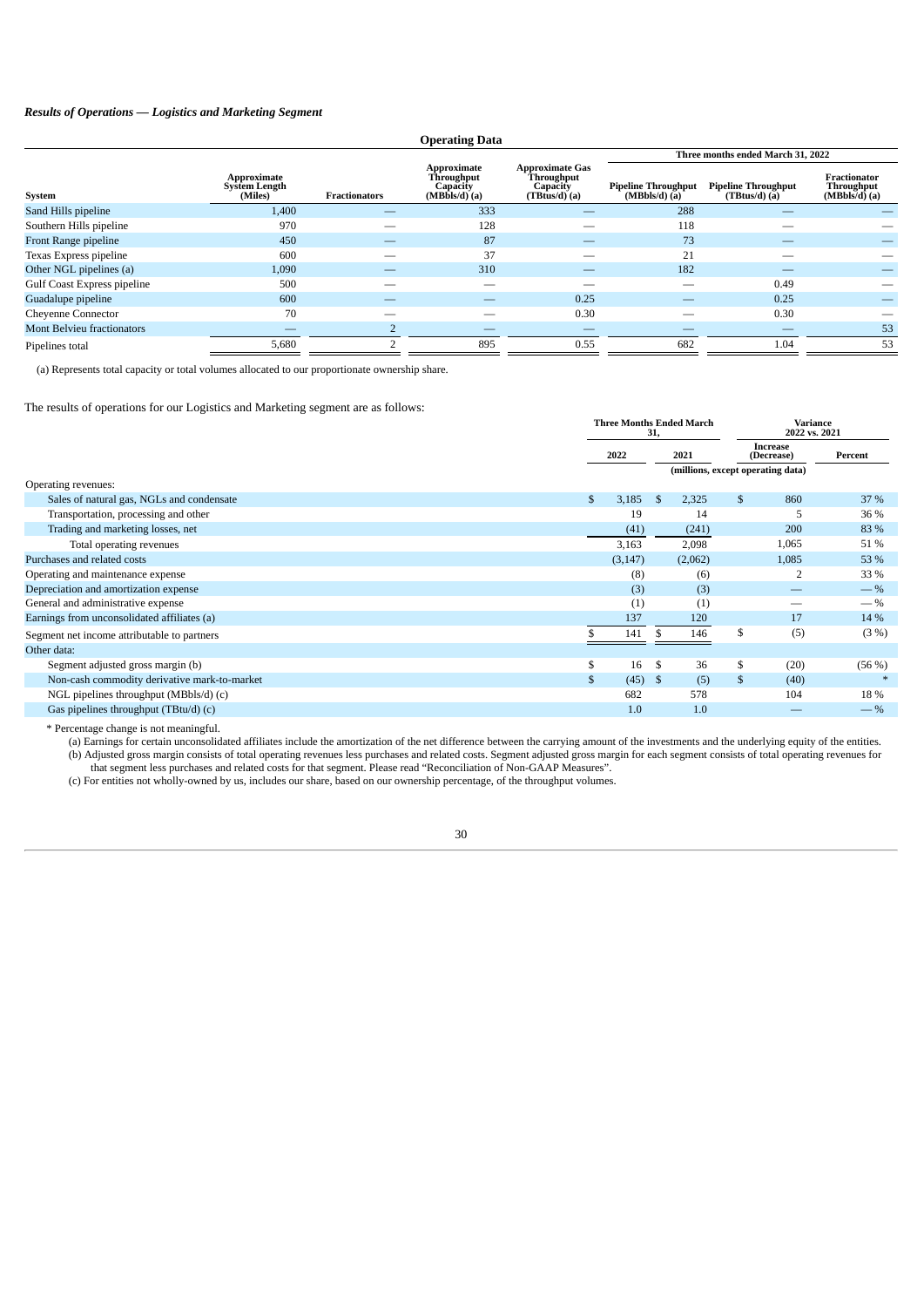# *Three Months Ended March 31, 2022 vs. Three Months Ended March 31, 2021*

*Total Operating Revenues* — Total operating revenues increased \$1,065 million in 2022 compared to 2021, primarily as a result of the following:

- \$544 million increase as a result of higher commodity prices before the impact of derivative activity; and
- \$316 million increase attributable to higher gas and NGL volumes; and
- \$200 million increase as a result of commodity derivative activity attributable to a decrease in realized cash settlement losses of \$240 million and an increase in unrealized commodity derivative losses of \$40 million due to movements in forward prices of commodities; and
- \$5 million increase in transportation, processing and other.

*Purchases and Related Costs* — Purchases and related costs increased \$1,085 million in 2022 compared to 2021, for the reasons discussed above.

*Earnings from Unconsolidated Affiliates* — Earnings from unconsolidated affiliates increased in 2022 compared to 2021 due to increased earnings at Sand Hills primarily as a result of higher throughput volumes.

*Segment Adjusted Gross Margin* — Segment adjusted gross margin decreased \$20 million in 2022 compared to 2021, primarily as a result of the following:

- \$27 million decrease as a result of decreased gas pipeline and storage marketing margins due to less favorable commodity spreads in 2022; and
- \$1 million decrease as a result of unfavorable NGL marketing and storage activity in 2022.

These decreases were partially offset by:

- \$5 million increase as a result of the negative impact of Winter Storm Uri in the first quarter 2021; and
- \$3 million increase as a result of NGL pipeline margins.

*NGL Pipelines Throughput* — NGL pipelines throughput increased in 2022 compared to 2021 due to increased volumes on the Sand Hills, Front Range, and Southern Hills pipelines.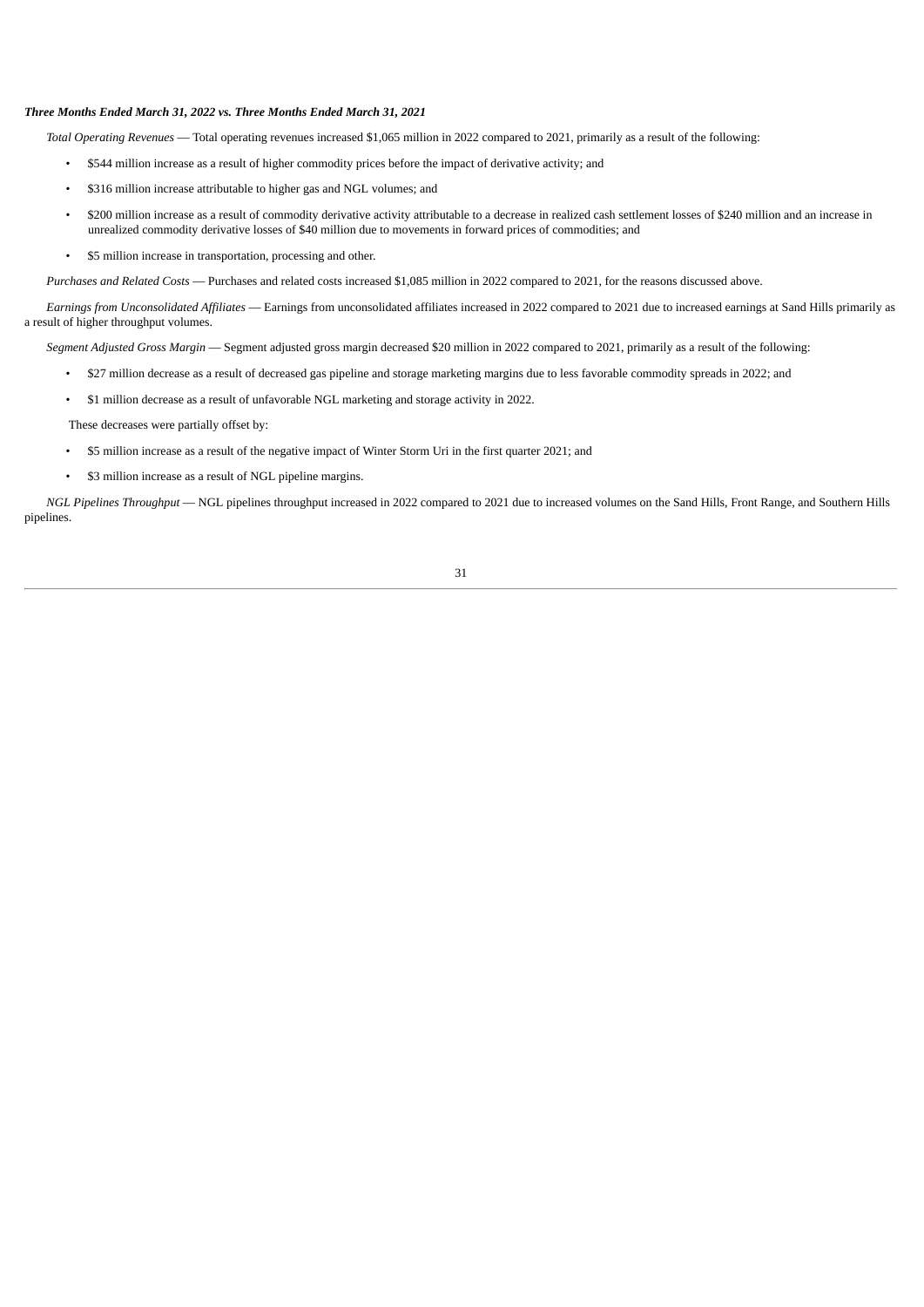# *Results of Operations — Gathering and Processing Segment*

| <b>Operating Data</b> |                                                                                                |        |                                                                                |                                                                |                                      |  |  |  |
|-----------------------|------------------------------------------------------------------------------------------------|--------|--------------------------------------------------------------------------------|----------------------------------------------------------------|--------------------------------------|--|--|--|
|                       |                                                                                                |        |                                                                                |                                                                | Three months ended March 31, 2022    |  |  |  |
| <b>Regions</b>        | Approximate<br><b>Gathering</b><br>and Transmission<br><b>Plants</b><br><b>Systems (Miles)</b> |        | Approximate<br><b>Net Nameplate Plant</b><br><b>Capacity</b><br>$(MMcf/d)$ (a) | <b>Natural Gas</b><br><b>Wellhead Volume</b><br>$(MMcf/d)$ (a) | NGL<br>Production<br>$(MBbls/d)$ (a) |  |  |  |
| North                 | 13                                                                                             | 3,500  | 1,580                                                                          | 1,567                                                          | 150                                  |  |  |  |
| Midcontinent          | 6                                                                                              | 23,500 | 1,110                                                                          | 797                                                            | 70                                   |  |  |  |
| Permian               |                                                                                                | 15,500 | 1,100                                                                          | 966                                                            | 115                                  |  |  |  |
| South                 |                                                                                                | 7,000  | 1,630                                                                          | 780                                                            | 67                                   |  |  |  |
| Total                 | 35                                                                                             | 49,500 | 5,420                                                                          | 4,110                                                          | 402                                  |  |  |  |

(a) Represents total capacity or total volumes allocated to our proportionate ownership share.

The results of operations for our Gathering and Processing segment are as follows:

| .                                                           | <b>Three Months Ended March</b><br>31, |              |                                   | Variance<br>2022 vs. 2021     |          |               |
|-------------------------------------------------------------|----------------------------------------|--------------|-----------------------------------|-------------------------------|----------|---------------|
|                                                             | 2022<br>2021                           |              |                                   | <b>Increase</b><br>(Decrease) |          | Percent       |
|                                                             |                                        |              | (millions, except operating data) |                               |          |               |
| Operating revenues:                                         |                                        |              |                                   |                               |          |               |
| Sales of natural gas, NGLs and condensate                   | \$<br>2,164                            | \$           | 1,338                             | $\mathbb{S}$                  | 826      | 62 %          |
| Transportation, processing and other                        | 136                                    |              | 104                               |                               | 32       | 31 %          |
| Trading and marketing losses, net                           | (194)                                  |              | (128)                             |                               | (66)     | (52%)         |
| Total operating revenues                                    | 2,106                                  |              | 1,314                             |                               | 792      | 60 %          |
| Purchases and related costs                                 | (1,822)                                |              | (1,069)                           |                               | 753      | 70 %          |
| Operating and maintenance expense                           | (140)                                  |              | (140)                             |                               |          | $-$ %         |
| Depreciation and amortization expense                       | (81)                                   |              | (81)                              |                               | $\equiv$ | $-$ %         |
| General and administrative expense                          | (4)                                    |              | (4)                               |                               |          | $-$ %         |
| Gain on sale of assets, net                                 |                                        |              |                                   |                               |          |               |
| Earnings from unconsolidated affiliates (a)                 | 6                                      |              | 8                                 |                               | (2)      | (25%)         |
| Segment net income                                          | 72                                     |              | 28                                |                               | 44       |               |
| Segment net income attributable to noncontrolling interests | (1)                                    |              | (1)                               |                               |          | $-$ %         |
| Segment net income attributable to partners                 | 71                                     | \$           | 27                                | \$                            | 44       |               |
| Other data:                                                 |                                        |              |                                   |                               |          |               |
| Segment adjusted gross margin (b)                           | 284                                    | $\mathbb{S}$ | 245                               | \$                            | 39       | 16 %          |
| Non-cash commodity derivative mark-to-market                | \$<br>(131)                            | \$           | (48)                              | \$                            | (83)     | $\frac{1}{2}$ |
| Natural gas wellhead (MMcf/d) (c)                           | 4,110                                  |              | 4,077                             |                               | 33       | 1 %           |
| NGL gross production (MBbls/d) (c)                          | 402                                    |              | 361                               |                               | 41       | 11 %          |

\* Percentage change is not meaningful.

(a) Earnings for certain unconsolidated affiliates include the amortization of the net difference between the carrying amount of the investments and the underlying equity of the entities. (b) Segment adjusted gross margin for each segment consists of total operating revenues for that segment less purchases and related costs for that segment. Please read "Reconciliation of Non-GAAP Measures".

(c) For entities not wholly-owned by us, includes our share, based on our ownership percentage, of the wellhead and NGL production

# *Three Months Ended March 31, 2022 vs. Three Months Ended March 31, 2021*

*Total Operating Revenues* — Total operating revenues increased \$792 million in 2022 compared to 2021, primarily as a result of the following: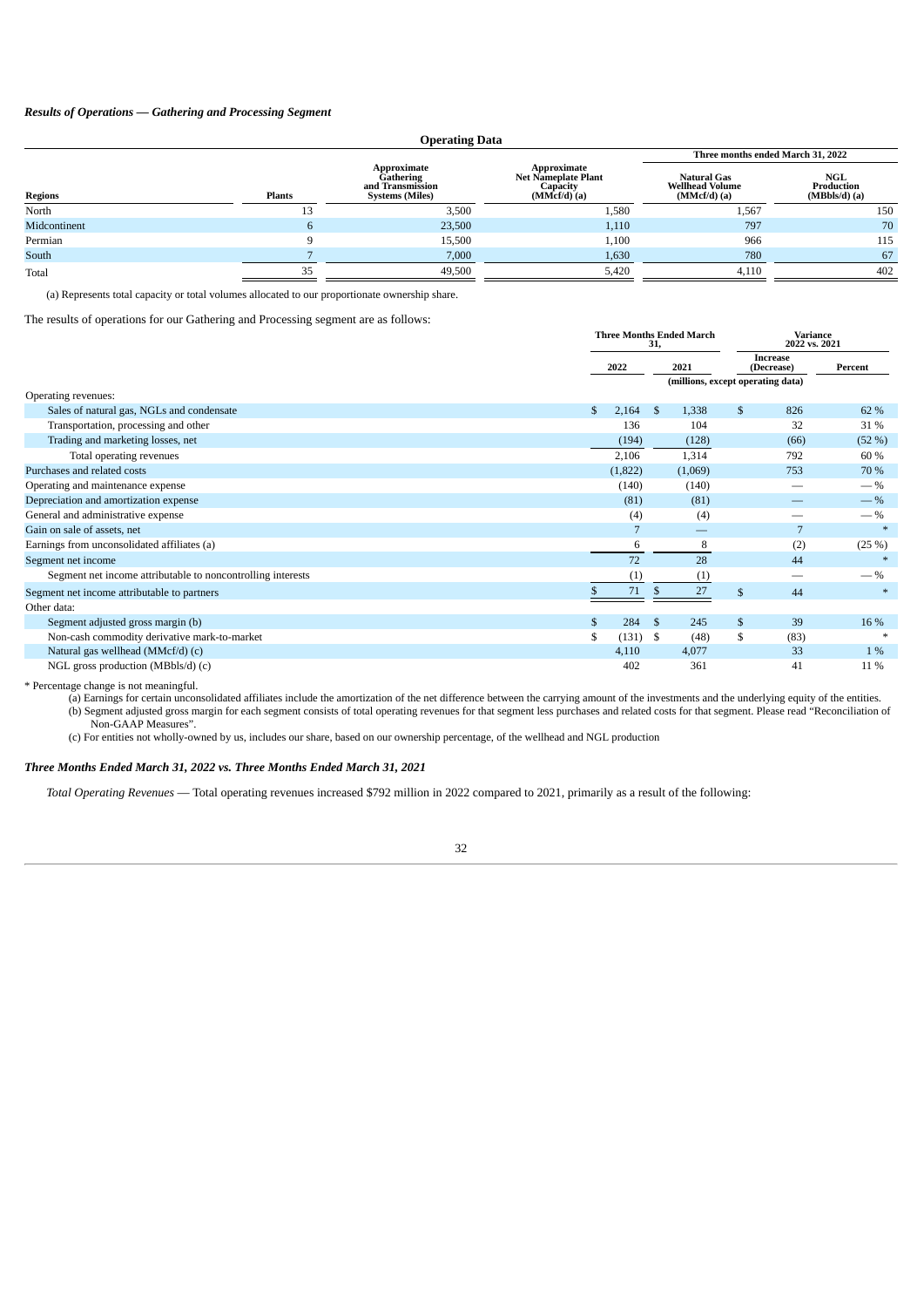- \$634 million increase attributable to higher commodity prices, before the impact of derivative activity; and
- \$192 million increase as a result of higher volumes in the DJ Basin, Permian, and Midcontinent regions, partially offset by lower volumes in the South region; and
- \$32 million increase in transportation, processing and other.

These increases were partially offset by:

• \$66 million decrease as a result of commodity derivative activity attributable to an increase in unrealized commodity derivative losses of \$83 million due to movements in forward prices of commodities in 2022, partially offset by a decrease in realized cash settlement losses of \$17 million.

*Purchases and Related Costs* — Purchases and related costs increased \$753 million in 2022 compared to 2021, primarily as a result of the commodity price and volume changes discussed above.

*Gain on Sale of Assets, net* — The net gain on sale of assets in 2022 represents the sale of a gathering system in the Permian region.

- *Segment Adjusted Gross Margin* Segment adjusted gross margin increased \$39 million in 2022 compared to 2021, primarily as a result of the following:
	- \$126 million increase as a result of higher commodity prices; and
	- \$35 million increase as a result of the negative impact of Winter Storm Uri in the first quarter 2021 which reflected reduced volumes due to producer shut-ins, commodity derivative activity associated with swaps, and the net impact of producer payments and marketing activity; and
	- \$11 million increase due to higher gathering and processing margins and higher volumes in the DJ Basin and Permian, partially offset by lower volumes in the South Region.

# These increases were partially offset by:

• \$133 million decrease as a result of unfavorable commodity derivative activity attributable to our corporate equity hedge program; and

*NGL Gross Production* — NGL gross production increased in 2022 compared to 2021 due to increased volumes in the DJ Basin and Permian region.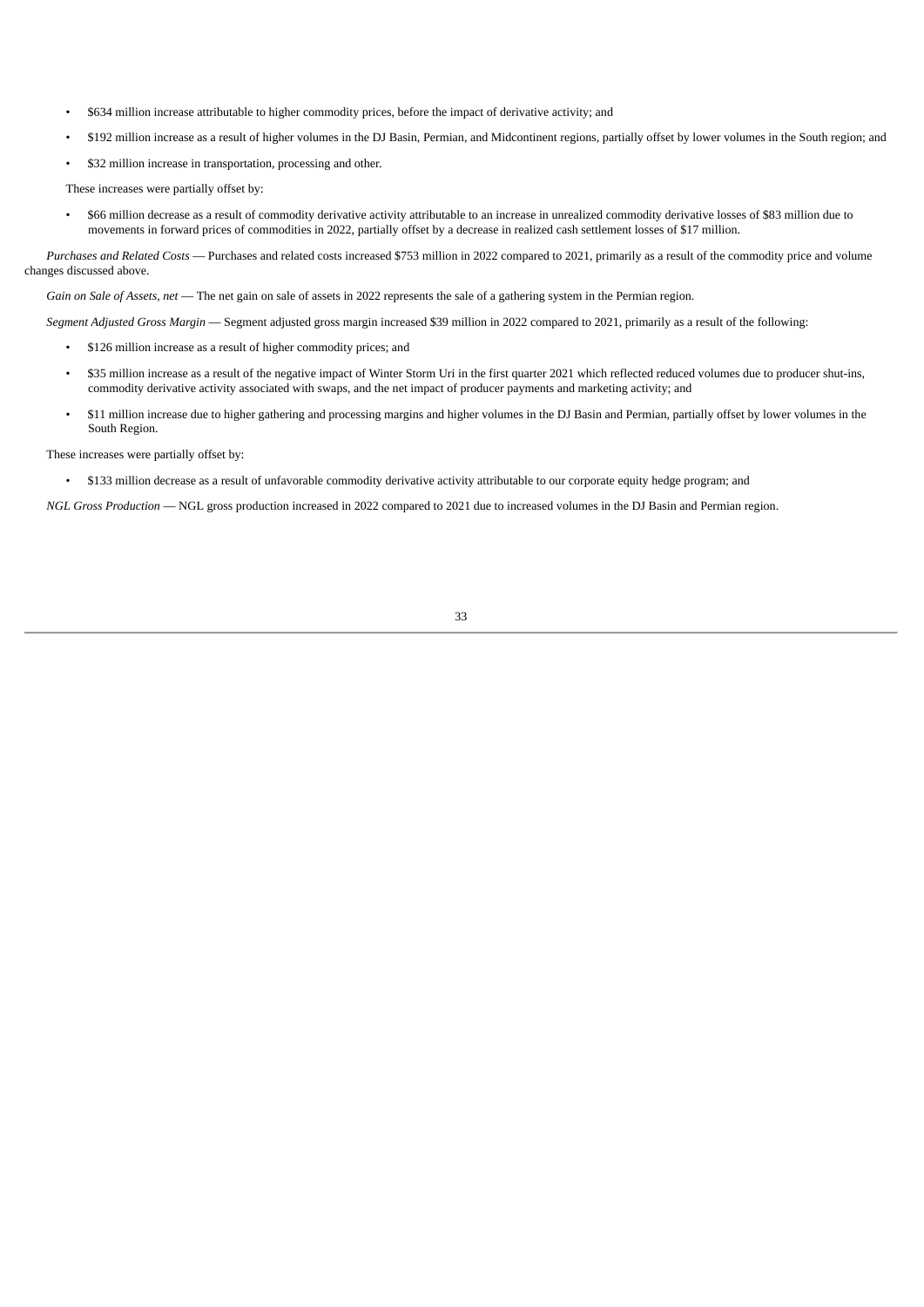# **Liquidity and Capital Resources**

We expect our sources of liquidity to include:

- cash generated from operations;
- cash distributions from our unconsolidated affiliates;
- borrowings under our Credit Agreement and Securitization Facility;
- proceeds from asset rationalization;
- debt offerings:
- borrowings under term loans, or other credit facilities; and
- issuances of additional common units, preferred units or other securities.

We anticipate our more significant uses of resources to include:

- quarterly distributions to our common unitholders and distributions to our preferred unitholders;
- payments to service our debt;
- capital expenditures;
- contributions to our unconsolidated affiliates to finance our share of their capital expenditures;
- business and asset acquisitions; and
- collateral with counterparties to our swap contracts to secure potential exposure under these contracts, which may, at times, be significant depending on commodity price movements.

We believe that cash generated from these sources will be sufficient to meet our short-term working capital requirements, long-term capital expenditures and quarterly cash distributions for at least the next twelve months.

We routinely evaluate opportunities for strategic investments or acquisitions. Future material investments or acquisitions may require that we obtain additional capital, assume third party debt or incur other long-term obligations. We have the option to utilize both equity and debt instruments as vehicles for the long-term financing of our investment activities or acquisitions.

Based on current and anticipated levels of operations, we believe we have adequate committed financial resources to conduct our ongoing business, although deterioration in our operating environment could limit our borrowing capacity, impact our credit ratings, raise our financing costs, as well as impact our compliance with the financial covenants contained in the Credit Agreement and other debt instruments.

Senior Notes — On January 3, 2022, we repaid, at par, prior to maturity all \$350 million of aggregate principal amount outstanding of our 4.95% Senior Notes due April 1, 2022, using borrowings under our Revolving Credit Facility and AR Securitization Facility.

*Credit Agreement* —On March 18, 2022, we amended the Credit Agreement. The amendment extended the term of the Credit Agreement from December 9, 2024 to March 18, 2027. The amendment also includes sustainability linked key performance indicators that increase or decrease the applicable margin and facility fee payable thereunder based on our safety performance relative to our peers and year-over-year change in our greenhouse gas emissions intensity rate. The Credit Agreement provides up to \$1.4 billion of borrowing capacity and bears interest at either the term SOFR rate or the base rate plus, in each case, an applicable margin based on our credit rating.

As of March 31, 2022, we had unused borrowing capacity of \$1,211 million, net of \$172 million of outstanding borrowings and \$17 million letters of credit, under the Credit Agreement, of which \$1,211 million would have been available to borrow for working capital and other general partnership purposes based on the financial covenants set forth in the Credit Agreement. Except in the case of a default, amounts borrowed under our Credit Agreement will not become due prior to the March 18, 2027 maturity date. As of April 29, 2022, we had unused borrowing capacity of \$1,308 million, net of \$75 million of outstanding borrowings and \$17 million of letters of credit under the Credit Agreement. Our cost of borrowing under the Credit Agreement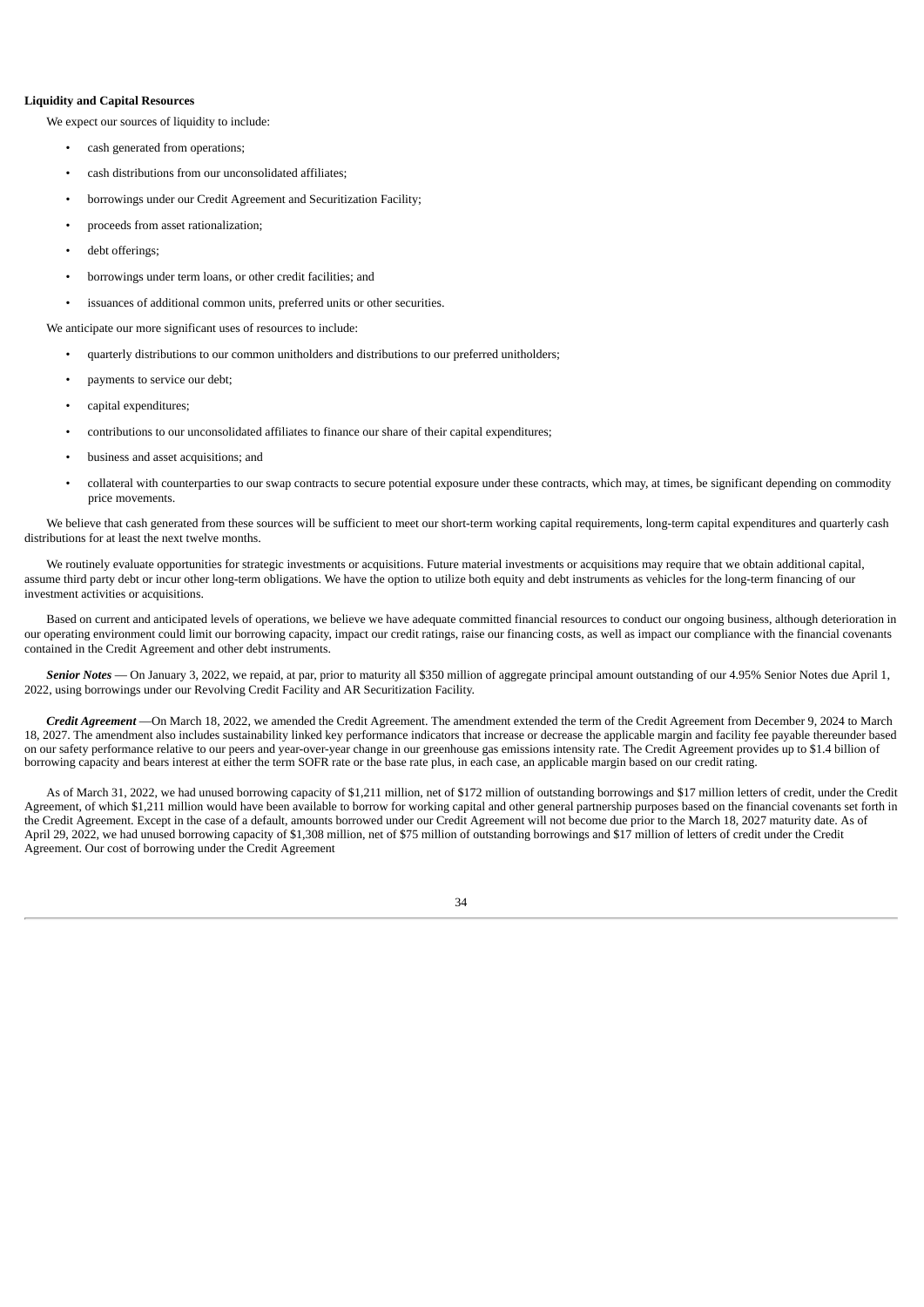#### is determined by a ratings-based pricing grid.

*Accounts Receivable Securitization Facility* — As of March 31, 2022, we had \$350 million of outstanding borrowings under our Securitization Facility at LIBOR market index rates plus a margin.

*Issuance of Securities* — In October 2020, we filed a shelf registration statement with the SEC that became effective upon filing and allows us to issue an indeterminate number of common units, preferred units, debt securities, and guarantees of debt securities.

In October 2020, we also filed a shelf registration statement with the SEC, which allows us to issue up to \$750 million in common units pursuant to our at-the-market program. During the three months ended March 31, 2022, we did not issue any common units pursuant to this registration statement, and \$750 million remained available for future sales.

*Guarantee of Registered Debt Securities* — The condensed consolidated financial statements of DCP Midstream, LP, or "parent guarantor", include the accounts of DCP Midstream Operating LP, or "subsidiary issuer", which is a 100% owned subsidiary, and all other subsidiaries which are all non-guarantor subsidiaries. The parent guarantor has agreed to fully and unconditionally guarantee the senior notes. The entirety of the Company's operating assets and liabilities, operating revenues, expenses and other comprehensive income exist at its non-guarantor subsidiaries, and the parent guarantor and subsidiary issuer have no assets, liabilities or operations independent of their respective financing activities and investments in non-guarantor subsidiaries. All covenants in the indentures governing the notes limit the activities of subsidiary issuer, including limitations on the ability to pay dividends, incur additional indebtedness, make restricted payments, create liens, sell assets or make loans to parent guarantor.

The Company qualifies for alternative disclosure under Rule 13-01 of Regulation S-X, because the combined financial information of the subsidiary issuer and parent guarantor, excluding investments in subsidiaries that are not issuers or guarantors, reflect no material assets, liabilities or results of operations apart from their respective financing activities and investments in non-guarantor subsidiaries. Summarized financial information is presented as follows. The only assets, liabilities and results of operations of the subsidiary issuer and parent guarantor on a combined basis, independent of their respective investments in non-guarantor subsidiaries are:

- Accounts payable and other current liabilities of \$70 million and \$81 million as of March 31, 2022 and December 31, 2021, respectively;
- Balances related to debt of \$4.993 billion and \$5.174 billion as of March 31, 2022 and December 31, 2021, respectively; and
- Interest expense, net of \$69 million and \$76 million for the three months ended March 31, 2022 and 2021, respectively.

*Commodity Swaps and Collateral* — Changes in natural gas, NGL and condensate prices and the terms of our processing arrangements have a direct impact on our generation and use of cash from operations due to their impact on net income, along with the resulting changes in working capital. For additional information regarding our derivative activities, please read Item 3. "Quantitative and Qualitative Disclosures about Market Risk" contained herein.

When we enter into commodity swap contracts, we may be required to provide collateral to the counterparties in the event that our potential payment exposure exceeds a predetermined collateral threshold. Collateral thresholds are set by us and each counterparty, as applicable, in the master contract that governs our financial transactions based on our and the counterparty's assessment of creditworthiness. The assessment of our position with respect to the collateral thresholds are determined on a counterparty by counterparty basis, and are impacted by the representative forward price curves and notional quantities under our swap contracts. Due to the interrelation between the representative crude oil and natural gas forward price curves, it is not practical to determine a pricing point at which our swap contracts will meet the collateral thresholds as we may transact multiple commodities with the same counterparty. Depending on daily commodity prices, the amount of collateral posted can go up or down on a daily basis.

*Working Capital* — Working capital is the amount by which current assets exceed current liabilities. Current assets are reduced in part by our quarterly distributions, which are required under the terms of our Partnership Agreement based on Available Cash, as defined in the Partnership Agreement. In general, our working capital is impacted by changes in the prices of commodities that we buy and sell, inventory levels, and other business factors that affect our net income and cash flows. Our working capital is also impacted by the timing of operating cash receipts and disbursements, cash collateral we may be required to post with counterparties to our commodity derivative instruments, borrowings of and payments on debt and the Securitization

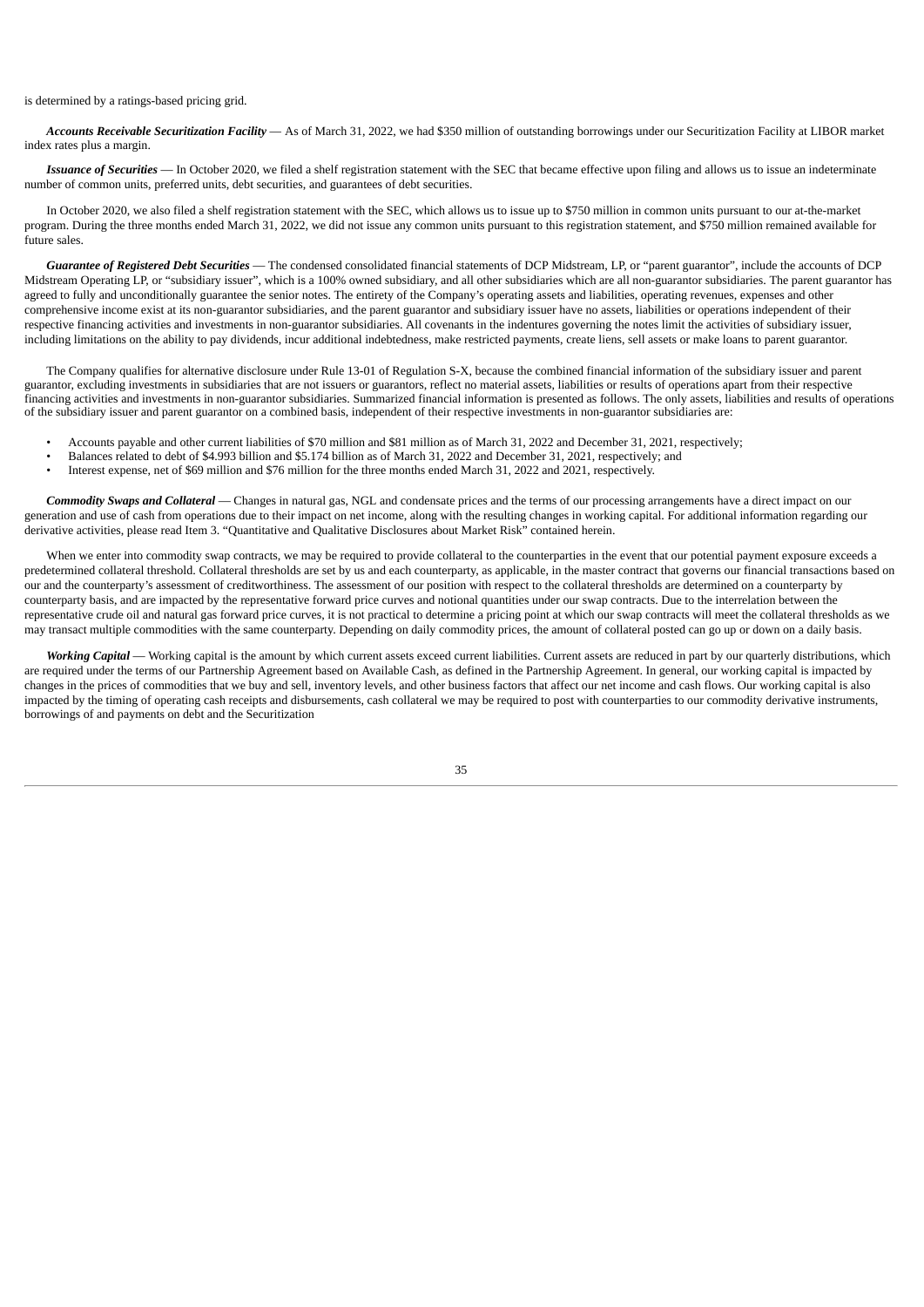Facility, capital expenditures, and increases or decreases in other long-term assets. We expect that our future working capital requirements will be impacted by these same recurring factors. During February 2021, Winter Storm Uri resulted in lower regional volumes and abnormally high gas prices for a period of days. A majority of our receivables associated with Winter Storm Uri have been collected. Certain counterparty billings during this time are under dispute and are taking longer to collect than normal, which continues to impact our working capital at March 31, 2022. We believe the amounts due to us are owed and are vigorously pursuing legal avenues to collect these receivables.

We had working capital deficits of \$400 million and \$261 million as of March 31, 2022 and December 31, 2021, respectively, driven by current maturities of long term debt of \$505 million and \$355 million, respectively. We had net derivative working capital deficits of \$194 million and \$59 million as of March 31, 2022 and December 31, 2021, respectively.

*Cash Flow —* Operating, investing and financing activities were as follows:

|                                                     | Three Months Ended March 31. |       |  |      |  |
|-----------------------------------------------------|------------------------------|-------|--|------|--|
|                                                     | 2022                         |       |  | 2021 |  |
|                                                     | (millions)                   |       |  |      |  |
| Net cash provided by (used in) operating activities |                              | 189   |  |      |  |
| Net cash used in investing activities               |                              | (8)   |  |      |  |
| Net cash used in financing activities               |                              | (181) |  |      |  |

**Three Months Ended March 31,**

#### *Three Months Ended March 31, 2022 vs. Three Months Ended March 31, 2021*

*Operating Activities* — Net cash provided by operating activities increased \$193 million in 2022 compared to the same period in 2021. The changes in net cash provided by operating activities are attributable to our net income adjusted for non-cash charges and changes in working capital as presented in the condensed consolidated statements of cash flows. During February 2021, Winter Storm Uri resulted in lower regional volumes and abnormally high gas prices for a period of days. A majority of our receivables associated with Winter Storm Uri have been collected. Certain counterparty billings during this time remain under dispute and are taking longer to collect than normal. For additional information regarding fluctuations in our earnings and distributions from unconsolidated affiliates, please read "Supplemental Information on Unconsolidated Affiliates" under "Results of Operations".

*Investing Activitie*s — Net cash used in investing activities decreased \$6 million in 2022 compared to the same period in 2021, primarily as a result of proceeds from the sale of assets, partially offset by an increase in capital expenditures.

*Financing Activitie*s — Net cash used in financing activities increased \$151 million in 2022 compared to the same period in 2021, primarily as a result of higher net payments of debt.

*Contractual Obligation*s — Material contractual obligations arising in the normal course of business primarily consist of purchase obligations, long-term debt and related interest payments, leases, and other long-term liabilities. See Note  $8$  to the Condensed Consolidated Financial Statements included in Item 1 "Financial Statements" for amounts outstanding on March 31, 2022, related to debt.

Purchase Obligations are contractual obligations and include various non-cancelable commitments to purchase physical quantities of commodities in future periods and other items, including gas supply, fractionation and transportation agreements in the ordinary course of business.

Management believes that our cash and investment position and operating cash flows as well as capacity under existing and available credit agreements will be sufficient to meet our liquidity and capital requirements for the foreseeable future. We believe that our current and projected asset position is sufficient to meet our liquidity requirements.

*Capital Requirements* — The midstream energy business can be capital intensive, requiring significant investment to maintain and upgrade existing operations. In the ordinary course of our business, we purchase physical commodities and enter into arrangements related to other items, including long-term fractionation and transportation agreements, in future periods. We establish a margin for these purchases by entering into physical and financial sale and exchange transactions to maintain a balanced position between purchases and sales and future delivery obligations. We expect to fund the obligations with the corresponding sales to entities that we deem creditworthy or who have provided credit support we consider adequate. We may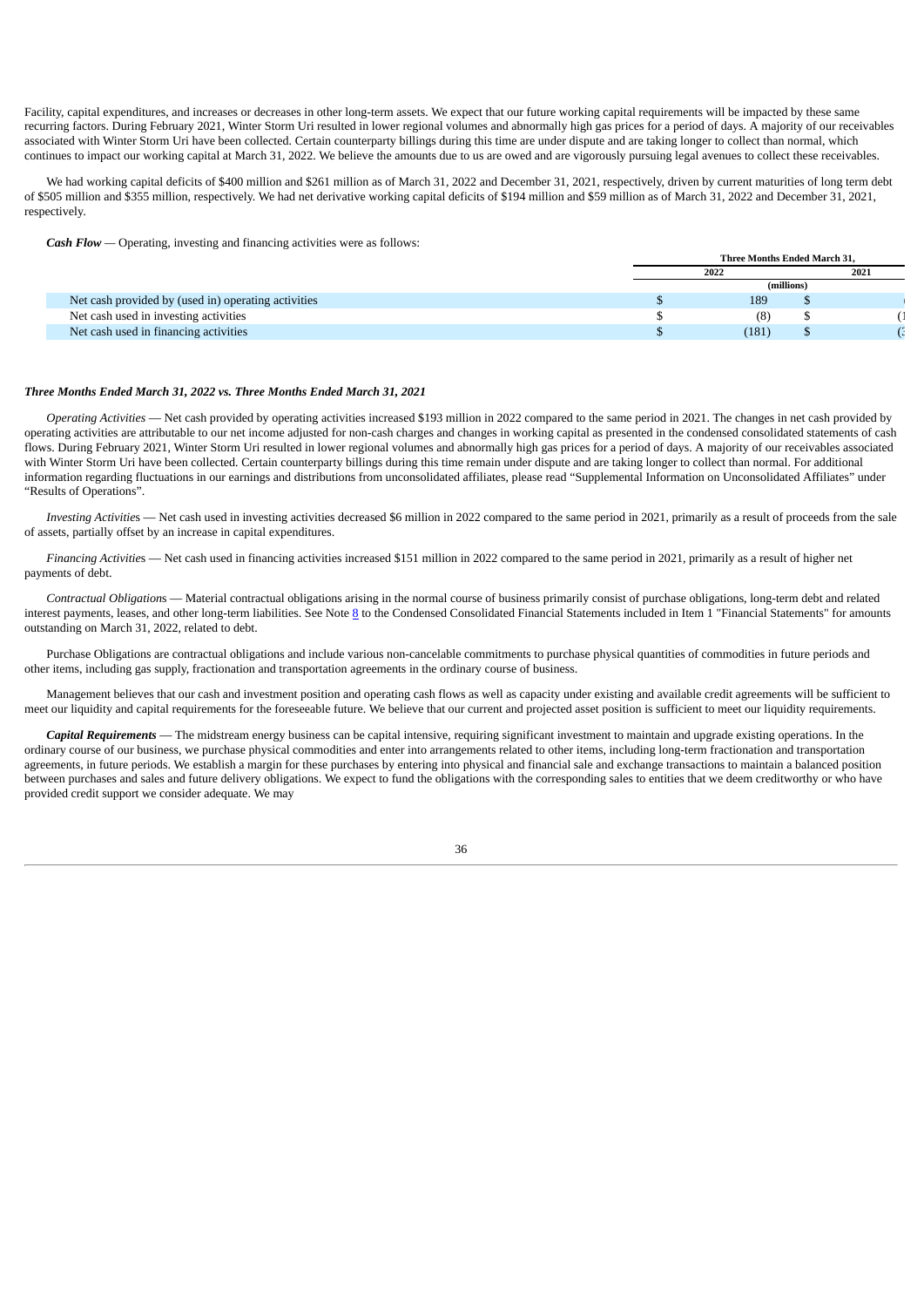enter into purchase order and non-cancelable construction agreements for capital expenditures. Our capital requirements have consisted primarily of, and we anticipate will continue to consist of the following:

- Sustaining capital expenditures, which are cash expenditures to maintain our cash flows, operating or earnings capacity. These expenditures add on to or improve capital assets owned, including certain system integrity, compliance and safety improvements. Sustaining capital expenditures also include certain well connects, and may include the acquisition or construction of new capital assets; and
- Expansion capital expenditures, which are cash expenditures to increase our cash flows, or operating or earnings capacity. Expansion capital expenditures include acquisitions or capital improvements (where we add on to or improve the capital assets owned, or acquire or construct new gathering lines and well connects, treating facilities, processing plants, fractionation facilities, pipelines, terminals, docks, truck racks, tankage and other storage, distribution or transportation facilities and related or similar midstream assets).

We incur capital expenditures for our consolidated entities and our unconsolidated affiliates. Our 2022 plan includes sustaining capital expenditures of between \$100 million and \$140 million and expansion capital expenditures of between \$100 million and \$150 million.

We expect to fund future acquisitions and capital expenditures with funds generated from our operations, borrowings under our Credit Agreement, Securitization Facility and the issuance of additional debt and equity securities. Future material investments or acquisitions may require that we obtain additional capital, assume third party debt or incur other long-term obligations. We have the option to utilize both equity and debt instruments as vehicles for the long-term financing of our investment activities and acquisitions.

*Cash Distributions to Unitholders* — Our Partnership Agreement requires that, within 45 days after the end of each quarter, we distribute all Available Cash, as defined in the Partnership Agreement. We made cash distributions to our common unitholders and general partner of \$81 million during the three months ended March 31, 2022 and 2021.

On April 19, 2022, we announced that the board of directors of the General Partner declared a quarterly distribution on our common units of \$0.39 per common unit. The distribution will be paid on May 13, 2022 to unitholders of record on April 29, 2022.

On the same date, the board of directors of the General Partner declared a semi-annual distribution on our Series A Preferred Units of \$36.875 per unit. The distribution will be paid on June 15, 2022 to unitholders of record on June 1, 2022.

On the same date, the board of directors of the General Partner declared a quarterly distribution on our Series B and Series C Preferred Units of \$0.4922 and \$0.4969 per unit, respectively. The Series B distributions will be paid on June 15, 2022 to unitholders of record on June 1, 2022. The Series C distribution will be paid on July 15, 2022 to unitholders of record on July 1, 2022.

We expect to continue to use cash provided by operating activities for the payment of distributions to our unitholders. See Note [10.](#page-22-0) "Partnership Equity and Distributions" in the Notes to the Condensed Consolidated Financial Statements in Item 1. "Financial Statements."

| ï<br>٠<br>۰, | ť, |
|--------------|----|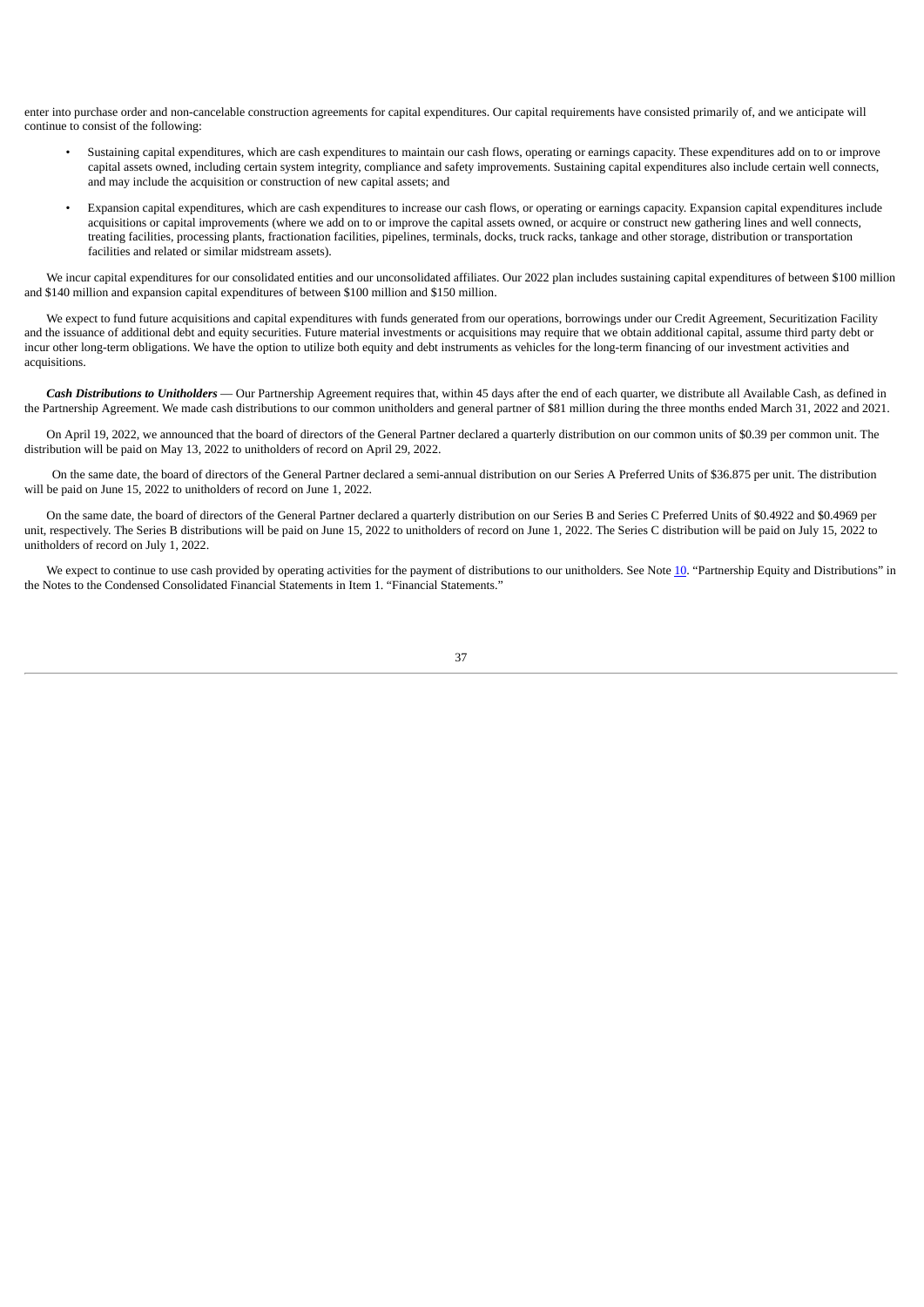# **Reconciliation of Non-GAAP Measures**

*Adjusted Gross Margin and Segment Adjusted Gross Margin* — In addition to net income, we view our adjusted gross margin as an important performance measure of the core profitability of our operations. We review our adjusted gross margin monthly for consistency and trend analysis.

We define adjusted gross margin as total operating revenues, less purchases and related costs, and we define segment adjusted gross margin for each segment as total operating revenues for that segment less purchases and related costs for that segment. Our adjusted gross margin equals the sum of our segment adjusted gross margins. Adjusted gross margin and segment adjusted gross margin are primary performance measures used by management, as these measures represent the results of product sales and purchases, a key component of our operations. As an indicator of our operating performance, adjusted gross margin and segment adjusted gross margin should not be considered an alternative to, or more meaningful than, operating revenues, gross margin, segment gross margin, net income or loss, net income or loss attributable to partners, operating income, net cash provided by operating activities or any other measure of financial performance presented in accordance with GAAP.

We believe adjusted gross margin provides useful information to our investors because our management views our adjusted gross margin and segment adjusted gross margin as important performance measures that represent the results of product sales and purchases, a key component of our operations. We review our adjusted gross margin and segment adjusted gross margin monthly for consistency and trend analysis. We believe that investors benefit from having access to the same financial measures that management uses in evaluating our operating results.

*Adjusted EBITDA* — We define adjusted EBITDA as net income or loss attributable to partners adjusted for (i) distributions from unconsolidated affiliates, net of earnings, (ii) depreciation and amortization expense, (iii) net interest expense, (iv) noncontrolling interest in depreciation and income tax expense, (v) unrealized gains and losses from commodity derivatives, (vi) income tax expense or benefit, (vii) impairment expense and (viii) certain other non-cash items. Adjusted EBITDA further excludes items of income or loss that we characterize as unrepresentative of our ongoing operations. Management believes these measures provide investors meaningful insight into results from ongoing operations.

Adjusted EBITDA should not be considered an alternative to, or more meaningful than, net income or loss, net income or loss attributable to partners, operating income, net cash provided by operating activities or any other measure of financial performance presented in accordance with GAAP as measures of operating performance, liquidity or ability to service debt obligations.

Adjusted EBITDA is used as a supplemental liquidity and performance measure and adjusted segment EBITDA is used as a supplemental performance measure by our management and by external users of our financial statements, such as investors, commercial banks, research analysts and others to assess:

- financial performance of our assets without regard to financing methods, capital structure or historical cost basis;
- our operating performance and return on capital as compared to those of other companies in the midstream energy industry, without regard to financing methods or capital structure;
- viability and performance of acquisitions and capital expenditure projects and the overall rates of return on investment opportunities; and
- in the case of Adjusted EBITDA, the ability of our assets to generate cash sufficient to pay interest costs, support our indebtedness, make cash distributions to our unitholders and pay capital expenditures.

Adjusted Segment EBITDA — We define adjusted segment EBITDA for each segment as segment net income or loss attributable to partners adjusted for (i) distributions from unconsolidated affiliates, net of earnings, (ii) depreciation and amortization expense, (iii) net interest expense, (iv) noncontrolling interest in depreciation and income tax expense, (v) unrealized gains and losses from commodity derivatives, (vi) income tax expense or benefit, (vii) impairment expense and (viii) certain other non-cash items. Adjusted segment EBITDA further excludes items of income or loss that we characterize as unrepresentative of our ongoing operations for that segment. Our adjusted segment EBITDA may not be comparable to similarly titled measures of other companies because they may not calculate adjusted segment EBITDA in the same manner.

Adjusted segment EBITDA should not be considered in isolation or as an alternative to our financial measures presented in accordance with GAAP, including operating revenues, net income or loss attributable to partners, or any other measure of performance presented in accordance with GAAP.

Our adjusted gross margin, segment adjusted gross margin, adjusted EBITDA and adjusted segment EBITDA may not be comparable to a similarly titled measure of another company because other entities may not calculate these measures in the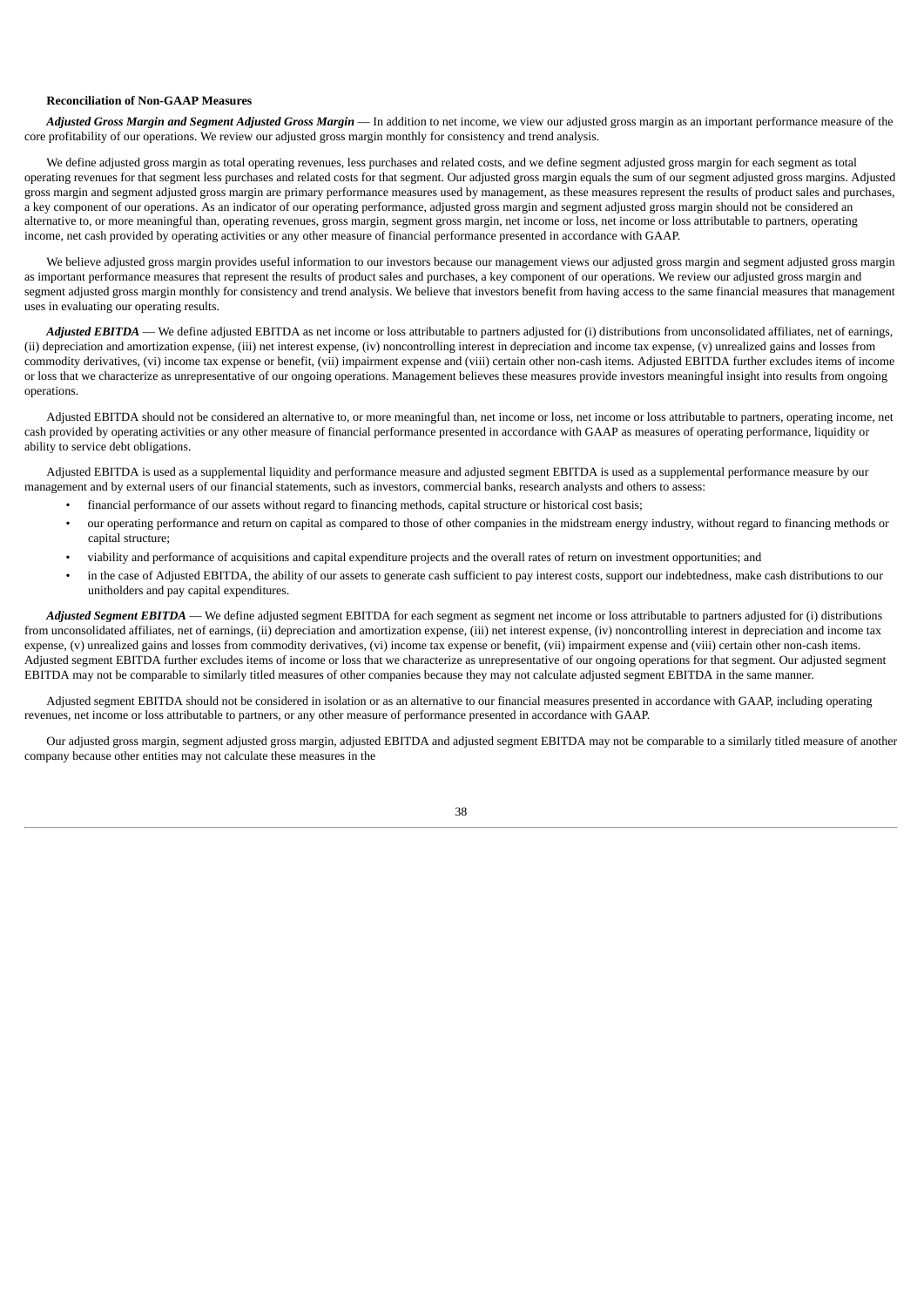same manner. The accompanying schedules provide reconciliations of adjusted gross margin, segment adjusted gross margin and adjusted segment EBITDA to their most directly comparable GAAP financial measures.

*Distributable Cash Flow* — We define Distributable Cash Flow as adjusted EBITDA, as defined above, less sustaining capital expenditures, net of reimbursable projects, less interest expense, less income attributable to preferred units, and certain other items. Sustaining capital expenditures are cash expenditures made to maintain our cash flows, operating or earnings capacity. These expenditures add on to or improve capital assets owned, including certain system integrity, compliance and safety improvements. Sustaining capital expenditures also include certain well connects, and may include the acquisition or construction of new capital assets. Income attributable to preferred units represent cash distributions earned by the preferred units. Cash distributions to be paid to the holders of the preferred units assuming a distribution is declared by our board of directors, are not available to common unit holders. Non-cash mark-to-market of derivative instruments is considered to be non-cash for the purpose of computing Distributable Cash Flow because settlement will not occur until future periods, and will be impacted by future changes in commodity prices and interest rates. Distributable Cash Flow is used as a supplemental liquidity and performance measure by our management and by external users of our financial statements, such as investors, commercial banks, research analysts and others, to assess our ability to make cash distributions to our unitholders and our general partner.

Our Distributable Cash Flow may not be comparable to a similarly titled measure of another company because other entities may not calculate Distributable Cash Flow in the same manner.

*Excess Free Cash Flow* — We define Excess Free Cash Flow as Distributable Cash Flow, as defined above, less distributions to limited partners, less expansion capital expenditures, net of reimbursable projects, and contributions to equity method investments and certain other items. Expansion capital expenditures are cash expenditures to increase our cash flows, or operating or earnings capacity. Expansion capital expenditures include acquisitions or capital improvements (where we add on to or improve the capital assets owned, or acquire or construct new gathering lines and well connects, treating facilities, processing plants, fractionation facilities, pipelines, terminals, docks, truck racks, tankage and other storage, distribution or transportation facilities and related or similar midstream assets).

Excess Free Cash Flow is used as a supplemental liquidity and performance measure by our management and by external users of our financial statements, such as investors, commercial banks, research analysts and others, and is useful to investors and management as a measure of our ability to generate cash. Once business needs and obligations are met, including cash reserves to provide funds for distribution payments on our units and the proper conduct of our business, which includes cash reserves for future capital expenditures and anticipated credit needs, this cash can be used to reduce debt, reinvest in the company for future growth, or return to unitholders.

Our definition of Excess Free Cash Flow is limited in that it does not represent residual cash flows available for discretionary expenditures. Therefore, we believe the use of Excess Free Cash Flow for the limited purposes described above and in this report is not a substitute for net cash flows provided by operating activities, which is the most comparable GAAP measure. Excess Free Cash Flow may not be comparable to a similarly titled measure of another company because other entities may not calculate Excess Free Cash Flow in the same manner.

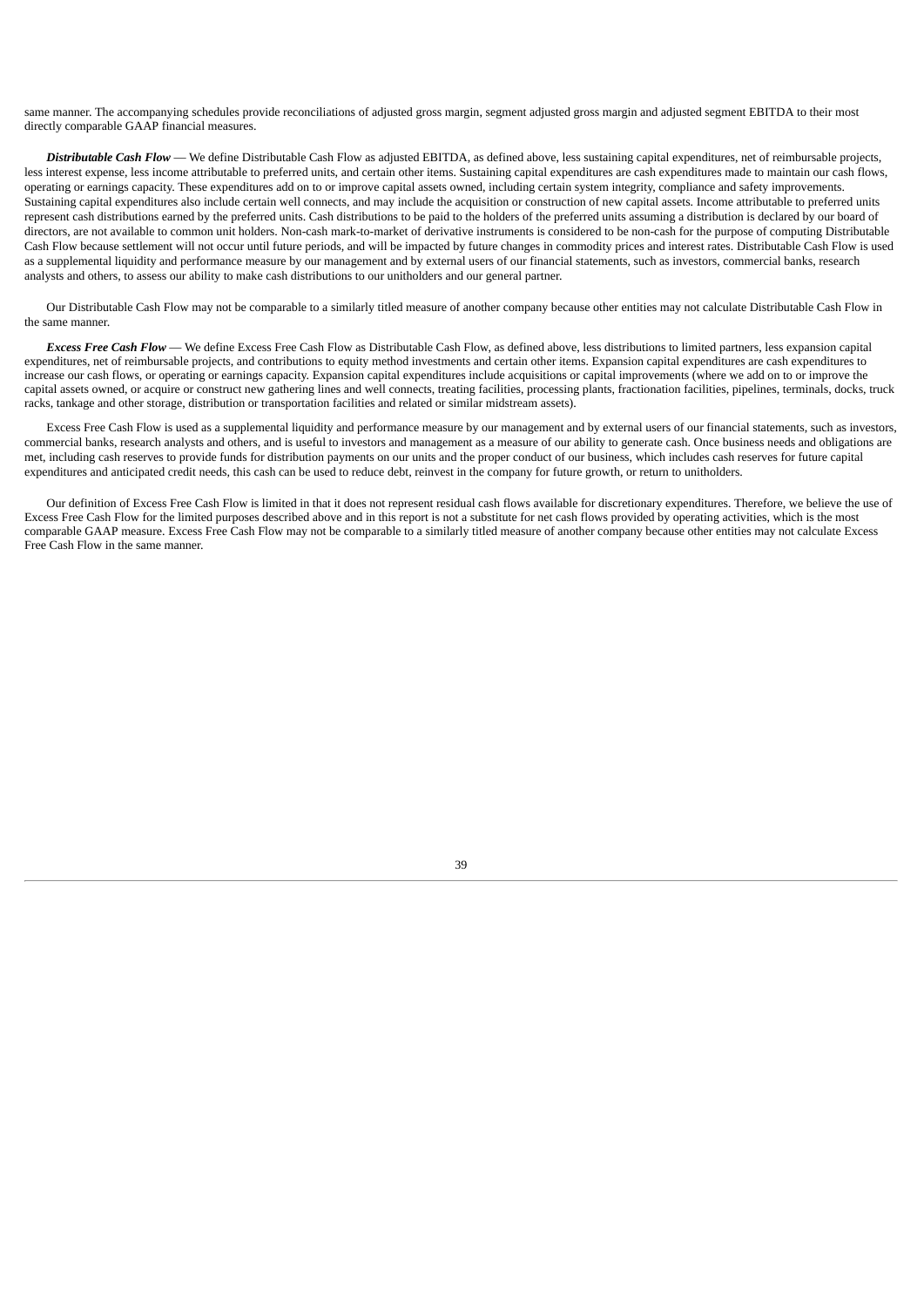The following table sets forth our reconciliation of certain non-GAAP measures:

|                                                          |                | <b>Three Months Ended March 31,</b> |                |       |  |  |
|----------------------------------------------------------|----------------|-------------------------------------|----------------|-------|--|--|
|                                                          |                | 2022                                |                | 2021  |  |  |
| <b>Reconciliation of Non-GAAP Measures</b>               |                | (millions)                          |                |       |  |  |
| Reconciliation of gross margin to adjusted gross margin: |                |                                     |                |       |  |  |
| <b>Operating revenues</b>                                | \$             | 3,375                               | \$             | 2,318 |  |  |
| Cost of revenues                                         |                |                                     |                |       |  |  |
| Purchases and related costs                              |                | 2,719                               |                | 1,763 |  |  |
| Purchases and related costs from affiliates              |                | 99                                  |                | 55    |  |  |
| Transportation and related costs from affiliates         |                | 257                                 |                | 219   |  |  |
| Depreciation and amortization expense                    |                | 90                                  |                | 91    |  |  |
| Gross margin                                             |                | 210                                 |                | 190   |  |  |
| Depreciation and amortization expense                    |                | 90                                  |                | 91    |  |  |
| Adjusted gross margin                                    |                | 300                                 | $\mathfrak{S}$ | 281   |  |  |
| <b>Logistics and Marketing segment:</b>                  |                |                                     |                |       |  |  |
|                                                          |                |                                     |                |       |  |  |
| <b>Operating revenues</b>                                | \$             | 3,163                               | $\mathfrak{S}$ | 2,098 |  |  |
| Cost of revenues                                         |                |                                     |                |       |  |  |
| Purchases and related costs                              |                | 3,147                               |                | 2,062 |  |  |
| Depreciation and amortization expense                    |                | 3                                   |                | 3     |  |  |
| Segment gross margin                                     |                | 13                                  |                | 33    |  |  |
| Depreciation and amortization expense                    |                | 3                                   |                | 3     |  |  |
| Segment adjusted gross margin                            |                | 16                                  | \$             | 36    |  |  |
| <b>Gathering and Processing segment:</b>                 |                |                                     |                |       |  |  |
| Operating revenues                                       | \$             | 2,106                               | $\mathfrak{s}$ | 1,314 |  |  |
| Cost of revenues                                         |                |                                     |                |       |  |  |
| Purchases and related costs                              |                | 1,822                               |                | 1,069 |  |  |
| Depreciation and amortization expense                    |                | 81                                  |                | 81    |  |  |
| Segment gross margin                                     |                | 203                                 |                | 164   |  |  |
| Depreciation and amortization expense                    |                | 81                                  |                | 81    |  |  |
| Segment adjusted gross margin                            | $\mathfrak{F}$ | 284                                 | $\mathbb{S}$   | 245   |  |  |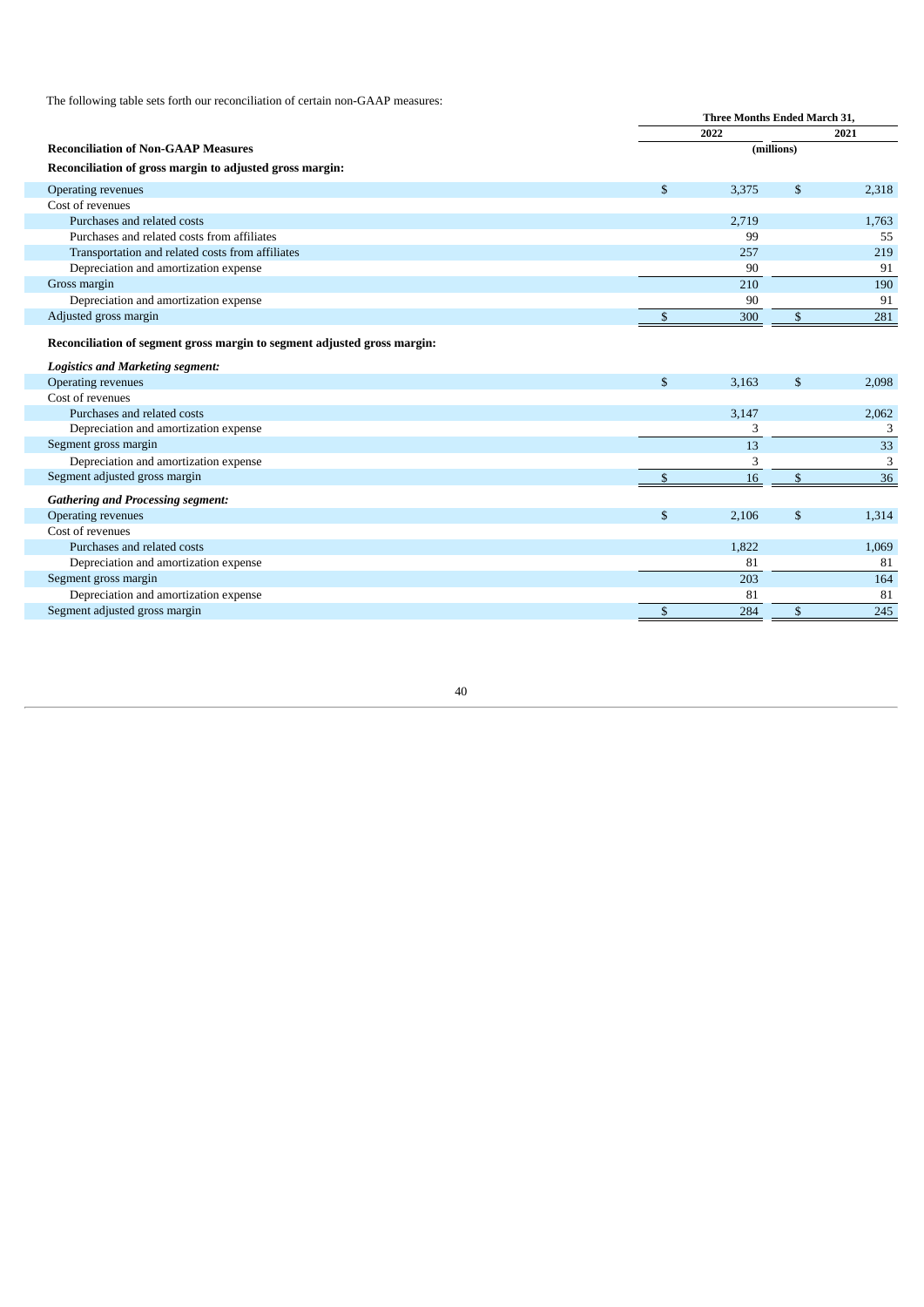|                                                                                   |    | <b>Three Months Ended March 31.</b> |      |  |
|-----------------------------------------------------------------------------------|----|-------------------------------------|------|--|
|                                                                                   |    | 2022                                | 2021 |  |
|                                                                                   |    | (millions)                          |      |  |
| Reconciliation of net income attributable to partners to adjusted segment EBITDA: |    |                                     |      |  |
| <b>Logistics and Marketing segment:</b>                                           |    |                                     |      |  |
| Segment net income attributable to partners (a)                                   | S  | 149                                 | 146  |  |
| Non-cash commodity derivative mark-to-market                                      |    | 45                                  | 5.   |  |
| Depreciation and amortization expense, net of noncontrolling interest             |    |                                     |      |  |
| Distributions from unconsolidated affiliates, net of earnings                     |    | 23                                  |      |  |
| Adjusted segment EBITDA                                                           |    | 219                                 | 155  |  |
|                                                                                   |    |                                     |      |  |
| <b>Gathering and Processing segment:</b>                                          |    |                                     |      |  |
| Segment net income attributable to partners                                       | \$ | 乪                                   | 27   |  |
| Non-cash commodity derivative mark-to-market                                      |    | 131                                 | 48   |  |
| Depreciation and amortization expense, net of noncontrolling interest             |    | 81                                  | 81   |  |
| Distributions from unconsolidated affiliates, net of earnings                     |    |                                     |      |  |
| Other income                                                                      |    |                                     |      |  |
| Adjusted segment EBITDA                                                           | N, | 27B                                 | 156  |  |
|                                                                                   |    |                                     |      |  |

(a) We recognized no lower of cost or net realizable value adjustment for the three months ended March 31, 2022 and 2021.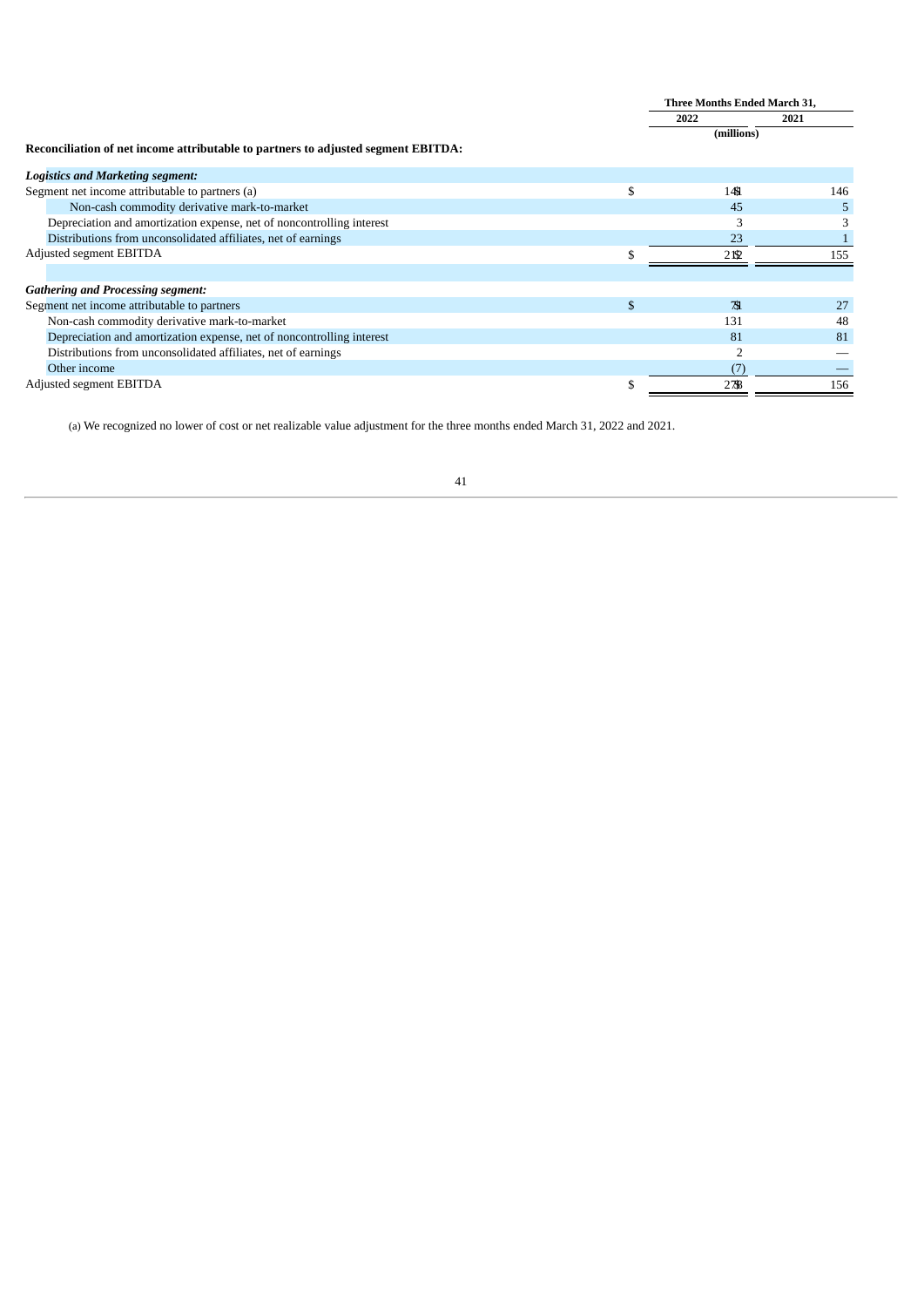# **Critical Accounting Policies and Estimates**

Our critical accounting policies and estimates are described in "Critical Accounting Estimates" within Item 7 "Management's Discussion and Analysis of Financial Condition and Results of Operations" included in our Annual Report on Form 10-K for the year ended December 31, 2021 and Note 2 of the Notes to Consolidated Financial Statements in "Financial Statements and Supplementary Data" included as Item 8 in our Annual Report on Form 10-K for the year ended December 31, 2021. The accounting policies and estimates used in preparing our interim condensed consolidated financial statements for the three months ended March 31, 2022 are the same as those described in our Annual Report on Form 10-K for the year ended December 31, 2021. Certain information and note disclosures normally included in our annual financial statements prepared in accordance with GAAP have been condensed or omitted from the interim financial statements included in this Quarterly Report on Form 10-Q pursuant to the rules and regulations of the SEC, although we believe that the disclosures made are adequate to make the information not misleading. The unaudited condensed consolidated financial statements and other information included in this Quarterly Report on Form 10-Q should be read in conjunction with the audited consolidated financial statements and notes thereto in our Annual Report on Form 10-K for the year ended December 31, 2021.

# <span id="page-45-0"></span>**Item 3.** *Quantitative and Qualitative Disclosures about Market Risk*

The following tables set forth additional information about our fixed price swaps used to mitigate a portion of our natural gas and NGL price risk associated with our percent-of-proceeds arrangements and our condensate price risk associated with our gathering and processing operations. Our positions as of April 29, 2022 were as follows:

# **Commodity Swaps**

|                              |             | <b>Notional</b><br>Volume<br>- Short |                                  |                     |
|------------------------------|-------------|--------------------------------------|----------------------------------|---------------------|
| Period                       | Commodity   | <b>Positions</b>                     | <b>Reference Price</b>           | <b>Price Range</b>  |
| April 2022 — December 2022   | Natural Gas | (132,778) MMBtu/d (e)                | NYMEX Final Settlement Price (a) | \$2.40-\$6.96/MMBtu |
| January 2023 - December 2023 | Natural Gas | $(45,000)$ MMBtu/d $(e)$             | NYMEX Final Settlement Price (a) | \$2.80-\$5.10/MMBtu |
| January 2024 - December 2024 | Natural Gas | $(20,000)$ MMBtu/d $(e)$             | NYMEX Final Settlement Price (a) | \$3.78-\$4.03/MMBtu |
| January 2025 - December 2025 | Natural Gas | $(5,000)$ MMBtu/d $(e)$              | NYMEX Final Settlement Price (a) | \$3.82-\$3.83/MMBtu |
| April 2022 — December 2022   | <b>NGLs</b> | $(14,228)$ Bbls/d $(d)$              | Mt.Belvieu (b)                   | $$.54-S1.81/Gal$    |
| January 2023 — December 2023 | <b>NGLs</b> | $(494)$ Bbls/d $(d)$                 | Mt.Belvieu (b)                   | \$1.11/Gal          |
| April 2022 - February 2023   | Crude Oil   | $(4,492)$ Bbls/d $(d)$               | NYMEX crude oil futures (c)      | \$46.86-\$82.15/Bbl |
| March 2023 — December 2023   | Crude Oil   | $(3,923)$ Bbls/d $(d)$               | NYMEX crude oil futures (c)      | \$60.37-\$82.15/Bbl |
| January 2024 - December 2024 | Crude Oil   | $(1,476)$ Bbls/d $(d)$               | NYMEX crude oil futures (c)      | \$75.80-\$80.60/Bbl |

(a) NYMEX final settlement price for natural gas futures contracts (NG).

(b) The average monthly OPIS price for Mt. Belvieu TET/Non-TET.

(c) Monthly average of the daily close prices for the prompt month NYMEX light, sweet crude oil futures contract (CL).

(d) Average MMBtu/d per time period. (e) Average Bbls/d per time period.

Our sensitivities for 2022 as shown in the table below are estimated based on our average estimated commodity price exposure and commodity cash flow protection activities for the calendar year 2022, and exclude the impact of non-cash mark-to-market changes on our commodity derivatives. We utilize direct product crude oil, natural gas and NGL derivatives to mitigate a portion of our condensate, natural gas and NGL commodity price exposure. These sensitivities are associated with our condensate, natural gas and NGL volumes that are currently unhedged.

 $\Delta$ 2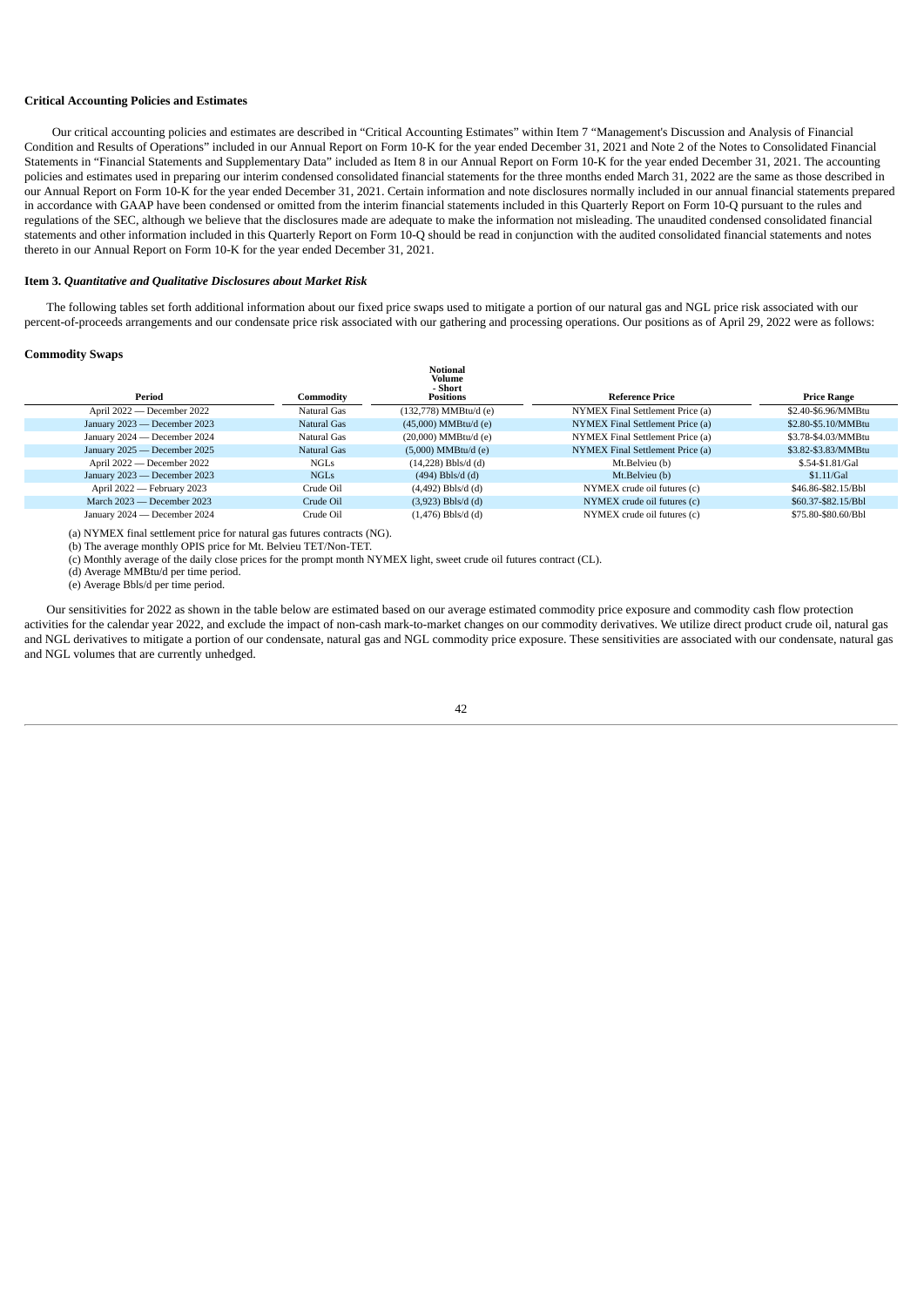# **Commodity Sensitivities Net of Cash Flow Protection Activities**

|                    | <b>Per Unit Decrease</b> | Unit of<br>Measurement | <b>Estimated</b><br>Decrease in<br><b>Annual Net</b><br>Income<br><b>Attributable to</b><br>Partners |  |
|--------------------|--------------------------|------------------------|------------------------------------------------------------------------------------------------------|--|
|                    |                          |                        | (millions)                                                                                           |  |
| <b>NGL</b> prices  | 0.01                     | Gallon                 |                                                                                                      |  |
| Natural gas prices | 0.10                     | <b>MMBtu</b>           | n                                                                                                    |  |
| Crude oil prices   | 1.00                     | <b>Barrel</b>          | $\overline{a}$                                                                                       |  |

In addition to the linear relationships in our commodity sensitivities above, additional factors may cause us to be less sensitive to commodity price declines. A portion of our net income is derived from fee-based contracts and a portion from percentage-of-proceeds and percentage-of-liquids processing arrangements that contain minimum fee clauses in which our processing margins convert to fee-based arrangements as commodity prices decline.

We estimate the following sensitivities related to the non-cash mark-to-market on our commodity derivatives associated with our open position on our commodity cash flow protection activities:

# **Non-Cash Mark-To-Market Commodity Sensitivities**

|                    | <b>Increase</b> | <b>Per Unit</b> | <b>Unit of</b><br>Measurement | <b>Estimated</b><br>Mark-to-<br><b>Market Impact</b><br>(Decrease in<br><b>Net Income</b><br><b>Attributable to</b><br>Partners) |
|--------------------|-----------------|-----------------|-------------------------------|----------------------------------------------------------------------------------------------------------------------------------|
|                    |                 |                 |                               | (millions)                                                                                                                       |
| NGL prices         |                 | 0.01            | Gallon                        |                                                                                                                                  |
| Natural gas prices |                 | 0.10            | <b>MMBtu</b>                  |                                                                                                                                  |
| Crude oil prices   |                 | 1.00            | <b>Barrel</b>                 |                                                                                                                                  |

While the above commodity price sensitivities are indicative of the impact that changes in commodity prices may have on our annualized net income, changes during certain periods of extreme price volatility and market conditions or changes in the relationship of the price of NGLs and crude oil may cause our commodity price sensitivities to vary significantly from these estimates.

The midstream natural gas industry is cyclical, with the operating results of companies in the industry significantly affected by the prevailing price of NGLs, which in turn has been generally related to the price of crude oil. Although the prevailing price of residue natural gas has less short-term significance to our operating results than the price of NGLs, in the long-term the growth and sustainability of our business depends on natural gas prices being at levels sufficient to provide incentives and capital for producers to increase natural gas exploration and production. To minimize potential future commodity-based pricing and cash flow volatility, we have entered into a series of derivative financial instruments.

Based on historical trends, we generally expect NGL prices to directionally follow changes in crude oil prices over the long-term. However, the pricing relationship between NGLs and crude oil may vary, as we believe crude oil prices will in large part be determined by the level of production from major crude oil exporting countries and the demand generated by growth in the world economy, whereas NGL prices are more correlated to supply and U.S. petrochemical demand. Additionally, the level of NGL export demand may also have an impact on prices. We believe that future natural gas prices will be influenced by the level of North American production and drilling activity of exploration and production companies, the balance of trade between imports and exports of liquid natural gas and NGLs and the severity of winter and summer weather. Drilling activity can be adversely affected as natural gas prices decrease. Energy market uncertainty could also reduce North American drilling activity. Limited access to capital could also decrease drilling. Lower drilling levels over a sustained period would reduce natural gas volumes gathered and processed, but could increase commodity prices, if supply were to fall relative to demand levels.

Natural Gas Storage and Pipeline Asset Based Commodity Derivative Program - Our natural gas storage and pipeline assets are exposed to certain risks including changes in commodity prices. We manage commodity price risk related to our

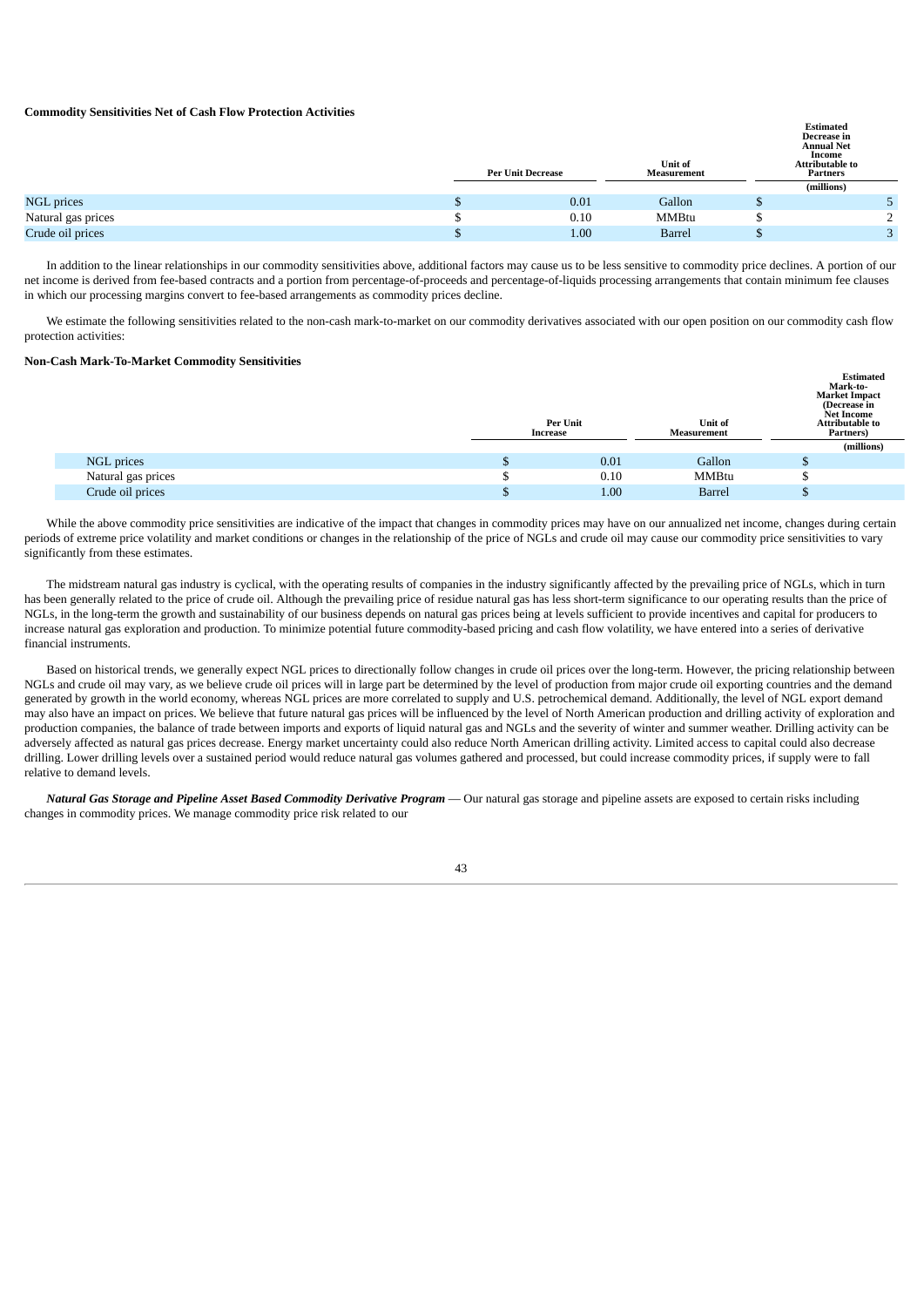natural gas storage and pipeline assets through our commodity derivative program. The commercial activities related to our natural gas storage and pipeline assets primarily consist of the purchase and sale of gas and associated time spreads and basis spreads.

A time spread transaction is executed by establishing a long gas position at one point in time and establishing an equal short gas position at a different point in time. Time spread transactions allow us to lock in a margin supported by the injection, withdrawal, and storage capacity of our natural gas storage assets. We may execute basis spread transactions to mitigate the risk of sale and purchase price differentials across our system. A basis spread transaction allows us to lock in a margin on our physical purchases and sales of gas, including injections and withdrawals from storage. We typically use swaps to execute these transactions, which are not designated as hedging instruments and are recorded at fair value with changes in fair value recorded in the current period condensed consolidated statements of operations. While gas held in our storage locations is recorded at the lower of average cost or net realizable value, the derivative instruments that are used to manage our storage facilities are recorded at fair value and any changes in fair value are currently recorded in our condensed consolidated statements of operations. Even though we may have economically hedged our exposure and locked in a future margin, the use of lower-of-cost-or-market accounting for our physical inventory and the use of mark-to-market accounting for our derivative instruments may subject our earnings to market volatility.

The following tables set forth additional information about our derivative instruments, used to mitigate a portion of our natural gas price risk associated with our inventory within our natural gas storage operations as of March 31, 2022:

| Inventory                        |             |                                                           |    |                                 |                                  |
|----------------------------------|-------------|-----------------------------------------------------------|----|---------------------------------|----------------------------------|
| <b>Period ended</b>              | Commodity   | <b>Notional Volume - Long</b><br><b>Positions</b>         |    | <b>Fair Value</b><br>(millions) | Weighted<br><b>Average Price</b> |
| March 31, 2022                   | Natural Gas | <b>MMBtu</b><br>6,660,974                                 | Æ  | 26                              | \$3.93/MMBtu                     |
| <b>Commodity Swaps</b><br>Period | Commodity   | <b>Notional Volume - (Short)/Long</b><br><b>Positions</b> |    | <b>Fair Value</b><br>(millions) | <b>Price Range</b>               |
| April 2022 — June 2022           | Natural Gas | (15,060,000)<br><b>MMBtu</b>                              | S  | (9)                             | \$3.95-\$5.58/MMBtu              |
| April 2022                       | Natural Gas | 8,100,000<br>MMBtu                                        | \$ | n<br>∠                          | \$3.98-\$5.50/MMBtu              |

*Natural Gas Asset Based Trading and Marketing* **-** Our trading and marketing activities are subject to commodity price fluctuations in response to changes in supply and demand, market conditions and other factors.

We may enter into physical contracts and financial instruments with the objective of realizing a positive margin from the purchase and sale of commodity-based instruments. The following table sets forth our commodity derivative instruments as of March 31, 2022:

# **Commodity Swaps**

| Period                     | <b>Commodity</b> | <b>Notional Volume - (Short)/Long Positions</b> |              | <b>Fair Value (millions)</b> | Price Range (a)     |
|----------------------------|------------------|-------------------------------------------------|--------------|------------------------------|---------------------|
| April 2022 — December 2025 | Natural Gas      | (72,087,500)                                    | <b>MMBtu</b> |                              | \$0.05-\$0.21/MMBtu |
| April 2022 — October 2026  | Natural Gas      | 68,750,000                                      | MMBtu        | \$(40)                       | \$0.19-\$0.83/MMBtu |

<span id="page-47-0"></span>(a) Represents the basis differential from NYMEX final settlement price for natural gas futures contracts for stated time period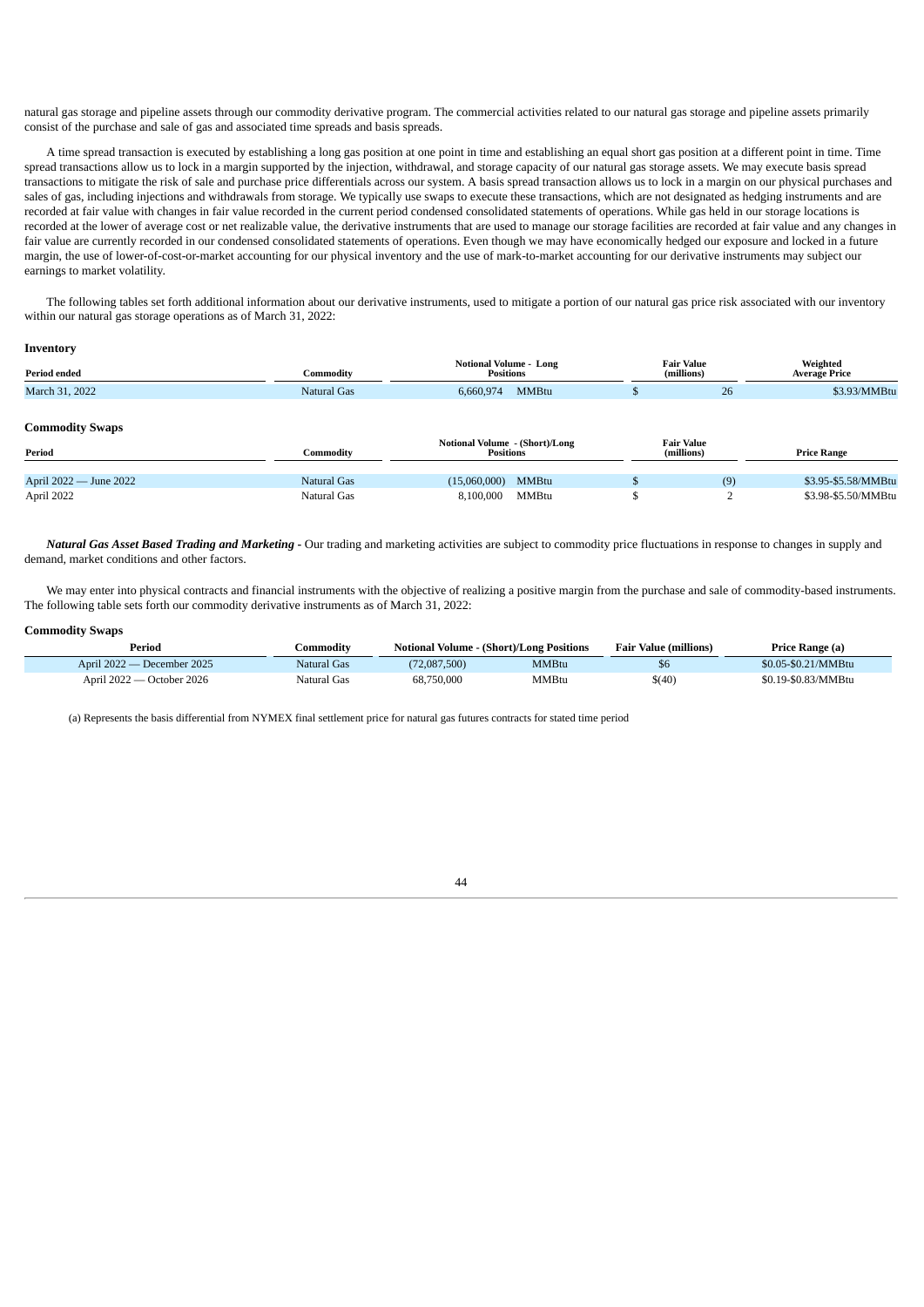#### **Item 4.** *Controls and Procedures*

#### *Evaluation of Disclosure Controls and Procedures*

We maintain disclosure controls and procedures that are designed to ensure that information required to be disclosed by us in the reports that we file or submit to the SEC under the Securities Exchange Act of 1934, as amended (the "Exchange Act"), is recorded, processed, summarized and reported within the time periods specified by the SEC's rules and forms, and that information is accumulated and communicated to the management of our general partner, including our general partner's principal executive and principal financial officers (whom we refer to as the "Certifying Officers"), as appropriate to allow timely decisions regarding required disclosure. The management of our general partner evaluated, with the participation of the Certifying Officers, the effectiveness of our disclosure controls and procedures as of March 31, 2022, pursuant to Rule 13a-15(b) under the Exchange Act. Based upon that evaluation, the Certifying Officers concluded that, as of March 31, 2022, our disclosure controls and procedures were effective at a reasonable assurance level.

#### *Changes in Internal Control Over Financial Reporting*

There were no changes in internal control over financial reporting (as defined in Rule 13a-15(f) under the Exchange Act) that occurred during the quarter ended March 31, 2022 that have materially affected, or are reasonably likely to materially affect, our internal control over financial reporting.

# <span id="page-48-0"></span>**Item 1.** *Legal Proceedings*

# **PART II**

The information provided in "Commitments and Contingent Liabilities" included in (a) Note 21 of the Notes to Consolidated Financial Statements included in Item 8 of our Annual Report on Form 10-K for the year ended December 31, 2021 and (b) Note [12](#page-23-0) of the Notes to Condensed Consolidated Financial Statements included in Item [1](#page-4-1) of Part I of this Quarterly Report on Form 10-Q are incorporated herein by reference. For the disclosure of environmental proceedings with a governmental entity as a party pursuant to Item 103(c)(3)(iii) of Regulation S-K, the Company has elected to disclose matters where the Company reasonably believes such proceeding would result in monetary sanctions, exclusive of interest costs, of \$1 million or more.

#### <span id="page-48-1"></span>**Item 1A.** *Risk Factors*

<span id="page-48-2"></span>An investment in our securities involves various risks. When considering an investment in us, careful consideration should be given to the risk factors discussed in Part I, "Item [1A](#page-48-1). Risk Factors" in our Annual Report on Form 10-K for the year ended December 31, 2021. There are no material changes to the risk factors described in our Annual Report on Form 10-K for the year ended December 31, 2021.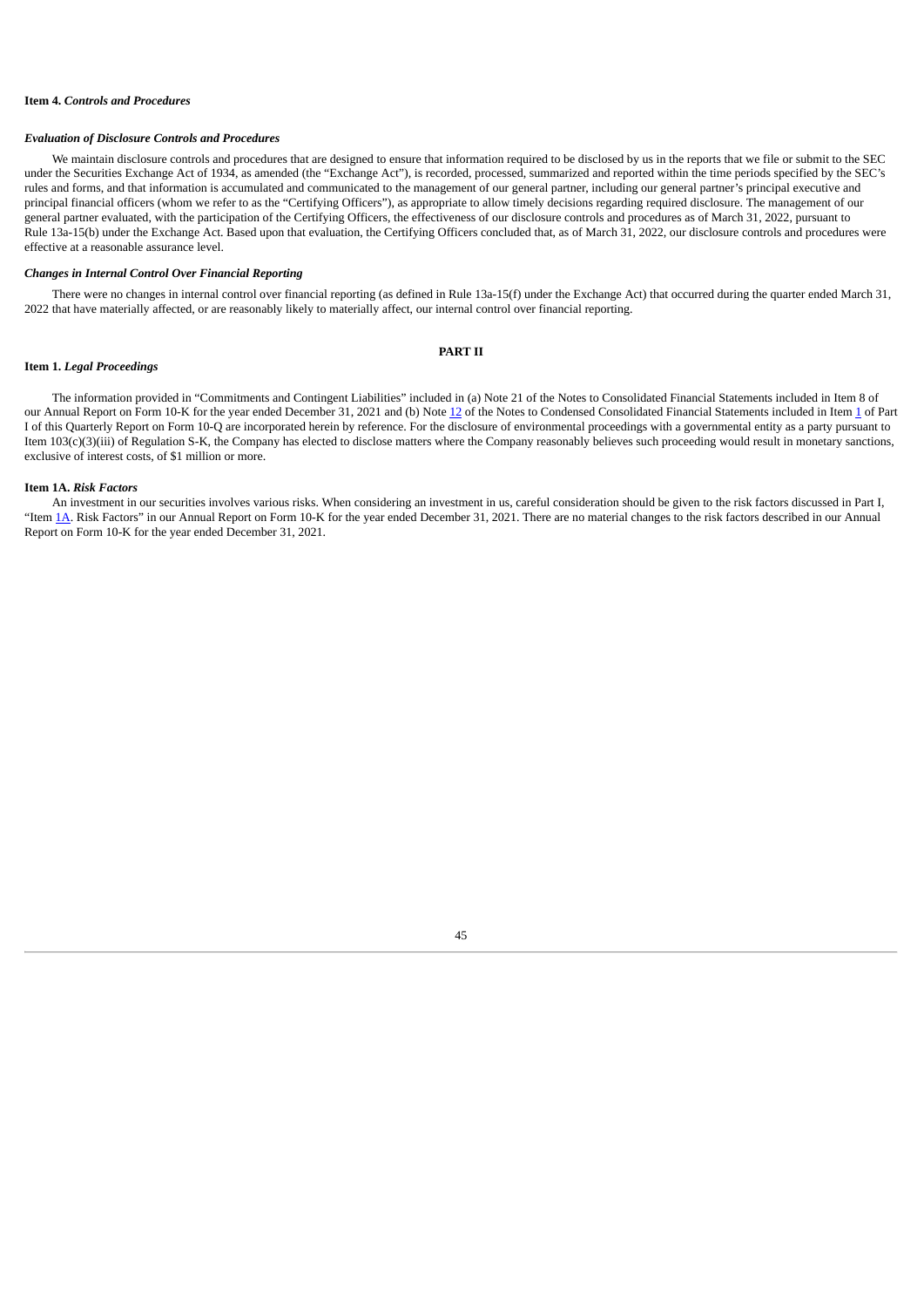# **Item 6.** *Exhibits*

| <b>Exhibit</b><br>Number |   | <b>Description</b>                                                                                                                                                                                                                                                                                                                                                                                                                                                                                                                     |
|--------------------------|---|----------------------------------------------------------------------------------------------------------------------------------------------------------------------------------------------------------------------------------------------------------------------------------------------------------------------------------------------------------------------------------------------------------------------------------------------------------------------------------------------------------------------------------------|
| 3.1                      | * | Certificate of Limited Partnership of DCP Midstream Partners, LP dated August 5, 2005 (attached as Exhibit 3.1 to DCP Midstream Partners, LP's<br>Registration Statement on Form S-1 (File No. 333-128378) filed with the SEC on September 16, 2005).                                                                                                                                                                                                                                                                                  |
| 3.2                      | ∗ | Certificate of Amendment to Certificate of Limited Partnership of DCP Midstream Partners, LP dated January 11, 2017 (attached as Exhibit 3.1 to DCP<br>Midstream Partners, LP's Current Report on Form 8-K (File No. 001-32678) filed with the SEC on January 17, 2017).                                                                                                                                                                                                                                                               |
| 3.3                      | ∗ | Fifth Amended and Restated Agreement of Limited Partnership of DCP Midstream, LP dated November 6, 2019 (attached as Exhibit 3.1 to DCP<br>Midstream, LP's Current Report on Form 8-K (File No. 001-32678) filed with the SEC on November 8, 2019).                                                                                                                                                                                                                                                                                    |
| 10.1                     | ∗ | Third Amended and Restated Credit Agreement, dated as of March 18, 2022, by and among DCP Midstream Operating, LP, DCP Midstream, LP,<br>Mizuho Bank, Ltd, as administrative agent, and the lenders party thereto (attached as Exhibit 10.1 to DCP Midstream, LP's Current Report on Form 8-K<br>(File No. 001-32678) filed with the SEC on March 22, 2022).                                                                                                                                                                           |
| 10.2                     | ∗ | First Amendment to the DCP Midstream, LP 2016 Long-Term Incentive Plan (attached as Exhibit 10.1 to DCP Midstream, LP's Current Report on<br>Form 8-K (File No. 001-32678) filed with the SEC on March 7, 2022).                                                                                                                                                                                                                                                                                                                       |
| 22                       |   | <b>List of Guaranteed Securities</b>                                                                                                                                                                                                                                                                                                                                                                                                                                                                                                   |
| 31.1                     |   | Certification of Chief Executive Officer pursuant to Section 302 of the Sarbanes-Oxley Act of 2002.                                                                                                                                                                                                                                                                                                                                                                                                                                    |
| 31.2                     |   | Certification of Chief Financial Officer pursuant to Section 302 of the Sarbanes-Oxley Act of 2002.                                                                                                                                                                                                                                                                                                                                                                                                                                    |
| 32.1                     |   | Certification of Chief Executive Officer pursuant to 18 U.S.C. Section 1350, as adopted pursuant to Section 906 of the Sarbanes-Oxley Act of 2002.                                                                                                                                                                                                                                                                                                                                                                                     |
| 32.2                     |   | Certification of Chief Financial Officer pursuant to 18 U.S.C. Section 1350, as adopted pursuant to Section 906 of the Sarbanes-Oxley Act of 2002.                                                                                                                                                                                                                                                                                                                                                                                     |
| 101                      |   | Financial statements from the Quarterly Report on Form 10-Q of DCP Midstream, LP for the three months ended March 31, 2022, formatted in XBRL:<br>(i) the Condensed Consolidated Balance Sheets, (ii) the Condensed Consolidated Statements of Operations, (iii) the Condensed Consolidated Statements<br>of Comprehensive Income, (iv) the Condensed Consolidated Statements of Cash Flows, (v) the Condensed Consolidated Statements of Changes in<br>Equity, and (vi) the Notes to the Condensed Consolidated Financial Statements. |
| 104                      |   | Cover Page Interactive Data File (formatted as Inline XBRL and contained in Exhibit 101).                                                                                                                                                                                                                                                                                                                                                                                                                                              |

\* Such exhibit has heretofore been filed with the SEC as part of the filing indicated and is incorporated herein by reference.

<span id="page-49-0"></span>+ Denotes management contract or compensatory plan or arrangement.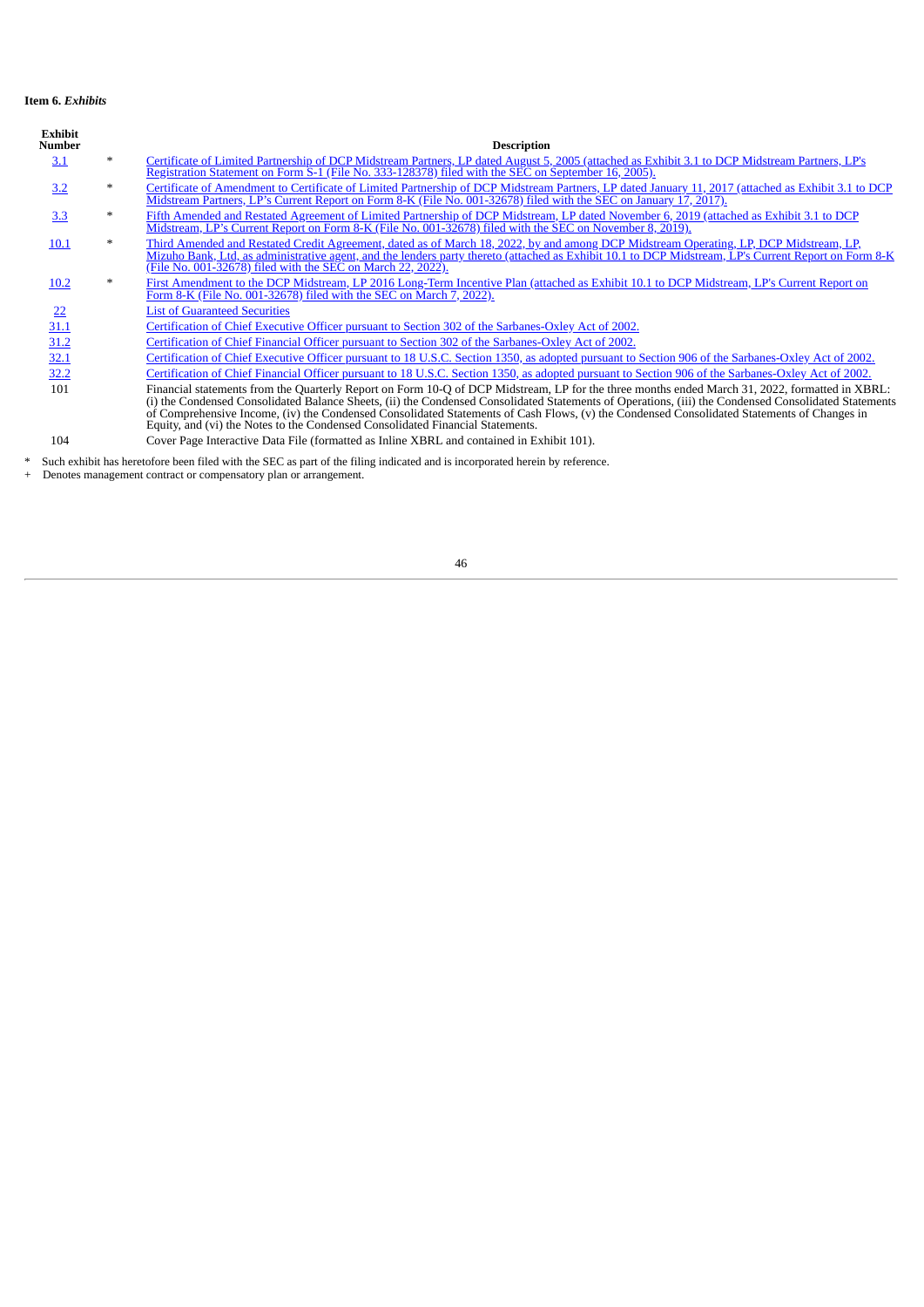# **SIGNATURES**

Pursuant to the requirements of the Securities Exchange Act of 1934, the registrant has duly caused this report to be signed on its behalf by the undersigned thereunto duly authorized. DCP Midstream, LP

| By: | DCP Midstream GP, LP<br>its General Partner  |                                       |  |  |  |  |
|-----|----------------------------------------------|---------------------------------------|--|--|--|--|
| By: | DCP Midstream GP, LLC<br>its General Partner |                                       |  |  |  |  |
| By: |                                              | /s/ Wouter T. van Kempen              |  |  |  |  |
|     | Name:                                        | Wouter T. van Kempen                  |  |  |  |  |
|     | Title:                                       | President and Chief Executive Officer |  |  |  |  |
|     |                                              | (Principal Executive Officer)         |  |  |  |  |
| Bv: | /s/ Sean P. O'Brien                          |                                       |  |  |  |  |

(Principal Financial Officer)

Group Vice President and Chief Financial Officer

Name: Sean P. O'Brien<br>Title: Group Vice Pres

47

Date: May 5, 2022

Date: May 5, 2022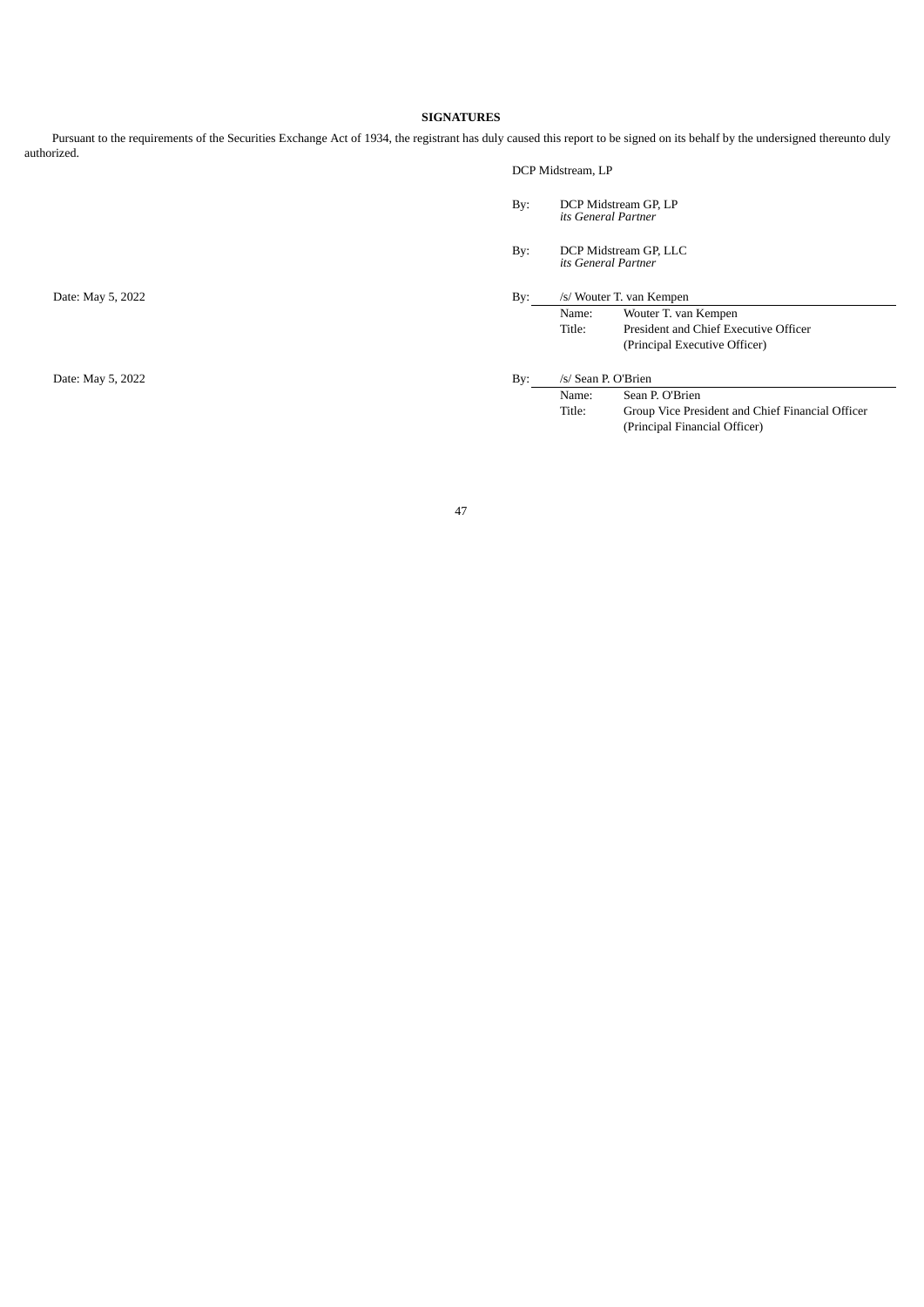# List of Guaranteed Securities

<span id="page-51-0"></span>Pursuant to Item 601(b)(22) of Regulation S-K, set forth below are securities issued by DCP Midstream Operating, LP (Subsidiary Issuer) and guaranteed by DCP Midstream, LP (Parent Guarantor).

\$500 million of 3.875% Senior Notes due March 2023 \$825 million of 5.375% Senior Notes due July 2025 \$500 million of 5.625% Senior Notes due July 2027 \$600 million of 5.125% Senior Notes due May 2029 \$300 million of 8.125% Senior Notes due August 2030 \$400 million of 3.250% Senior Notes due February 2032 \$300 million of 6.450% Senior Notes due November 2036 \$450 million of 6.750% Senior Notes due September 2037 \$400 million of 5.600% Senior Notes due April 2044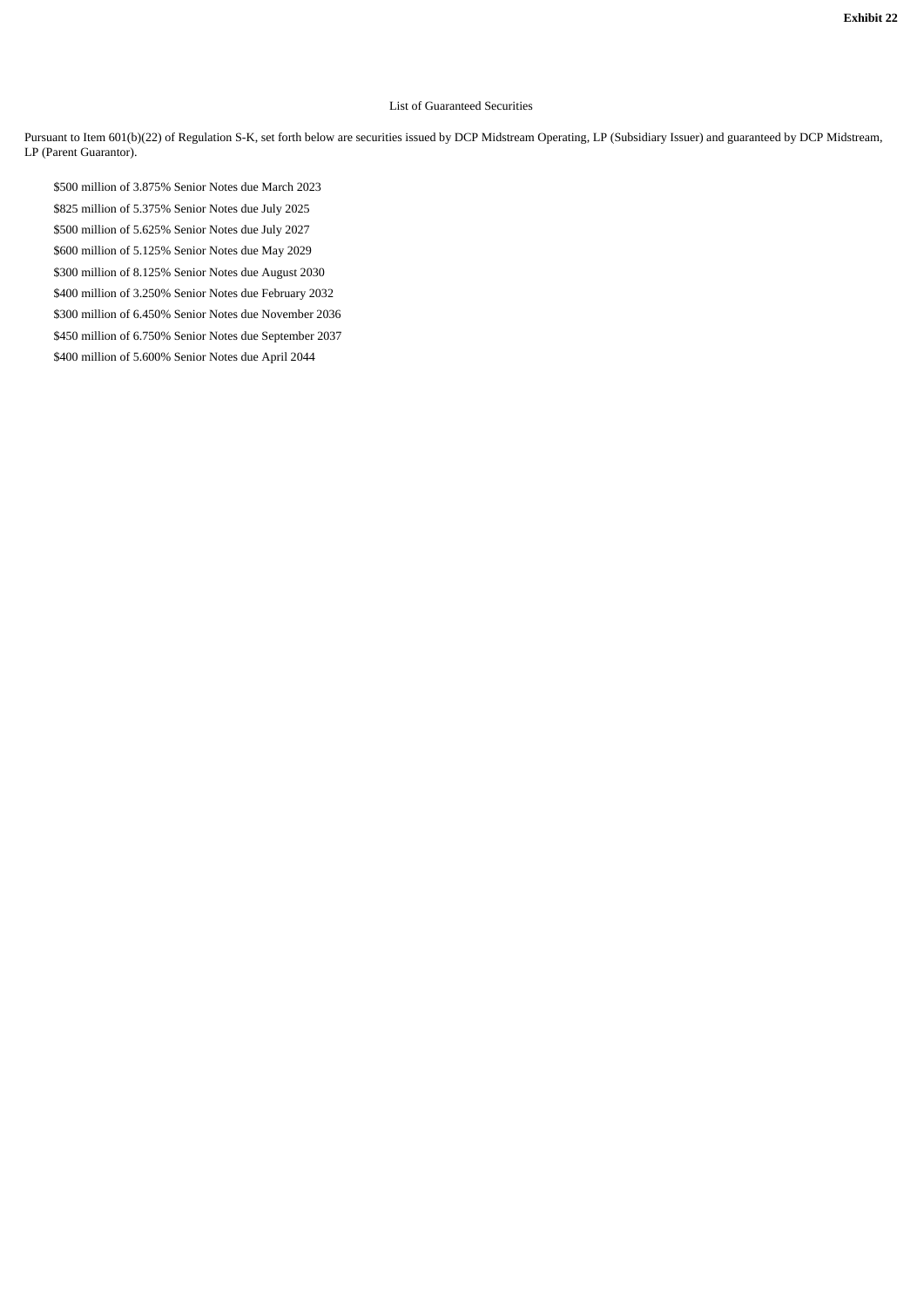# **Certification Pursuant to Section 302 of the Sarbanes-Oxley Act of 2002**

<span id="page-52-0"></span>I, Wouter T. van Kempen, certify that:

- 1. I have reviewed this quarterly report on Form 10-Q of DCP Midstream, LP for the period ended March 31, 2022;
- 2. Based on my knowledge, this report does not contain any untrue statement of a material fact or omit to state a material fact necessary to make the statements made, in light of the circumstances under which such statements were made, not misleading with respect to the period covered by this report;
- 3. Based on my knowledge, the financial statements, and other financial information included in this report, fairly present in all material respects the financial condition, results of operations and cash flows of the registrant as of, and for, the periods presented in this report;
- 4. The registrant's other certifying officer and I are responsible for establishing and maintaining disclosure controls and procedures (as defined in Exchange Act Rules 13a-15(e) and 15d-15(e)) and internal control over financial reporting (as defined in Exchange Act Rules 13a-15(f) and 15d-15(f)) for the registrant and have:
	- (a) Designed such disclosure controls and procedures, or caused such disclosure controls and procedures to be designed under our supervision, to ensure that material information relating to the registrant, including its consolidated subsidiaries, is made known to us by others within those entities, particularly during the period in which this report is being prepared;
	- (b) Designed such internal control over financial reporting, or caused such internal control over financial reporting to be designed under our supervision, to provide reasonable assurance regarding the reliability of financial reporting and the preparation of financial statements for external purposes in accordance with generally accepted accounting principles;
	- (c) Evaluated the effectiveness of the registrant's disclosure controls and procedures and presented in this report our conclusions about the effectiveness of the disclosure controls and procedures, as of the end of the period covered by this report based on such evaluation; and
	- (d) Disclosed in this report any change in the registrant's internal control over financial reporting that occurred during the registrant's most recent fiscal quarter (the registrant's fourth fiscal quarter in the case of an annual report) that has materially affected, or is reasonably likely to materially affect, the registrant's internal control over financial reporting; and
- 5. The registrant's other certifying officer and I have disclosed, based on our most recent evaluation of internal control over financial reporting, to the registrant's auditors and the audit committee of the registrant's board of directors (or persons performing the equivalent functions):
	- (a) All significant deficiencies and material weaknesses in the design or operation of internal control over financial reporting which are reasonably likely to adversely affect the registrant's ability to record, process, summarize and report financial information; and
	- (b) Any fraud, whether or not material, that involves management or other employees who have a significant role in the registrant's internal control over financial reporting.

Date: May 5, 2022

/s/ Wouter T. van Kempen

Wouter T. van Kempen President and Chief Executive Officer (Principal Executive Officer) DCP Midstream GP, LLC, general partner of DCP Midstream GP, LP, general partner of DCP Midstream, LP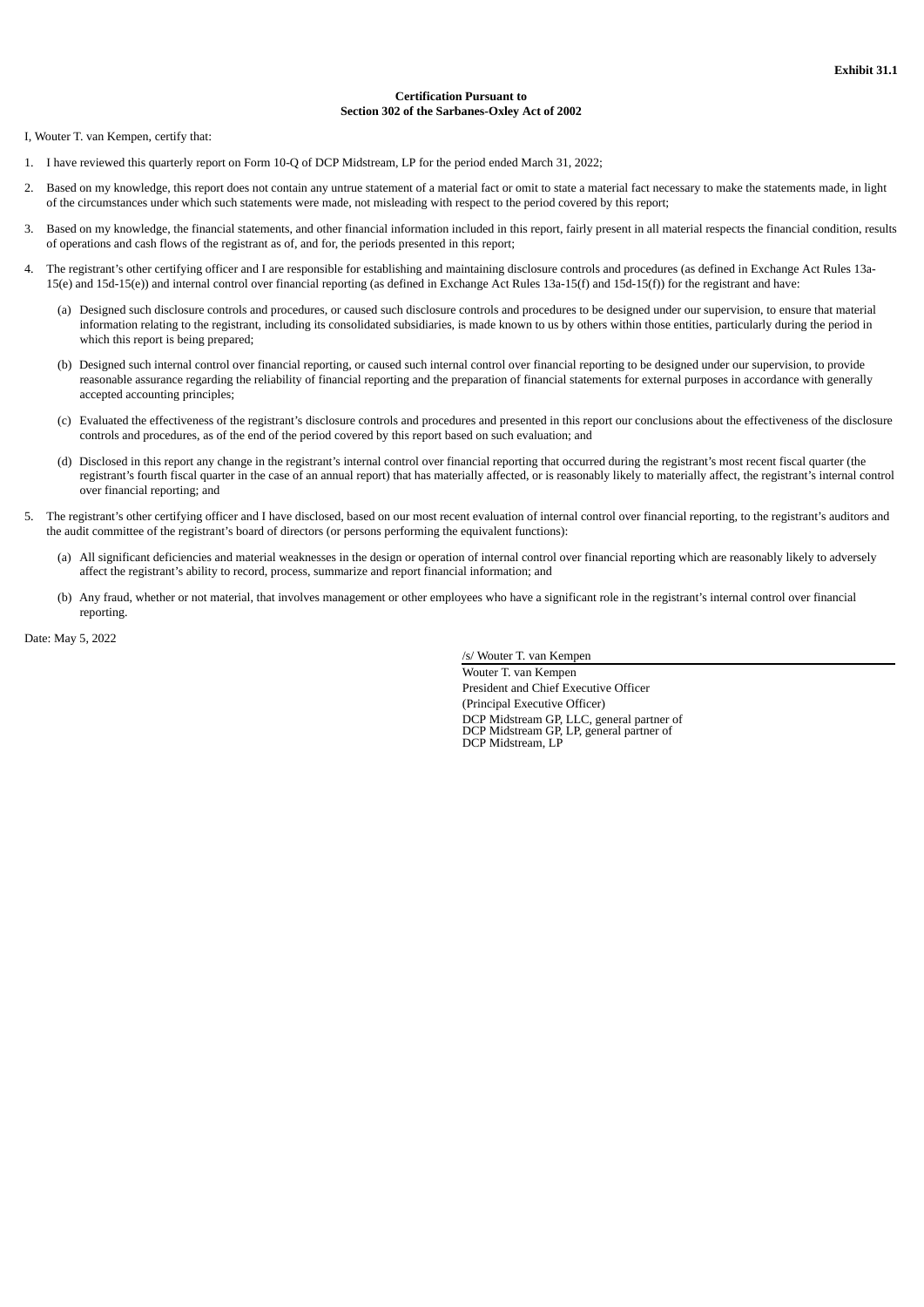# **Certification Pursuant to Section 302 of the Sarbanes-Oxley Act of 2002**

<span id="page-53-0"></span>I, Sean P. O'Brien, certify that:

- 1. I have reviewed this quarterly report on Form 10-Q of DCP Midstream, LP for the period ended March 31, 2022;
- 2. Based on my knowledge, this report does not contain any untrue statement of a material fact or omit to state a material fact necessary to make the statements made, in light of the circumstances under which such statements were made, not misleading with respect to the period covered by this report;
- 3. Based on my knowledge, the financial statements, and other financial information included in this report, fairly present in all material respects the financial condition, results of operations and cash flows of the registrant as of, and for, the periods presented in this report;
- 4. The registrant's other certifying officer and I are responsible for establishing and maintaining disclosure controls and procedures (as defined in Exchange Act Rules 13a-15(e) and 15d-15(e)) and internal control over financial reporting (as defined in Exchange Act Rules 13a-15(f) and 15d-15(f)) for the registrant and have:
	- (a) Designed such disclosure controls and procedures, or caused such disclosure controls and procedures to be designed under our supervision, to ensure that material information relating to the registrant, including its consolidated subsidiaries, is made known to us by others within those entities, particularly during the period in which this report is being prepared;
	- (b) Designed such internal control over financial reporting, or caused such internal control over financial reporting to be designed under our supervision, to provide reasonable assurance regarding the reliability of financial reporting and the preparation of financial statements for external purposes in accordance with generally accepted accounting principles;
	- (c) Evaluated the effectiveness of the registrant's disclosure controls and procedures and presented in this report our conclusions about the effectiveness of the disclosure controls and procedures, as of the end of the period covered by this report based on such evaluation; and
	- (d) Disclosed in this report any change in the registrant's internal control over financial reporting that occurred during the registrant's most recent fiscal quarter (the registrant's fourth fiscal quarter in the case of an annual report) that has materially affected, or is reasonably likely to materially affect, the registrant's internal control over financial reporting; and
- 5. The registrant's other certifying officer and I have disclosed, based on our most recent evaluation of internal control over financial reporting, to the registrant's auditors and the audit committee of the registrant's board of directors (or persons performing the equivalent functions):
	- (a) All significant deficiencies and material weaknesses in the design or operation of internal control over financial reporting which are reasonably likely to adversely affect the registrant's ability to record, process, summarize and report financial information; and
	- (b) Any fraud, whether or not material, that involves management or other employees who have a significant role in the registrant's internal control over financial reporting.

Date: May 5, 2022

/s/ Sean P. O'Brien Sean P. O'Brien

Group Vice President and Chief Financial Officer (Principal Financial Officer) DCP Midstream GP, LLC, general partner of DCP Midstream GP, LP, general partner of DCP Midstream, LP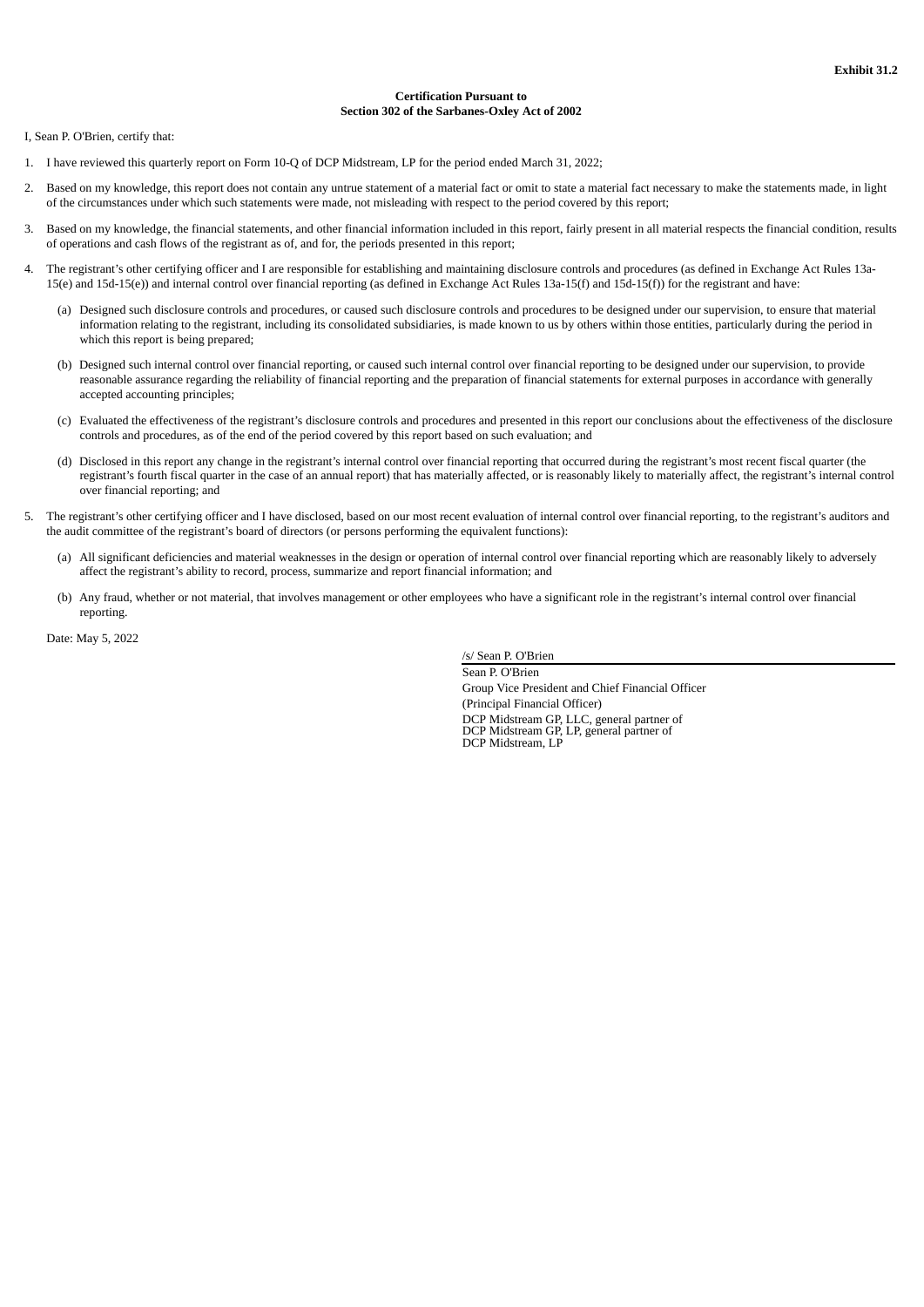## **Certification of President and Chief Executive Officer Pursuant to 18 U.S.C. Section 1350, as adopted pursuant to Section 906 of the Sarbanes-Oxley Act of 2002 (18 U.S.C. Section 1350)**

<span id="page-54-0"></span>The undersigned, the President and Chief Executive Officer of DCP Midstream GP, LLC, general partner of DCP Midstream GP, LP, general partner of DCP Midstream, LP (the "Partnership"), hereby certifies that, to his knowledge on the date hereof:

- (a) the quarterly report on Form 10-Q of the Partnership for the period ended March 31, 2022, filed on the date hereof with the Securities and Exchange Commission (the "Report") fully complies with the requirements of Section 13(a) or 15(d) of the Securities Exchange Act of 1934; and
- (b) the information contained in the Report fairly presents, in all material respects, the financial condition and results of operations of the Partnership.

/s/ Wouter T. van Kempen Wouter T. van Kempen President and Chief Executive Officer (Principal Executive Officer) May 5, 2022

A signed original of this written statement required by Section 906 has been provided to the Partnership and will be retained by the Partnership and furnished to the Securities *and Exchange Commission or its staff upon request.*